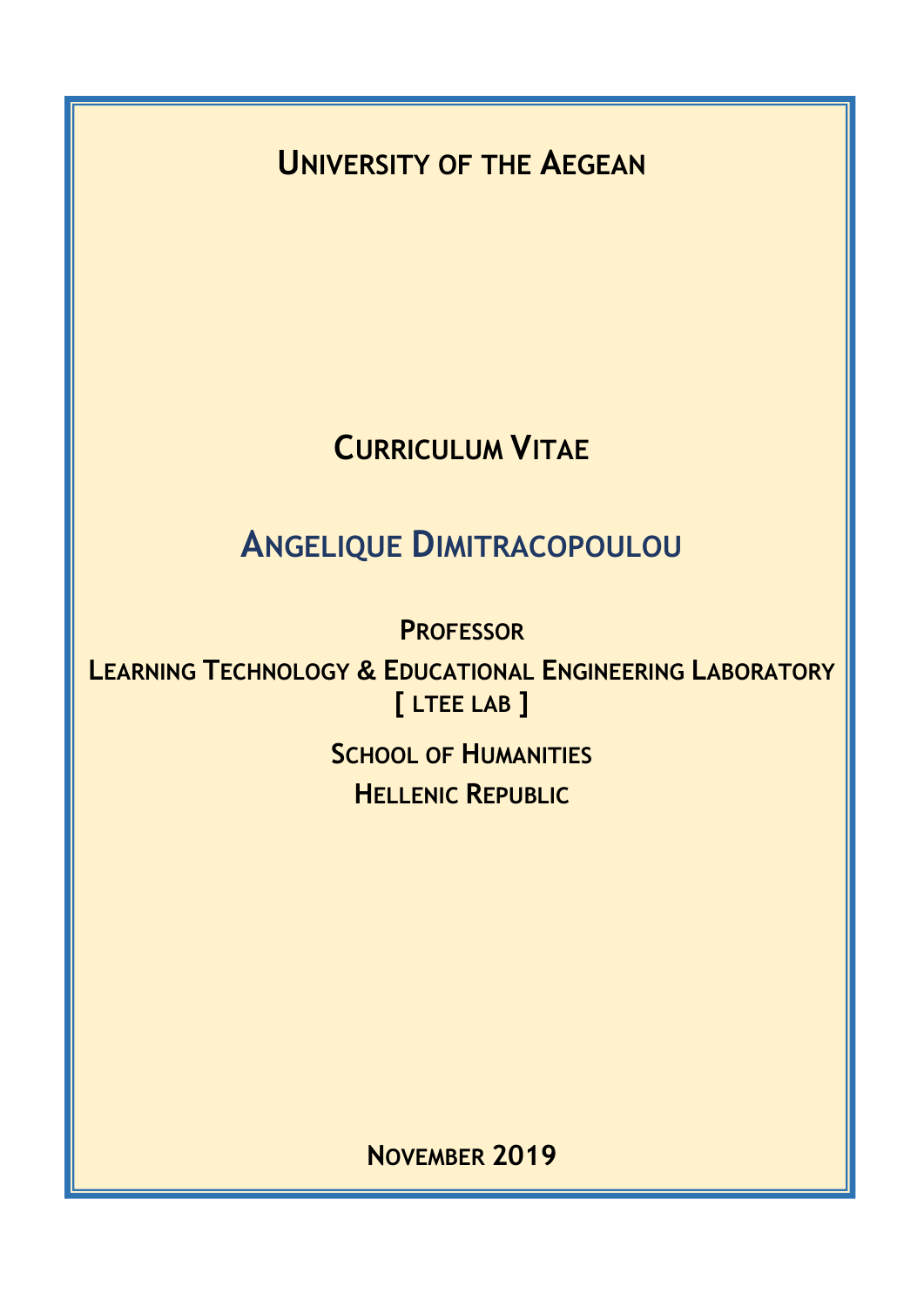## **Table of Content**

| V.3. COURSES IN PROGRAMS FOR TEACHER'S PROFESSIONAL DEVELOPMENT [ PRIMARY/                                                                                                                                                                                                                                                              |  |  |  |
|-----------------------------------------------------------------------------------------------------------------------------------------------------------------------------------------------------------------------------------------------------------------------------------------------------------------------------------------|--|--|--|
|                                                                                                                                                                                                                                                                                                                                         |  |  |  |
| VII. ADMINISTRATIVE-MANAGEMENT RESPONSIBILITIES 10                                                                                                                                                                                                                                                                                      |  |  |  |
| VIII.                                                                                                                                                                                                                                                                                                                                   |  |  |  |
|                                                                                                                                                                                                                                                                                                                                         |  |  |  |
|                                                                                                                                                                                                                                                                                                                                         |  |  |  |
| IX. TALKS IN SCIENTIFIC CONGRESSES AND WORKSHOPS (selection)  26                                                                                                                                                                                                                                                                        |  |  |  |
|                                                                                                                                                                                                                                                                                                                                         |  |  |  |
|                                                                                                                                                                                                                                                                                                                                         |  |  |  |
| X.1. ORGANISATION OF CONGRESSES, SUMMERSCHOOLS, WORKSHOPS30<br>X.2. RESPONSIBILITIES IN SCIENTIFIC SOCIETIES, COMMITTEES IN JOURNALS,<br>X.2.1. Responsibilities in SCIENTIFIC SOCIETIES  32<br>X.2.2. Editorial boards/REFEREE [in journals and book series] 32<br>X.2.3. Participation in Congresses' Steering Committees and Program |  |  |  |
| X.2.4. Participation in Congresses' Review Committees 34                                                                                                                                                                                                                                                                                |  |  |  |
| Member of University Professors' Evaluation boards 35                                                                                                                                                                                                                                                                                   |  |  |  |
|                                                                                                                                                                                                                                                                                                                                         |  |  |  |
|                                                                                                                                                                                                                                                                                                                                         |  |  |  |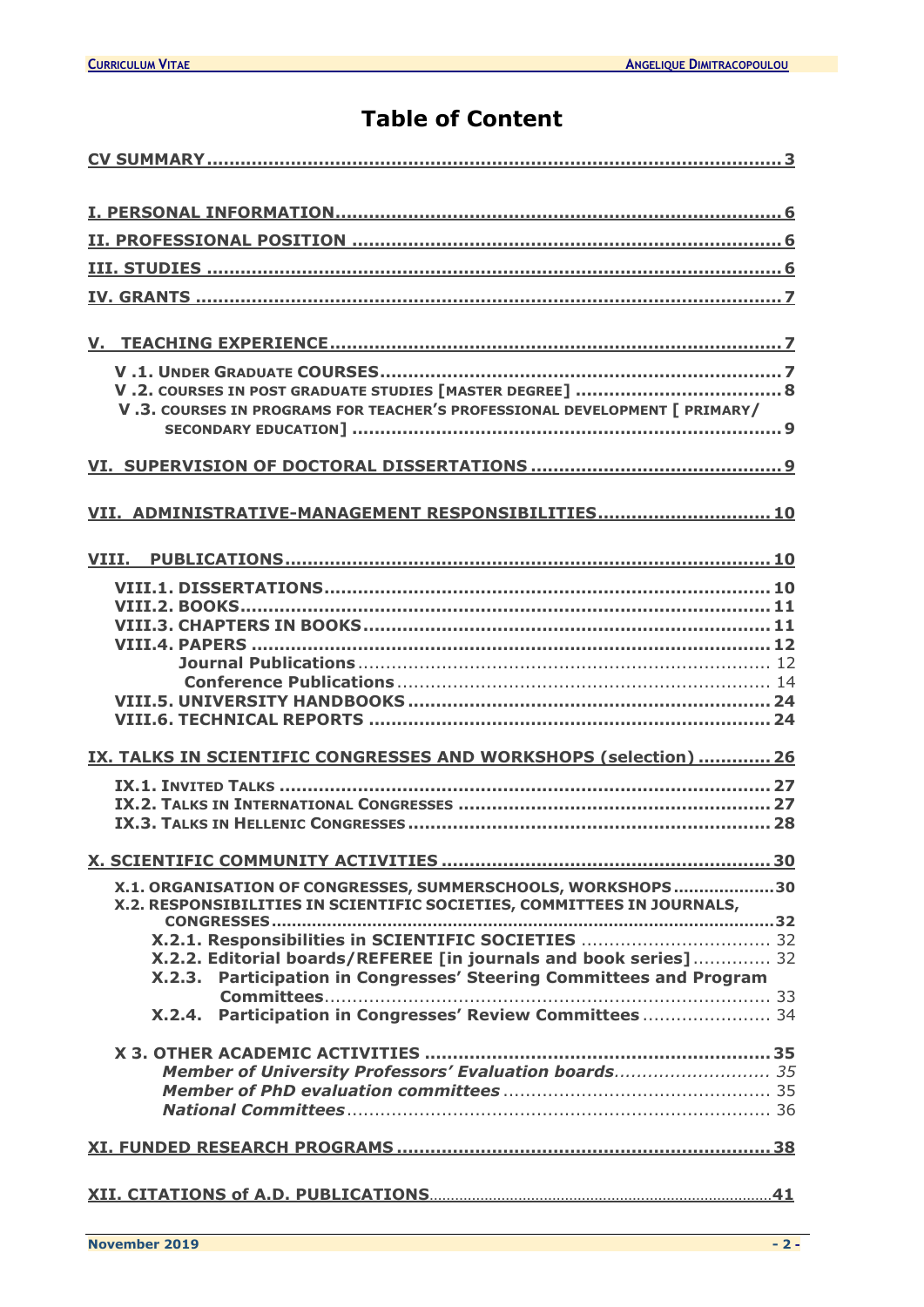## **CV SUMMARY**

<span id="page-2-0"></span>

| NAME:              | ANGELIQUE DIMITRACOPOULOU                                                                                                                                                                                               |  |  |  |
|--------------------|-------------------------------------------------------------------------------------------------------------------------------------------------------------------------------------------------------------------------|--|--|--|
| TITLE:             | Professor<br>Director of Learning Technology and Educational Engineering (LTEE)<br>Laboratory [Itee.aegean.gr]                                                                                                          |  |  |  |
|                    | INSTITUTION: School of Humanities, Department of Sciences of Pre-primary Education and<br>of Educational Design, Learning Technology and Educational Engineering<br>(LTEE) Laboratory, University of the Aegean, Greece |  |  |  |
| WEBSITE:<br>EMAIL: | LTEE.aegean.gr/adimitr<br>adimitr@aegean.gr                                                                                                                                                                             |  |  |  |
| ADDRESS:<br>Tel.:  | University of the Aegean, 1, Av. Democratias, GR85100, Rhodes, Greece<br>+30 22410 99127                                                                                                                                |  |  |  |

Angelique Dimitracopoulou is Professor *["Design of Technology Based Learning Environments"*] of the School of Humanities, University of the Aegean, in Greece. She is Director of the Learning Technology and Educational Engineering Laboratory (ltee.aegean.gr). She holds a degree in Physics Sciences (Univ Patras, Greece, 1986), Master and PhD in Information and Communication Technologies in Education (Univ. of Paris 7, France, 1995). She was elected "Vice-Rector of Research and Strategic Management" of the University of the Aegean [9/2010 - 8/2014] including also responsibilities on the International Relations, the Centers of Psychological Health etc. She was appointed as President of the Youth and LifeLong Learning Foundation (2015-2016), a significant foundation of Greece acting to promote lifelong learning for all citizens (laying emphasis on the socially vulnerable social groups), as well as to ensure youth empowerment.

#### **TEACHING EXPERIENCE**

During the last twenty years, in the level of pre-graduate studies, she teaches in the Department of Sciences of pre-school Education and of Educational Design (TEPAES Department) University of the Aegean, courses related to the Information and Communication Technologies (ICT) in Education [ ICTs in Teaching for enriched learning experiences, Models of ICTs integration in Education, Evaluation of educational software, Course-Research: Learning and technology based learning environments, Course-Practice: implementation of Technological environments in pre-primary school practice].

She has also taught in Master degrees programs in: (i) University of Aegean/ TEPAES Department [Master programs: "Didactics of Sciences and Information and Communication Technologies in Education: Interdisciplinary approach", "Models of Educational Units' Design", & "Educational materials", (ii) University of Athens (Master program: "Application of Computer Sciences in Education", Teaching of Subject matters supported by ICTs"/ Course: Distance Education, (iii) University of Piraeus, Master: Didactics of ICTs/ Course: Evaluation of e-learning educational programs, and (iv) University of Thessalia, Master "Digital and Natural Educational Material"/ Course: Evaluation of educational software.

In parallel, she emphasizes in Teachers' Education, coordinating or participating in programs related to ICTs in education, for teachers' trainers as well as for in-service teachers (e.g. programs organized by University of the Aegean, University of Athens, etc).

Finally, she was the supervisor of eight (8) PhDs, which have been successfully completed.

## **PUBLICATIONS**

She is the author of more than 170 scientific publications related to:

- 1. Design of technology-based learning environments (Modelling systems, Intelligent Tutoring Systems, Collaborative systems, Mobile Technology and Augmented Reality applications, Distance Learning Platforms/Learning Management Systems etc.). Some of them concerns the field of sciences education. In all the cases, the main purpose is to enrich the learning contexts, supporting active and interactive learning experiences and offering new cognitive tools, as well as through significant collaborative and social practices.
- 2. Design of "Learning Analytics" applications and especially on the direction of 'Interaction Analysis' supporting awareness and self-regulation of learning activities participants.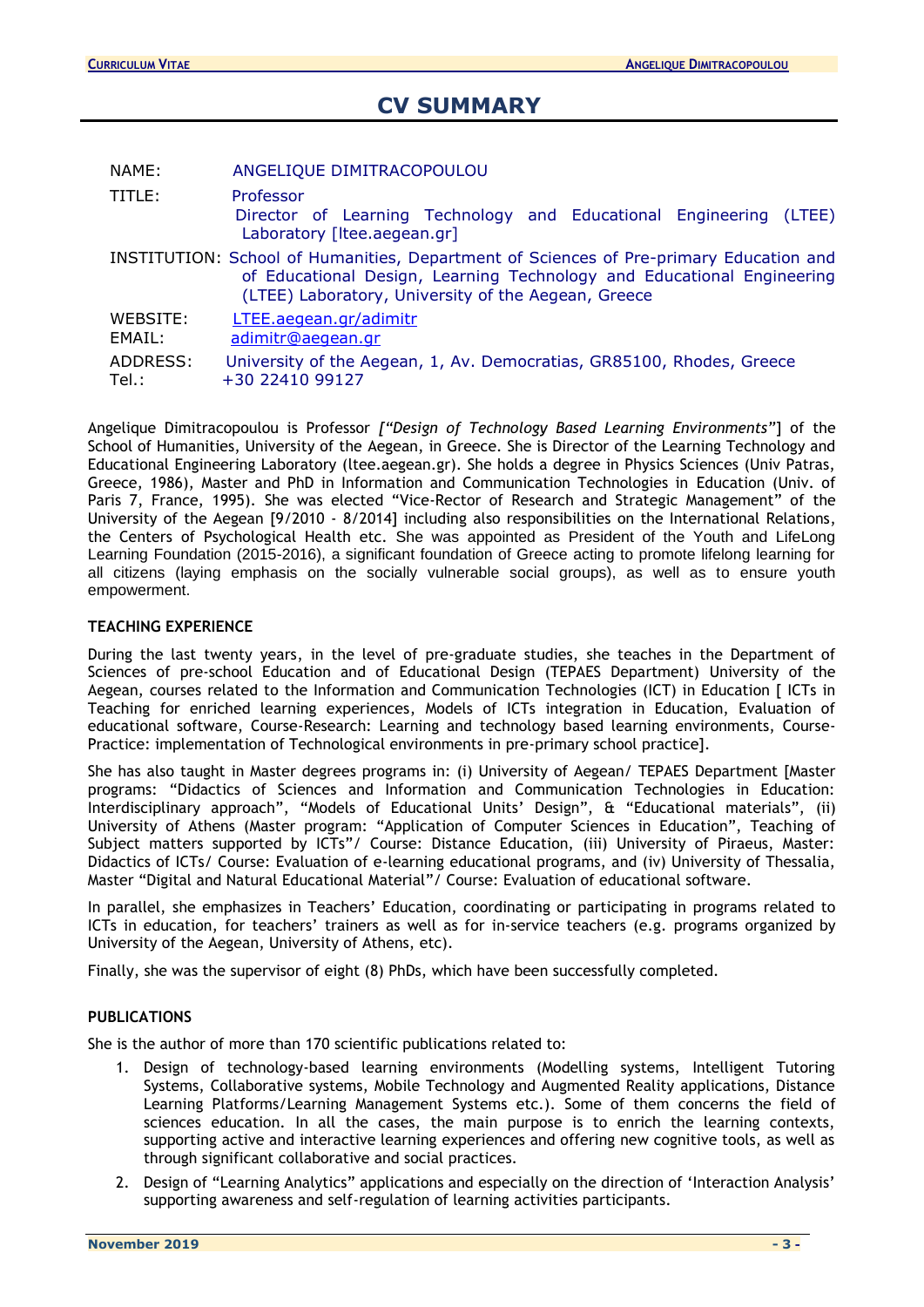- 3. Web and Social media: learning issues and critical literacy
- 4. Design of Learning Activities and corresponding Students' Worksheets. Study of Teachers' roles and strategies.
- 5. Learning effects of technological environments. Evaluation of technology-based learning environments.
- 6. Implementation of ICTs in genuine educational contexts, in a large variety of education levels (from pre-primary to vocational education).
- 7. Educational Policy concerning ICTs in Education.
- 8. Technology-based Learning Communities and highly interactive Distance Education Programs

Citations on her publications, are presented at [SHOLAR GOOGLE Public Profile of ANGELIQUE DIMITRACOPOULOU](https://scholar.google.com/citations?user=vjVYyXwAAAAJ&hl=en)

#### **RESEARCH INTERESTS**

- (A) Design of technology-based learning environments -Collaborative systems, Modeling environments, Mobile (wireless) environments, Environments of Distance Education, Interaction Analysis Tools, Learning Analytics applications and studies.
- (B) Learning Activities, Students' Worksheets. Teachers' roles and strategies. Students' or Teachers' Modeling in science education. Learning effects of technological environments. Evaluation of technology-based learning environments. Educational Policy on Technologies in Education. Science Education

During the last fifteen years she has focused on collaborative technology-based learning environments, while she works intensively on Learning Analytics supporting learning activities participants' awareness, reflection and self-regulation.

#### **FUNDING OF RESEARCH GRANTS**

European Union [Esprit/I3, IST-FP5/Education&Training, IST-FP6 -TEL & E-learning-], Hellenic General Secretary of Research and Technology, Hellenic Ministry of Education & Ministry of Labor: they have funded twenty-two (22) research projects, related to technologies and education, in the frame of 'LTEE' Laboratory and under the responsibility of A.D.

#### **ACADEMIC ACTIVITIES**

#### *International Scientific Community:*

- (A) Expert of Evaluation Committees of Universities' Programs of Study: e.g. Assigned by "The Cyprus Agency of Quality Assurance and Accreditation in Higher Education", as Distance Learning Expert (2017, 2018, 2019), she was invited to evaluate more than ten University level Programs of Studies (e.g. Master Degrees) in various subject matters and delivered in Distance Learning mode.
	- (B) She was active member in: (a) scientific associations [IFIP Representative of Greece, TC3 group, 2002-2005; ΙSLS–CSCL (executive committee, 2004), (b) scientific networks (Kaleidoscope Network of Excellence: Core group member (2006-2007) and TELEARC (Τechnology Enhanced Learning European Advanced Research Consortium) [2011-today]
	- (C) She was also member of editorial board in scientific journals and reviewer in book series. She was Conference Chair (CSCL2009) as well as member of the program committee in international congresses (CSCL congresses, AIED congresses, CELDA congress, etc).
	- (D) She has also organised extended workshops, symposia and summerschools as well as thematic workshops in the frame of established congresses. She is the chair of the upcoming CSCL2009 congress (Computer Supported Collaborative learning).
	- (E) She was the keynote speaker in fifteen international conferences, workshops, symposia, summerschools, etc

#### *Hellenic Scientific Community:*

(A) As Vice-Rector of University of the Aegean [2010-2014], she was the representative of Rectors' Conference/Synod in National Committees related to Research Funding, Coordinator of committees related to new laws etc., while she had intervened in national newspapers so as to support public Hellenic Universities.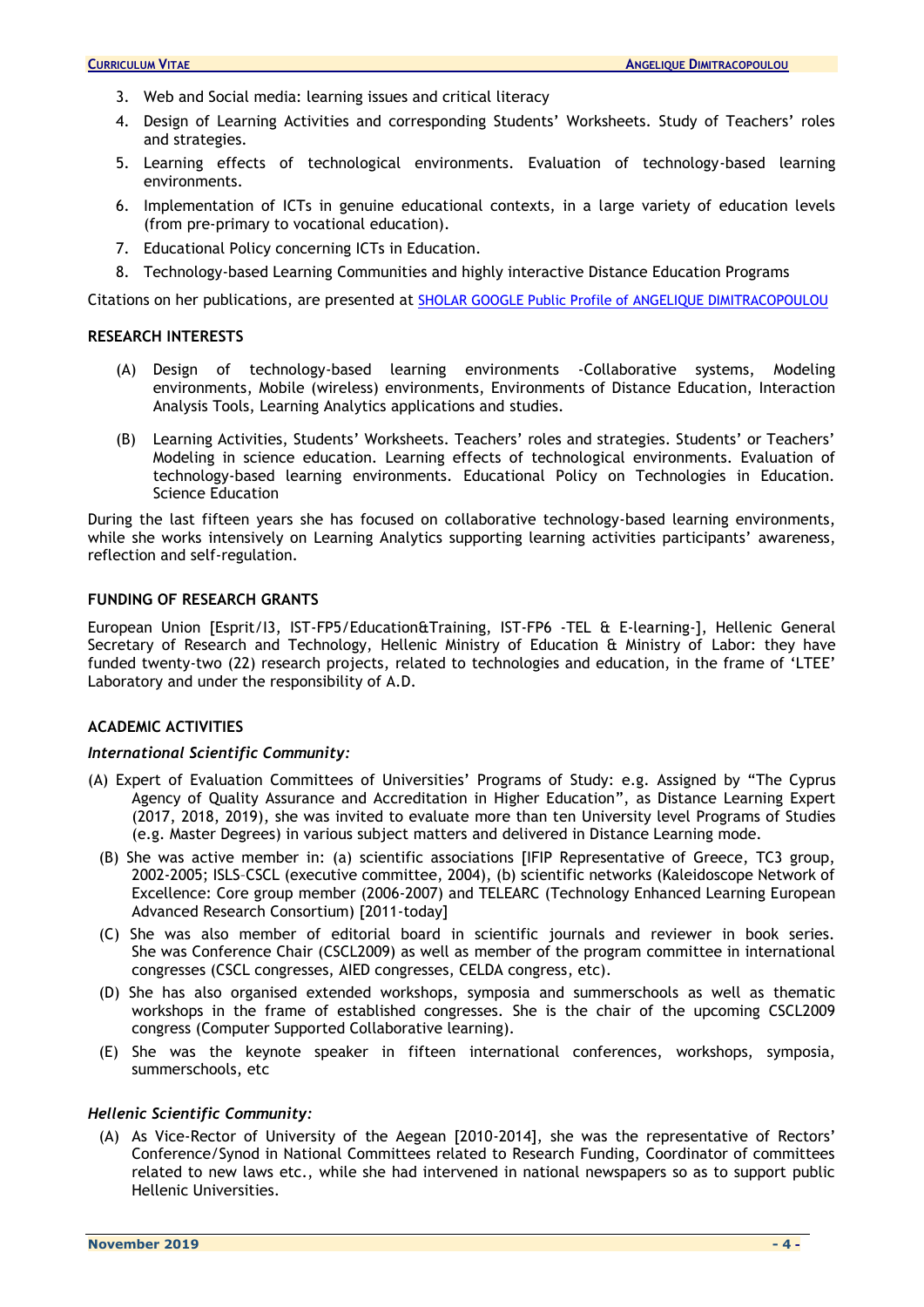- *(B)* President of the Youth and LifeLong Learning Foundation (2015-2016), a significant Hellenic Foundation acting to promote lifelong learning for all citizens (laying emphasis on the socially vulnerable social groups), as well as to ensure youth empowerment.
- (C) She is foundational member of three scientific associations (HICTE/ Hellenic Association for ICTs in Education; Hellenic Association of Open and Distance Learning, E-Network ICTs in Education for teachers), Secretary and Vice-President of HICTE (2002-2004 & 2004-2006 respectively).
- (D) She was the coordinator or member of national committees on ICTs in Education [Institute for Primary Education, IPEM-DOE: 2004-2005, Committee of Educational Software Evaluation methodology, Hellenic Pedagogical Institute,1999-2000).
- (E) She was member of PhD evaluation board in various Universities in Europe, as well as member of evaluation –selection boards of researchers- professors in various Universities in Greece, etc
- **Note:** *The period [2010-2016] of her professional life, she had to leave out her normal scientific work and orientation, when: (1) She was elected as Vice-Rector of Research and Strategic Management of University of the Aegean. During those years [2010-2014], she was completely devoted to the international, national and regional work in order to support the status, the scope, the nature and the*  multi-dimensional work of Hellenic Public Universities, as well as the rights of the members of *Universities' Communities in a period of a profound economical, social and political crisis in Greece but also in Europe. (2) She was appointed as* President of the Youth and LifeLong Learning Foundation (2015-2016). *In the beginning of the academic year 2016-2017, She fully returned to the equally precious scientific and educational work.*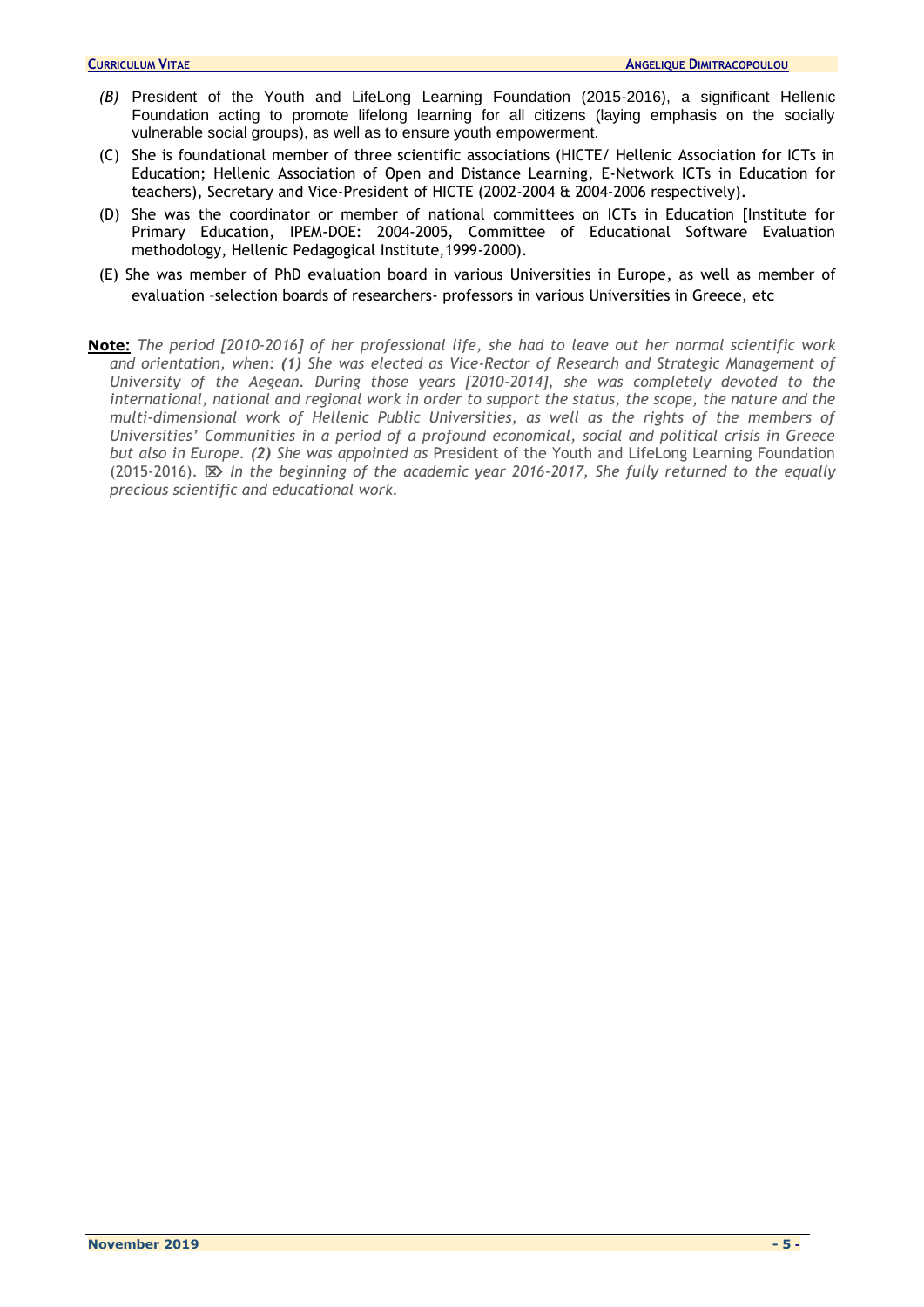## **CURRICULUM VITAE ANGELIQUE DIMITRACOPOULOU**

## **I. PERSONAL INFORMATION**

<span id="page-5-0"></span>Name: ANGELIQUE DIMITRACOPOULOU Date of Birth: 14/12/1962, Athens, Hellenic Republic Nationality: Hellenic

## **II. PROFESSIONAL POSITION**

<span id="page-5-1"></span>Actual Position: Professor, on "Design and Evaluation of Educational Applications of Information and Communication Technologies" [ΦΕΚ Διορισμού 918/13.11.2007 τ. Γ' ]

Director of Learning Technology and Educational Engineering Laboratory,

Department of Sciences of pre-school Education and of Educational Design, School of Humanities, University of the Aegean

Professional Address: University of the Aegean, School of Humanities

1, Democratias Avenue, Rhodes, Greece, GR 85100

Tel: ++30 22410 99127, Mob. Tel. : +30 697 28 80 636

e-mail: [adimitr@aegean.gr](mailto:adimitr@aegean.gr) 

URLs **:** [ltee.aegean.gr/adimitr](http://www.ltee.gr/adimitr) *(personal website)* 

Previous positions:

[2010-2014] Vice-Rector of Research and Strategic Management of University of the Aegean

- [2003-2007] Associate Professor, University of the Aegean, Rhodes
- [2002-2003] Permanent Assistant Professor, University of the Aegean, Rhodes
- [1997-2002] Assistant Professor, University of the Aegean, Rhodes
- [1995-1997] Consultant, Eurocom expertise Co, Athens.

[1995-1997] Researcher, Cognitive Psychology Laboratory, [Director, Professor Stella Vosniadou], Department of Education, University of Athens, Greece.

## **III. STUDIES**

- <span id="page-5-2"></span>• 1980: High School, Ano Kalamaki, Athens, Greece, Grade: First rate
- 1980-1985: Bachelor of Physics Sciences, University of Patras, Greece, Grade: Second rate
- 1986-1987: Seminars in Computer Sciences (9 months) , Hellenic Union of Physics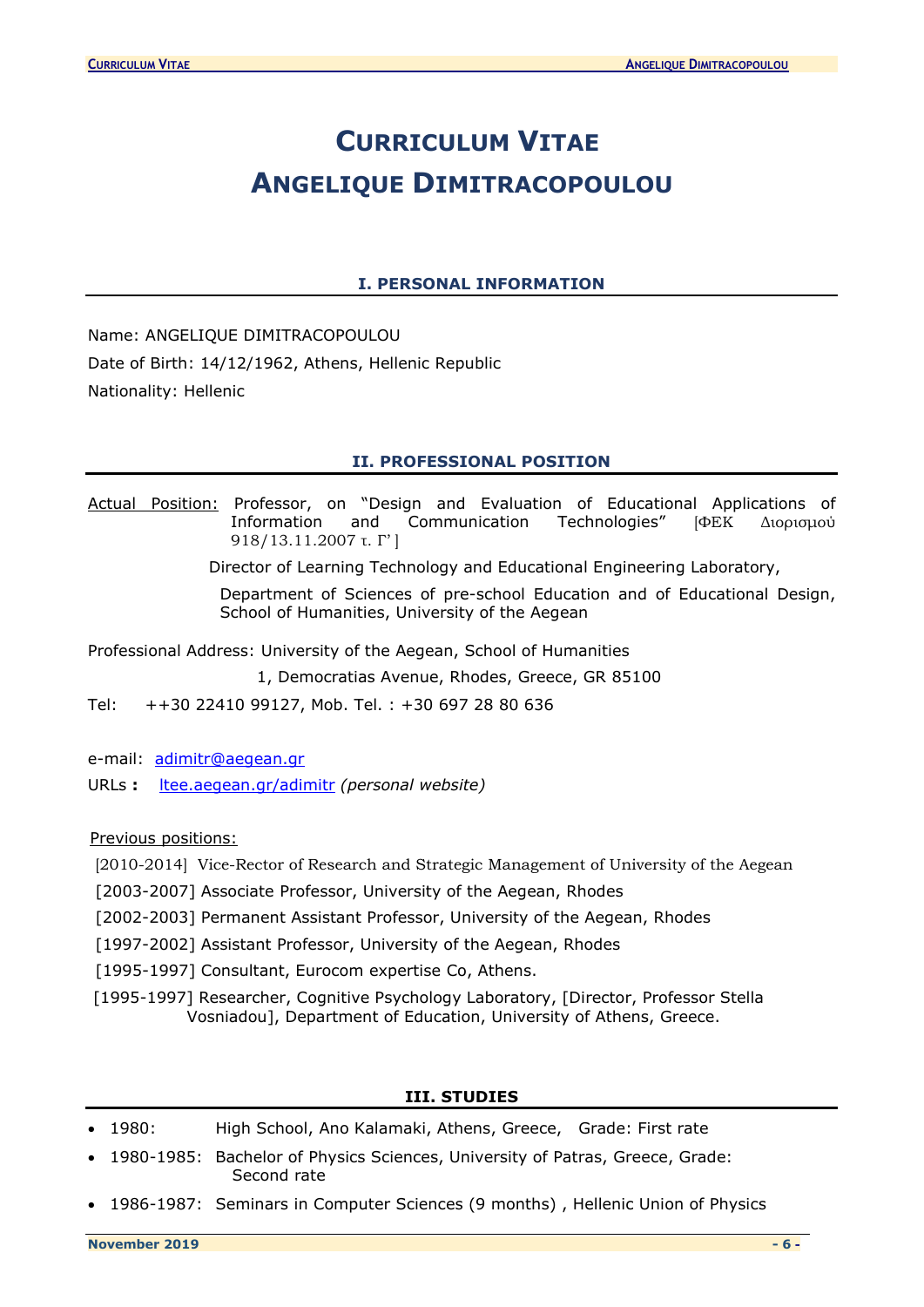**Scientists** 

• 1988-1989: Master of Education (D.E.A=> Diplome des Etudes Approfondies), in Science Education (Didactique des Sciences), Université Paris 7 - Denis Diderot, LIREST laboratory, France.

> Master Thesis Title: "*Conceptual change in kinematics, through computer-based learning activities conceived in simulated microworlds*", Supervisor: Prof. A. Durey.

• 1990-1995: PhD (Thése de Doctorat), LIREST laboratory, Université Paris 7- Denis Diderot, France, 1995.

> Grade: «Very honourable, with the congratulations of the Committee» ("*Très Honorable avec les Felicitations du Jury"*).

> Members of the Evaluation Committee : Prof. M. Caillot-*Université Paris V (Sorbonne),* Prof. N. Balacheff / *Université Josheff Fourier*, Prof. J. Ogborn / *University of London***,** Prof. A. Weil-Barais / *Université Paris X (Nanterre),* Prof. B. Dumont / *Université Paris VII* & A. Dumas-Carré / Director of LIREST laboratory and Supervisor of PhD, Université Paris VII.

#### **IV. GRANTS**

- <span id="page-6-0"></span>• 1988: PhD Research fellow of I.K.Y. (Institute of Hellenic State Bursaries) for Post graduate Studies in Europe, on the subject: "Technologies of Education- The Computer in the School", 1988-1992, (award attributed after national written exams for one scholarship).
- 1996: Bursary for post-doctorate studies, 'Service Culturel de l'Ambassade de France en Grèce', on "Development of educational technology for the elementary education" 1996-1997.

## **V. TEACHING EXPERIENCE**

## <span id="page-6-2"></span><span id="page-6-1"></span>*V .1. UNDER GRADUATE COURSES*

University of the Aegean, School of Humanities

- ➢ *Winter Semester*
	- «Introduction on Information and Communication Technologies in Education. Foundations and Concepts of an Interdisciplinary Scientific Field» (*Compulsory*)
	- Course-Practice in Schools: Implementation of ICTs in Pre-Primary Education (Design and application of Technology Enhanced Learning Activities)
- 1998-2019 ➢ *Spring Semester:*
	- «Models of Integration of ICTs in Education" *(Compulsory-Optional"*
	- «Learning and ICTs applications", Research Course, (*Optional*)
	- Course-Practice in Schools: Implementation of ICTs in Pre-Primary **Education**
	- ➢ *Optional Course:*
	- 1998-2010 «Analysis & Evaluation of educational softwares"
		- $\bullet$

• 1998-2019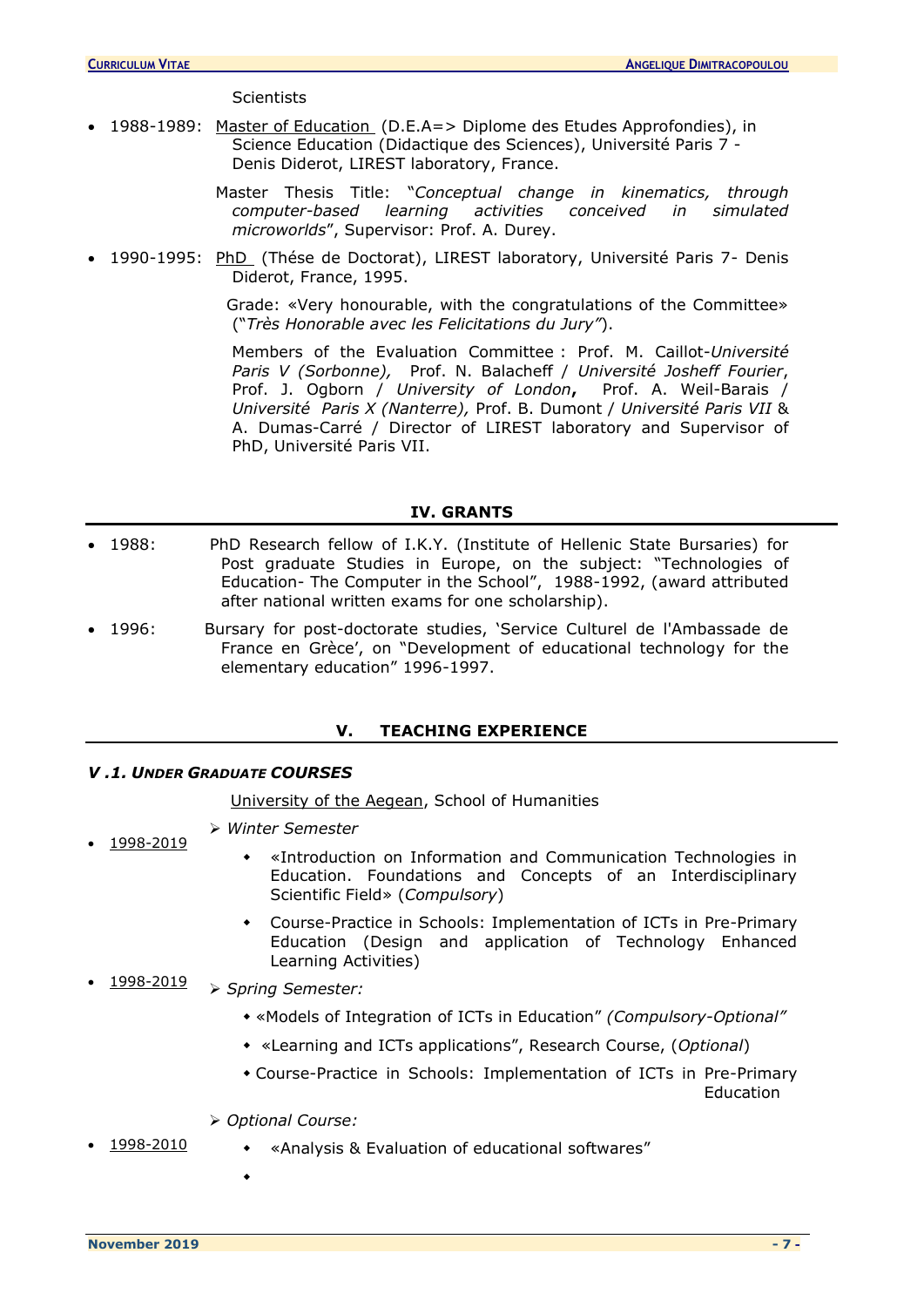<span id="page-7-0"></span>

| V.2. COURSES IN POST GRADUATE STUDIES [MASTER DEGREE] |                                                                                                                                                                  |  |  |  |  |
|-------------------------------------------------------|------------------------------------------------------------------------------------------------------------------------------------------------------------------|--|--|--|--|
|                                                       | > University of the Aegean, Department of Education, Greece.                                                                                                     |  |  |  |  |
| $2014 - >$                                            | Master Degree in "Didactics of Mathematics, Science and Information and<br>Communication Technologies in Education: Interdisciplinary Approach"                  |  |  |  |  |
|                                                       | Spring Semester Course: "Integration Models of ICTs in Education"                                                                                                |  |  |  |  |
|                                                       | > University of the Aegean, Department of Education, Greece.                                                                                                     |  |  |  |  |
| 1999-2010                                             | Master Degree in "Books for young students, and educational<br>material"                                                                                         |  |  |  |  |
|                                                       | Spring Semester Course: «ICTs in education: selecting applications"                                                                                              |  |  |  |  |
|                                                       | > University of the Aegean, Department of Education, Greece.                                                                                                     |  |  |  |  |
|                                                       | Master Degree in "Models of Educational Units' Design"                                                                                                           |  |  |  |  |
| 2004-2007                                             | Initial Semester Course: «ICTs in Education: "Overview of Integration<br>Models"                                                                                 |  |  |  |  |
|                                                       | ICTs in Education Direction Course: "Research Directions and Methods<br>on ICTs in Education"                                                                    |  |  |  |  |
| $\cdot$ 2007-2008                                     | > University of Piraeus, Invited Professor, Department of Didactics of<br>Technologies and of Digital Systems, Greece.                                           |  |  |  |  |
|                                                       | Master Degree in "Didactics of Technologies: Direction E-Learning"                                                                                               |  |  |  |  |
|                                                       | Courses: "Educational Design of e-learning" & "Evaluation of E-learning<br><b>Educational Programs"</b>                                                          |  |  |  |  |
|                                                       | > University of Athens, Invited Professor, Department of Philosophy and<br>Psychology of Education, Greece.                                                      |  |  |  |  |
| $\cdot$ 2006-2008                                     | Master Degree in "Teaching subject matters supported by ICTs"                                                                                                    |  |  |  |  |
|                                                       | Course: "Distance Education"                                                                                                                                     |  |  |  |  |
|                                                       | University of Athens, Invited Professor, Department of Education,<br>Greece.                                                                                     |  |  |  |  |
| 2001-2005                                             | Master Degree in "Information and Communication Technologies in<br>Education"                                                                                    |  |  |  |  |
|                                                       | Winter Semester Course (2 <sup>nd</sup> Year): "Distance Education supported by<br>Communication Technologies" (Distance Education & Collaborative<br>Learning). |  |  |  |  |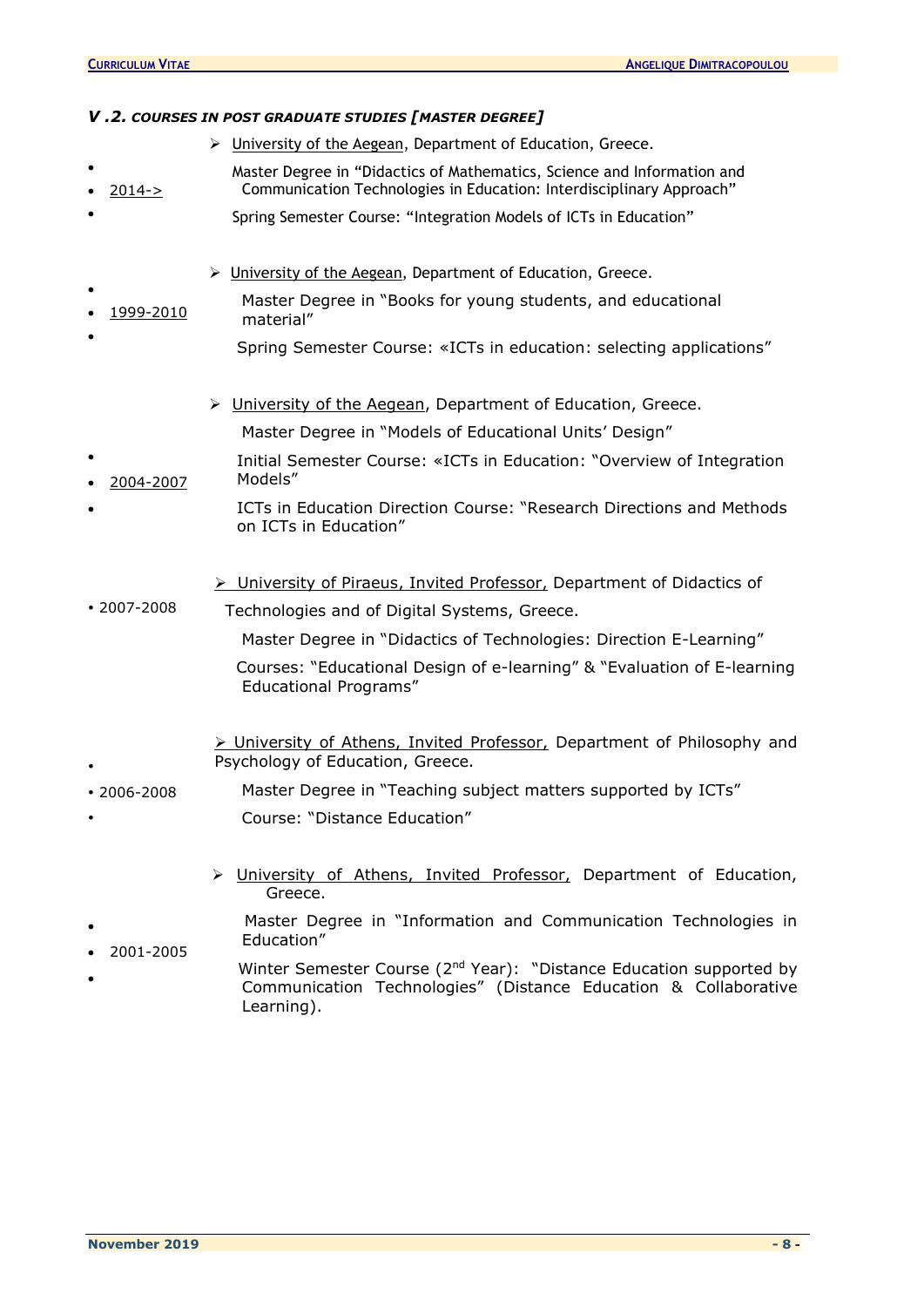## <span id="page-8-1"></span><span id="page-8-0"></span>**V.3. PROGRAMS FOR TEACHER'S PROFESSIONAL DEVELOPMENT [ PRIMARY/ SECONDARY EDUCATION]**

**Teachers' Educators Training Center of University of the Aegean** 

| 2010-2011 | Program of Continuous Education on ICTs in Education, for Teachers'<br>Educators (ICT in Education Trainers)                                                                                                                                                                                                                                                                                              |
|-----------|-----------------------------------------------------------------------------------------------------------------------------------------------------------------------------------------------------------------------------------------------------------------------------------------------------------------------------------------------------------------------------------------------------------|
|           | Center and Program Director: A. Dimitracopoulou, Vice-Director: G.<br>Fessakis                                                                                                                                                                                                                                                                                                                            |
| 2007-2008 | Teachers' Educators Training Center of University of Athens<br>Coordinator of Education Program of Teachers NE60/70 (2008, phase b')                                                                                                                                                                                                                                                                      |
|           | Directors: A.Raptis, M. Gregoriadou, C. Kynigos                                                                                                                                                                                                                                                                                                                                                           |
| 2003-2004 | >University of the Aegean, Annual Program of Teachers' Education<br><b>by Distance:</b> "Teachers' Learning Community, on ICTs in Education"<br>Program Director: A. Dimitracopoulou, Coordinator: G. Hlapanis<br>(program, involving $\sim$ 25 educators (University teachers, Education<br>Consultants, Educators on ICTs in specific subject matters) and about<br>60 teachers of secondary education) |
| 1998-1999 | >University of Athens, Department of Philosophy and Psychology of<br>Education, invited Professor, Program of Academic and Professional<br>development of Secondary Education Teachers. Special Program for<br>Education of Teachers' Educators in ICTs in Education [duration, 1,5<br>year].                                                                                                             |
| 2002-2003 | >University of the Aegean, Program of Academic and Professional<br>development of Primary Education teachers Courses: "ICTs in Primary                                                                                                                                                                                                                                                                    |

▪ 1998-1999 Education: Educational Policy" & "Integration into the Curricula: Alternative approaches"

## **VI. SUPERVISION OF DOCTORAL DISSERTATIONS**

| • Dr George Fessakis: | "Educational usage of technology based learning environments and<br>specially of relational data base management systems", PhD public<br>presentation, October 2003.                                                                |
|-----------------------|-------------------------------------------------------------------------------------------------------------------------------------------------------------------------------------------------------------------------------------|
|                       | • Dr Argiro Petrou-Mpakiri: "Teachers' Roles and Strategies during synchronous collaborative<br>activities among collocated students of secondary education". PhD<br>public presentation, July 2005.                                |
| • Dr Stelios Orfanos: | "Learning Physics and Modelling activities through technology based<br>learning environment". PhD public presentation, Feb 2005.                                                                                                    |
|                       | • Dr George Hlapanis: "Communication Technologies based Teachers' Education: factors<br>affecting learners' community". PhD public pres, Feb 2006.                                                                                  |
| • Dr Irene Ioannidou: | "Design and application of distributed learning activities based on a<br>mobile-technology environment, for learning space and map related<br>concepts by pre-school education children". PhD public presentation,<br>October 2007. |
|                       | • Dr Tharennos Bratitsis: "Integrated communication technologies environments for students<br>support in conventional universities programs". PhD<br>public<br>presentation, October 2007.                                          |
|                       | • Dr Argiroula Ath. Petrou: Technology based Collaborative Learning Activities for the support of<br>sociability and learning in special needs secondary education<br>students. PhD public presentation, October 2012.              |

 Dr George Kritikos: Analogical Reflection and metacognitive skills development through collaborative learning activities on physics modeling. PhD public presentation, September 2013.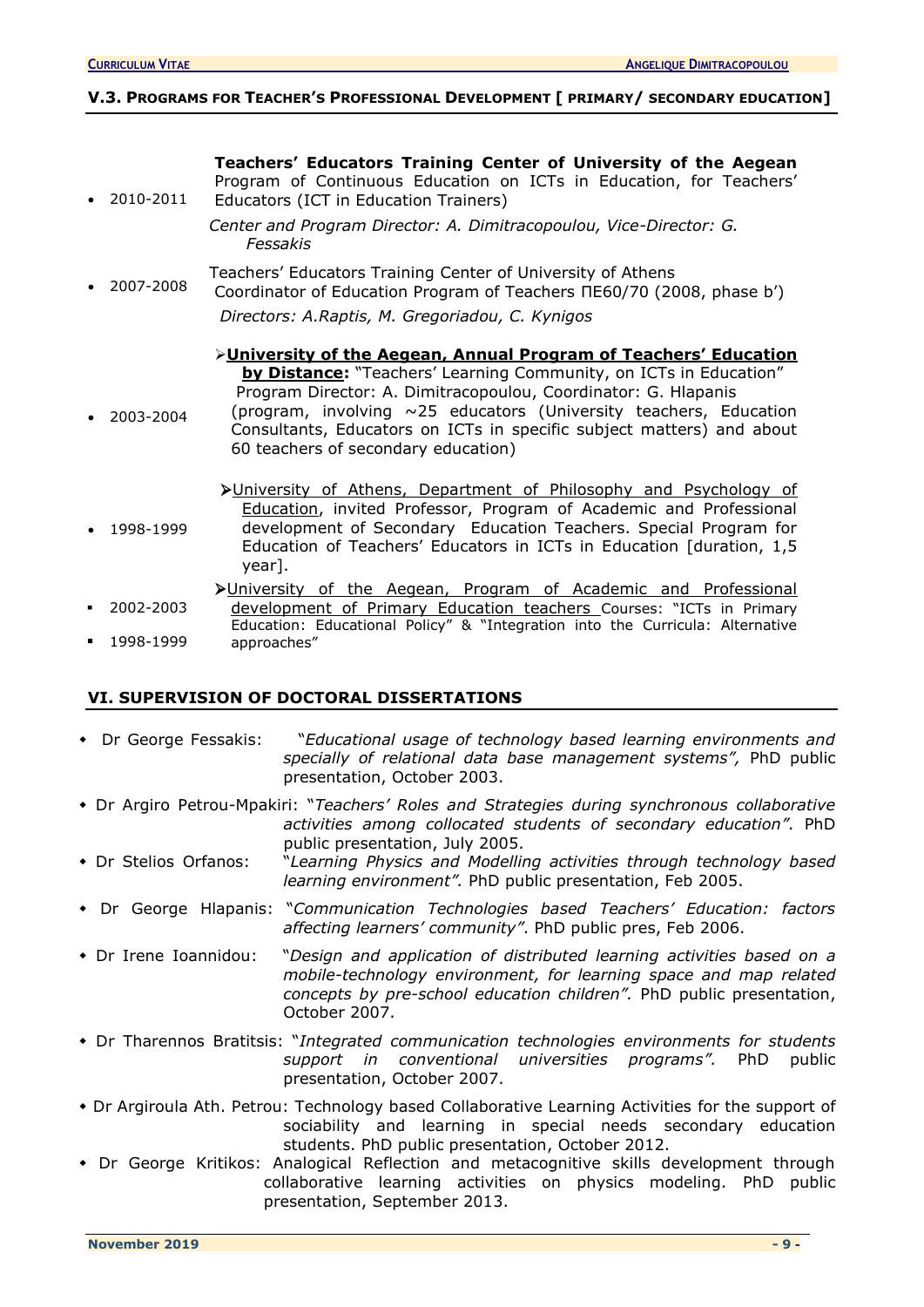<span id="page-9-0"></span>

|        | [Selection]                                                                                                                                                                                                                                                        |
|--------|--------------------------------------------------------------------------------------------------------------------------------------------------------------------------------------------------------------------------------------------------------------------|
| [V.1]  | Vice-Rector of Research and Strategic Management, of University of the Aegean, after<br>an electoral process involving all the members of University Community [ФЕК of<br>Rectorate Election: 779/25.08.2010 T. I', ФЕК of Responsibilities: 1562/24.09.2010 T.B'] |
|        | Official Responsibilities: Research, University Strategic Management, International<br>Relations, Center of Mental Health etc.                                                                                                                                     |
|        | $[9/2010-8/2014]$                                                                                                                                                                                                                                                  |
| [V.2]  | Vice President of Department of Sciences of Pre-School Education and of<br>Educational Design, School of Humanities, University of the Aegean                                                                                                                      |
|        | Representative of TEPAES Department in the Senate of Aegean University<br>[9/2006-today]                                                                                                                                                                           |
| [V.3]  | Member of the "University of the Aegean Senate", [9/2006-today]                                                                                                                                                                                                    |
| [V.4]  | Member of "Research Committee" of the University of the Aegean [9/2006 -<br>today]                                                                                                                                                                                 |
| [V.5]  | Director of Learning Technology and Educational Engineering Laboratory<br>[9/2006-9/2007]                                                                                                                                                                          |
| [V.6]  | Director of: Sciences Education and ICTs in Education Division, TEPAES<br>Department [9/2006-2007]                                                                                                                                                                 |
| [V.7]  | Elected member, "Steering Committee of the Professors' Association" of the<br>University of the Aegean [12/2005-today]                                                                                                                                             |
| [V.8]  | Member of Directors Board, Master Degree Program "Models of Educational Units<br>Design"                                                                                                                                                                           |
| [V.8]  | Member of "ICT Committee" of School of Humanities, [2000-today]                                                                                                                                                                                                    |
| [V.10] | Representative of Assistant Professors, Member of the University of the Aegean<br>Senate, [2000]                                                                                                                                                                   |
| [V.11] | Member of the "Internal Evaluation Committee" of University of the Aegean                                                                                                                                                                                          |

## **VII. ADMINISTRATIVE-MANAGEMENT RESPONSIBILITIES**

## **VIII. PUBLICATIONS**

## <span id="page-9-2"></span><span id="page-9-1"></span>**VIII.1. DISSERTATIONS**

.1. PhD (Thèse de Doctorat), [1995], (Université Paris VII),

Dimitracopoulou A. (1995). *Le tutorat dans les systèmes informatisés d'apprentissage: Etude de la conception et réalisation d'un tutoriel d'aide à la représentation physique des problèmes en mécanique,* Published by Editions: «Association Tour 123», c/o Université Paris 7- Denis Diderot.

.2. Master Thesis, (Mémoire de D.E.A.) [1989], (Université Paris 7):

Dimitracopoulou A. (1989) *Changement conceptuel: Une approche d'enseignement des quelques aspects qualitatifs de la mécanique - Environnement d'apprentissage: L'ordinateur,* Université Paris 7- Denis Diderot.

.3. Dissertation (Mémoire de Tutorat), [1989], (Université Paris 7)

Dimitracopoulou A. (1989) *"*Création et mise en place d'un logiciel pour l'étude des conceptions des élèves concernant la dynamique élémentaire*"* Supervisor, Prof. Alain Durey., Université Paris 7- Denis Diderot.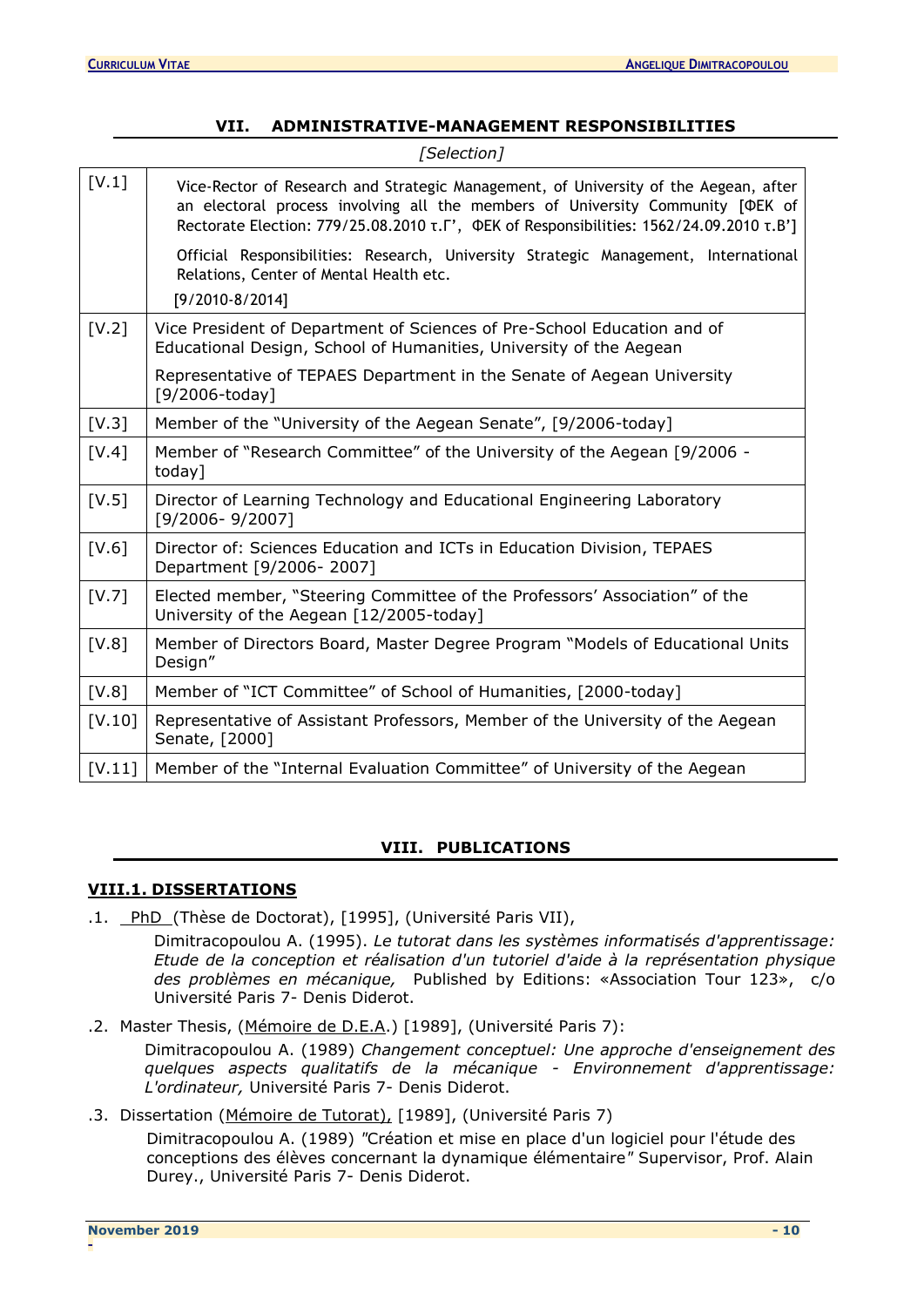## <span id="page-10-0"></span>**VIII.2. BOOKS**

- 1. Dimitracopoulou A., O'Malley, C., Suthers D., Reimann P., (Eds) (2009) *Computer Supported Collaborative Learning Practices - CSCL2009 Community Events Proceedings,* ISLS (pages 308) [ISBN: 978-1-4092-8598-4] *distributed via LuLu.com & Amazon*
- 2. O'Malley, C., Suthers D., Reimann P., Dimitracopoulou A. (Eds) (2009) *Computer Supported Collaborative Learning Practices - CSCL2009 Conference Proceedings*, ISLS (pages 665) [ISBN: 978-1-61584-137-0] *distributed via LuLu.com & Amazon*
- 3. Dimitracopoulou A. (2004).*"Information and Communication Technologies in Primary Education'* (Editor), Editions of Educational Research Institute / Hellenic Union of Primary Education Teachers (IPEM-DOE), pp. 180. [GR]
- 4. Dimitracopoulou A. (2002). *"Information and Communication Technologies in Education'*, (Editor), Conference proceedings, 3rd Hellenic Congress with International Participation, 'ICTs in Education", Volume 1, pp. 803, Volume II, pp. 631, KASTANIOTIS-Inter@ctive editions. [GR]
- 5. Dimitracopoulou A., & Dapontes N. (1997). (Editors in Greek edition).*The Construction of Concepts in Physic*s: *Learning Mechanics,* A. Weil-Barais, G. Lemeignant, GUTENBERG Editions, pp. 310 [GR]

## <span id="page-10-1"></span>**VIII.3. CHAPTERS IN BOOKS**

- 1. Dimitracopoulou A. (2017). Digital traces and Data Analysis of educational environments: Approaches, Perspectives and Ethical Issues related to the 'Learning Analytics' field. In (Eds) A. Kodakos & F. Kalavassis. *9 th Volume of Educational Design Issues*. Editions Diadrasi, Athens, Greece [ text in GR ]
- 2. Dirckinck-Holmfeld L., Balacheff N., Bottino R.M., Burgos D., Dimitracopoulou A., Ludvigsen S., Mille A. (2016). Grand Challenge Problem 10: TELEARC an Agile and productive networking of TEL Small and Medium Sized Research Labs. In Eberle et al. (eds.), Grand Challenges in Technology Enhanced Learning 2, SpringerBriefs in Education, DOI 10.1007/978-3-319-12562-6\_11
- 3. Bratitsis, T., Dimitracopoulou, A. (2010). Interpretation of Computer Based Interaction Analysis Indicators: a significant issue for enhancing collaboration in Technology Based Learning. In Kock, N. (ed.), *Interdisciplinary Perspectives on E-Collaboration: Emerging Trends and Applications*, (pp 31- 59), Advances in E-Collaboration Book series, IGI-Global, USA
- 4. Harrer A., G., Martínez-Monés, Dimitracopoulou A. (2009**).** [User's Data: Collaborative and Social](http://ltee.aegean.gr/adimitr/wp-content/uploads/sites/8/2017/07/Users_Data_Harrer_Martinez_Dimitracopoulou_2009.pdf)  [Analysis.](http://ltee.aegean.gr/adimitr/wp-content/uploads/sites/8/2017/07/Users_Data_Harrer_Martinez_Dimitracopoulou_2009.pdf) In N. Balacheff, S. Ludvigsen, T. de Jong, A. Lazonder, S. Barnes (eds). *Technology-Enhanced Learning,* pp.175-193. DOI: 10.1007/978-1-4020-9827-7\_11, Springer Science+Business Media B.V. Dordrecht, 2009
- 5. Dimitracopoulou Α. (2009). Analyse Automatique des Interactions pour le soutien à l'autorégulation des participants dans des activités médiées. In Eds. A. Mille et J.-C. Marty, *Analyse de traces et personnalisation des environnements informatiques pour l'apprentissage humain*, Editions Hermes Sciences Publications (FR)
- 6. Hlapanis G.-H., Dimitracopoulou A. (2008). What is a successful "course" in a School Teacher's Learning Community? Matters of course assessment. In (Ed) R. Subramaniam, *Handbook of Research on New Media Literacy at the K-12 Level: Issues and Challenges*, IGI Global, USA (EN)
- 7. Fessakis G. & Dimitracopoulou Α., (2009), Models of Learning Activities Design using ICTs: Critical Review. In A. Kodakos & F. Kalavassis (Editors) *Issues of Educational*  Design. Vol 3<sup>rd</sup>, Atrapos Editions, pp.. 311-341
- 8. Dimitracopoulou, Α. & Petrou Α. (2008). Design Aspects of Collaborative Learning Environments. In (Editors). Ν. Αvouris, Χ. Κaragiannidis, V. Κomis, *Collaborative Technologies,* Kleidarithmos editions. *pp 157 – 178,* [GR]
- 9. Dimitracopoulou, A. (2004). Current & New Trends of the applications of Information & Communication Technologies for Teaching & Learning Physics Sciences. In Ι. Κekes (Ed). *New Technologies & Education: Design aspects, Philosophical and Social Extensions*. Atrapos Editions, Union of Hellenic Physics Scientists pp. 203-249. [GR]

**-**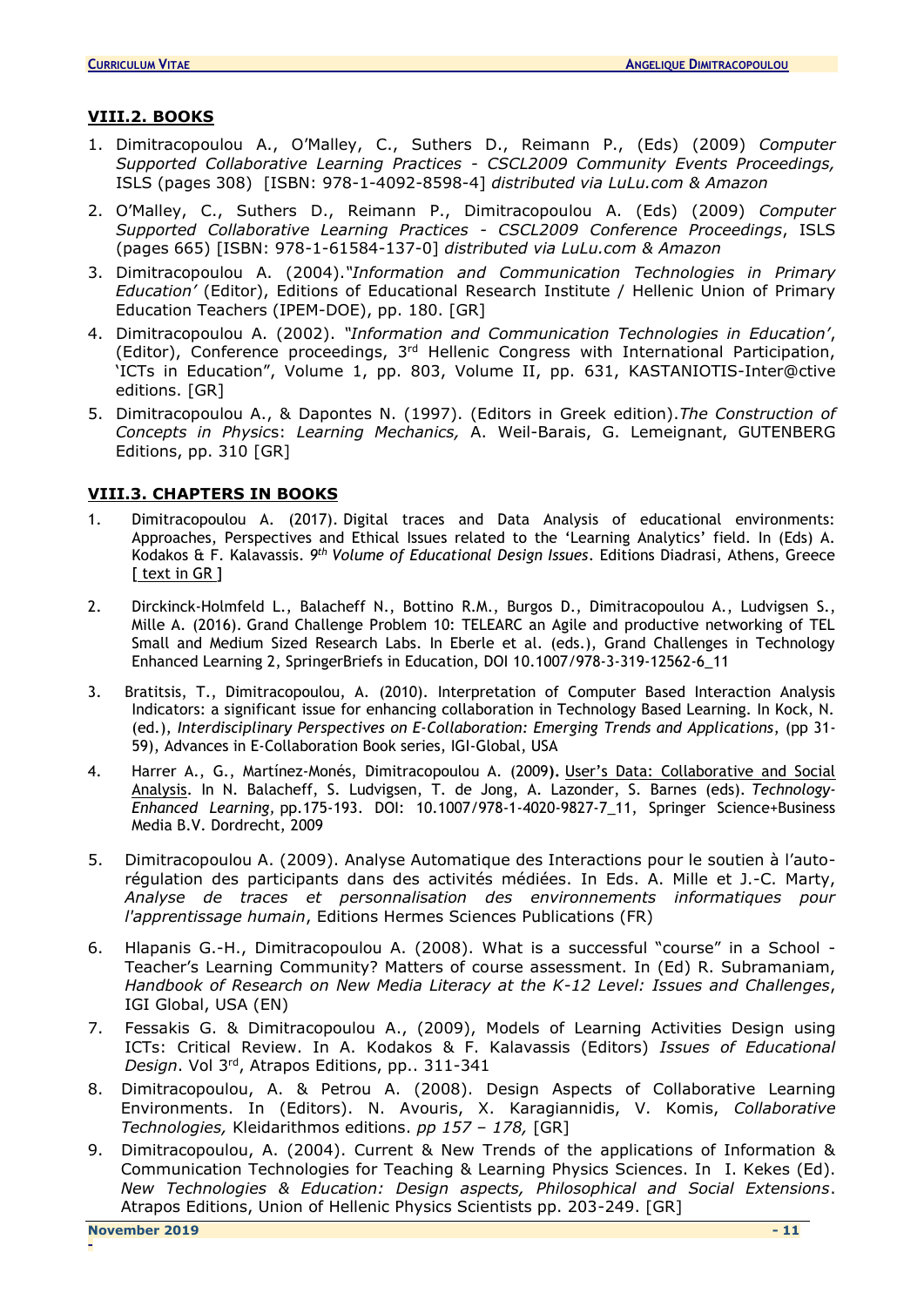- 10. Dimitracopoulou A. (2004). Distance Education and Educational applications of Information and Communication Technologies: Main Considerations, In (Eds) D. Psillos, V. Dagdidelis, G. Papadopoulos, M. Satratzemi *Technologies of Information and Communication in Hellenic Education: Review and Perpsectives,* University of Macedonia Editions. pp.292- 312. [GR]
- 11. Komis V., Raptis A., Politis P., Dimitracopoulou A., (2004). Modeling educational software in Science Education, In Ι. Κekes (Ed). *New Technologies & Education: Design aspects, Philosophical and Social Extensions.* Atrapos Editions, Union of Hellenic Physics Scientists pp.113-135. [GR]
- 12. Dimitracopoulou A. (2002). Dimensions of Didactic exploitation of educational applications of information and communication technologies. Towards a systemic integration in Education. In (Eds) Kynigos & Dimaraki, *Cognitive Tools and Computer-based means for the evolution of educational practice.,* pp. 57-81 Kastaniotis Editions [GR]
- 13. Dimitracopoulou A. & Komis V. (2000). The role of mathematics in the learning process in sciences: Alternative approaches and applications in educational softwares. In (Eds) F. Kalavassis & M. Meimaris. *Interdisciplinary approach of Mathematics and Mathematics Education.* GUTENBERG editions, pp.261-180, [GR]
- 14. Kayser D., Vosniadou S., Champesme M., Ioannides C., Dimitracopoulou A. (1999). Modelling elementary school students' solutions of mechanics problems.*,* In D. Kayser, S. Vosniadou, (Eds.) *Modelling Changes in Understanding: Case Studies in Physical Reasoning,* Elsevier editions., pp. 95-126 [EN]
- 15. Sabah G., Vosniadou S., Dimitracopoulou A., (1999), What dialogue analysis can tell us about teacher strategies related to representational change*,* In Eds. D. Kayser, S. Vosniadou, *Modelling Changes in Understanding: Case Studies in Physical Reasoning,* Elsevier editions., pp. 132-165 [EN]
- 16. Dumas-Carre A. & Dimitracopoulou A. (1997). Tutelle dans les systèmes informatisés et tutelle humaine. In A. Dumas-Carré, A. Weil-Barais (Eds.) *Tutelle and Mediation dans L'Education Scientifique*, éditions PETER LANG, Berlin, pp. 279-306. [EN]

## <span id="page-11-0"></span>**VIII.4. PAPERS**

## <span id="page-11-1"></span>**VIII.4.a. Journal Publications**

- 1. Fessakis, G., Komis, V., Dimitracopoulou, A., Prantsoudi, St., (2019) Overview of the Computer Programming Learning Environments for primary education, Review of Science, Mathematics and ICT Education (Re S M ICT E), jul. 2019,13(1), pp. 7-33
- 2. Kritikos, G., & Dimitracopoulou A. (2017). Secondary Students' Analogical Reflections on Unfamiliar Scientific Concepts*, International Journal of Technologies in Learning* 24(2):25-36 · January 2017, DOI: 10.18848/2327-0144/CGP/v24i02/25-36
- 3. Kritikos G., & Dimitracopoulou A. (2014) The impact of the Analogical Reflection on the Metacognitive Awareness, in *The International Journal of Science, Mathematics and Technology Learning*, Vol 20, 2014, www.thelearner.com , ISSN 2327-7971, © Common Ground
- 4. Fessakis, G., Dimitracopoulou, A., Palaiodimos, A., (2013). "Graphical Interaction Analysis Impact on Groups Collaborating through Blogs", *Journal of Educational Technology & Society*, 16(1), pp.:243-253
- 5. Dimitracopoulou A. (2009)**.** Computer based Interaction Analysis Supporting Selfregulation: Achievements and Prospects of an Emerging Research Direction, In Kinshuk, M.Spector, D.Sampson, P. Isaias (Guest editors). *Special Issue: Cognition and Exploratory Learning in Digital Era, Technology, Instruction, Cognition and Learning (TICL),* Volume 6, Number 4, pp.291-314 (EN) http://www.oldcitypublishing.com/journals/ticl-home/ticlissue-contents/ticl-volume-6-number-4-2009/
- 6. Fessakis G., Dimitracopoulou A., Tatsis K. (2008)**.** Supporting "Learning by Design" Activities Using Group Blogs, *Journal of Educational Technology and Society*. Vol 11, Issue 4., 2008. pp.199-212.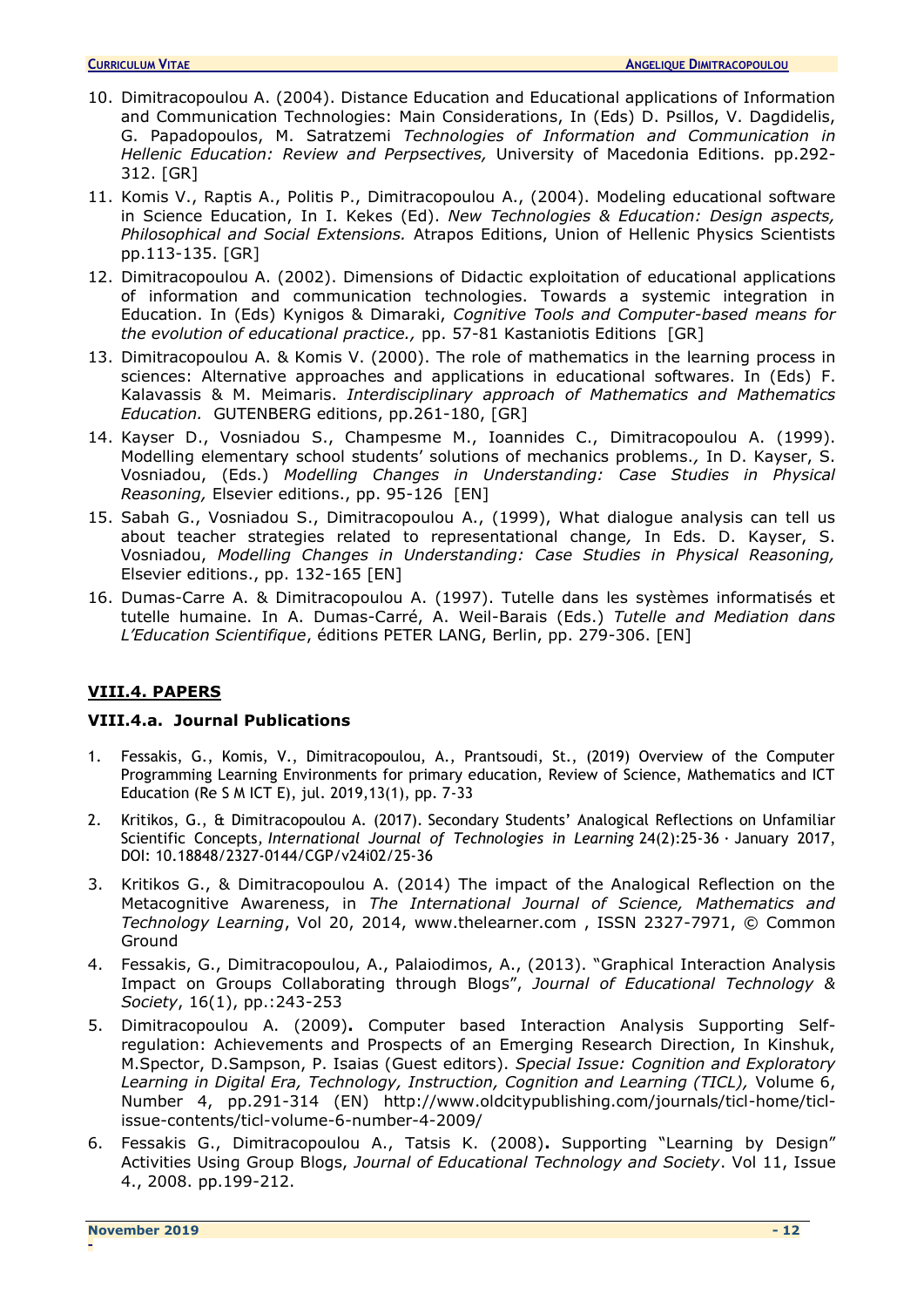- 7. Bratitsis T. & Dimitracopoulou A. (2008), Interpretation Issues in Monitoring and Analyzing Group Interactions in Asynchronous Discussions*. International Journal of e-Collaboration*, IDEA Group Inc, 4(1), 20-40
- 8. de Jong T., Joolingen W., & Dimitracopoulou A. (2007). Issues in Computer Supported Inquiry Learning in Sciences. Editorial in Special Issue on Computer Supported Inquiry Learning*. Journal of Computer Assisted Learning,* Vol. 23, issue 2, pp. 111-119
- 9. Hlapanis, G. & Dimitracopoulou *A.* (2007). A School-Teachers' Learning Community: Matters of Communication Analysis, (Guest Editors) P. Kirschner & K.-W. Lai, Special Issue on Online Communities of Practice in Education, *Journal of Technology, Pedagogy, and Education,* Volume 16, Issue 1.
- *10.* Hlapanis. G. & Dimitracopoulou *A.* (2007). A Course Model implemented in a Teachers' Learning Community Context: Issues of Course Assessment, *Journal of Behaviour and Information Technology,* Volume 26, Issue 6, Nov. 2007, pp 561-578
- 11. Hlapanis. G., Kordaki M. & Dimitracopoulou *A* (2007). Successful e-Courses: the role of Synchronous Communication and E-Moderation via Chat., (Guest Editor) P. Kinshuk, Special issue on "Synchronous methods and applications in e-learning", *The International Journal of Information and Learning Technology.* Vol. 23, Issue 3, pp. 171-181.
- 12. Dimitracopoulou *A.* & Bruillard E. (2006). Interfaces de Forum enrichies par la visualization d'analyses automatiques des interactions et du contenu. In (Guest Editors) E.Bruillard & M.Sidir, Special Issue on 'Forum de Discussion en Education, *Revue STICEF*, Volume 13, 2006, ISSN : 1764-7223, mis en ligne le 21/02/2007, http://sticef.org Volume 13, (Revue Sciences et Technologies de l´Information et de la Communication pour l´Éducation et la Formation), http://sticef.univ-lemans.fr/classement/speciaux.htm#Forum [FR]
- 13. Fessakis G. & Dimitracopoulou Α., (2006), Review of the field of programming educational environments: Technological and Pedagogical Projections, *Themes in Education*, Special Issue, 7(3), pp. 279-304
- 14. Fessakis G., Dimitracopoulou A., Komis, V. (2005). Improving database design didactics in secondary education using action research. Journal of *Computers in Human Behavior.* Vol, 21,(2), pp. 159-194*,* [EN]
- 15. Dimitracopoulou, A. and Komis, V. (2005) 'Design principles for an open environment supporting education actors during modelling, collaboration and learning' In C. Constantinou, Z. Zacharias & P. Kommers (Guest Editors), Special Issue on the "Role of Information and Communication Technologies in Science Teaching and Learning. *Int. J. Continuing Engineering Education and Lifelong Learning,* [EN]
- 16. Petrou Αth. R. & Dimitracopoulou, A., (2007). The need of a communication –collaboration platform, in special needs school, for the education of students with corporal disabilities: Research Results. *Special Needs Themes.* No 33 & 34, 2006-2007, [GR]
- 17. Dimitracopoulou A. & Petrou A. (in press 2004). Advanced Collaborative Distance Learning Systems for young students: Design Issues and current trends on new cognitive and metacognitive tools. In *Themes* Journal, *60 pages.* [EN]
- *18.* Hlapanis, G., Bratitsis, T., & Dimitracopoulou,. (2004) Teachers Training through activities in a Virtual Learning Community: The case of the Community related to the University of the Aegean, *Journal of Sciences of Education,* Special Issue Continuous Education and Education by Distance in the Society of Information. [GR]
- 19. Petrou Αth. R. & Dimitracopoulou, A., (2005), Exploiting technologies and communicational tools by children with corporal disabilities. *Special Needs Themes.* No 30 & 31, 2004-2005, [GR]
- 20. Avouris N., Dimitracopoulou A., & Komis V. (2003). On evaluation of collaborative problem solving: Methodological issues of interaction analysis. *Journal of Computers in Human Behaviour (JCHB)., Volume 19, Issue 2 or 3, (March- May 2003), Pergamon.* [EN]
- 21. Dimitracopoulou A. (2002). Educational Activities via Internet: Principles for a significant educational use*. WorkNotes Rhodes: Special Issue: Bilinguals and Learning through Internet,* Editions: Pedagogical Institute & Aegean University. pp. 73-84. [GR]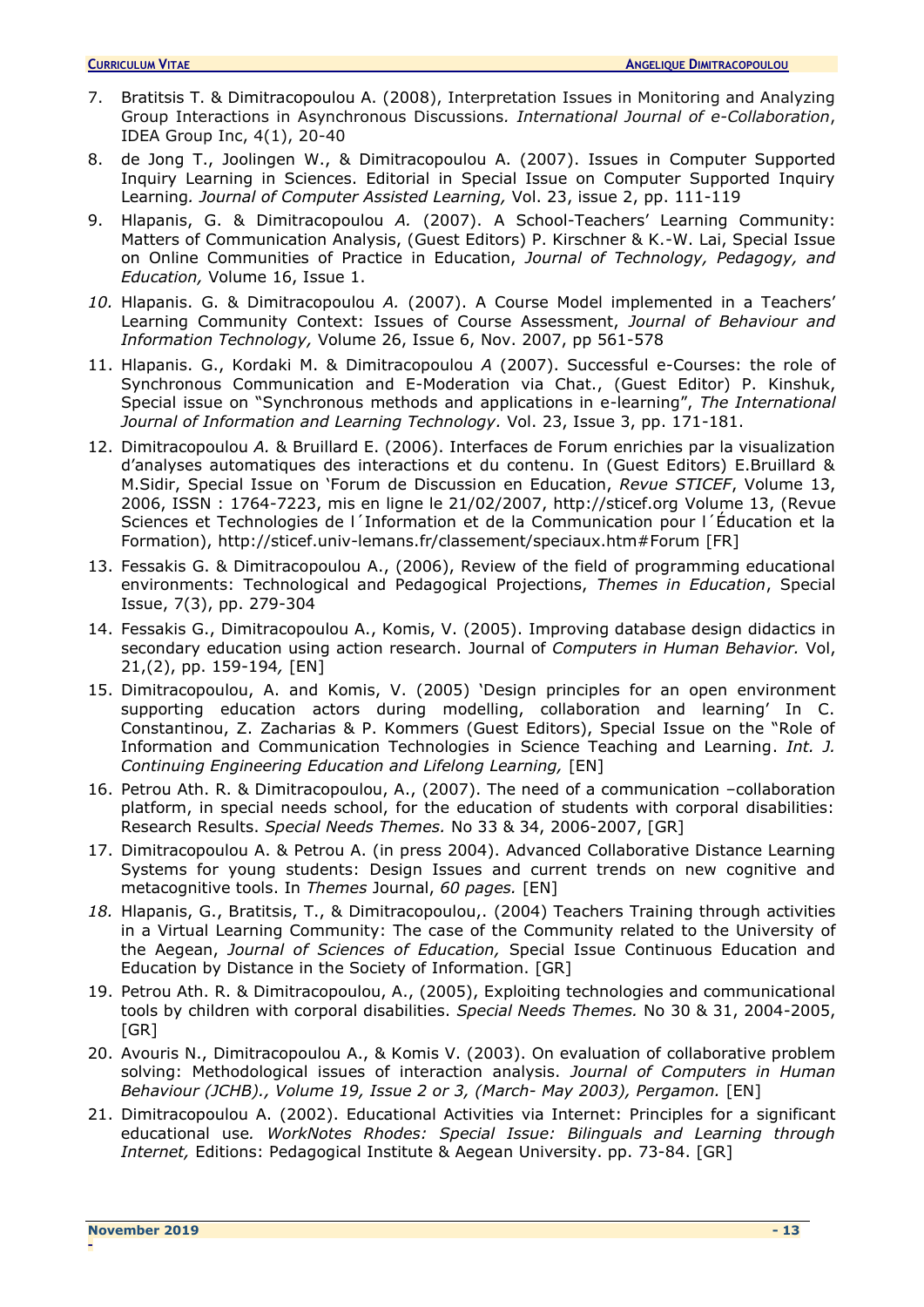- *22.* Tselios N., Avouris N. & Dimitracopoulou A. & Daskalaki S. (2001). Evaluation of Distance Learning Environments: Impact of Usability on Student Performance, In *International Journal of Educational Telecommunications*, Volume 7, Number 4, 2001, pp. 355-378. [EN]
- 23. Vosniadou S., Ioannides C., Dimitracopoulou A., Papademitriou E. (2001). Designing Learning Environments to promote conceptual understanding, *LEARNING and INSTRUCTION*, 11 (2001). pp. 381-419. [EN]
- *24.* Komis V., Dimitracopoulou A., Politis P. & Avouris N. (2001). "Expérimentations sur l'utilisation d'un logiciel de modélisation par petits groupes d'élèves", *Sciences et Τechniques Εducatives (STE),* Hermes, Vol. 8, No 1-2, 2001, pp. 75-86. [EN]
- *25.* Politis P., Komis V., Dimitracopoulou A., (2001). "MODELSCREATOR : un logiciel de modélisation permettant l'utilisation des règles logiques et la prise de décision", *Enseignement Publique et Informatique,* Νο 102, 2001, pp. 179-199. [EN]
- 26. Dimitracopoulou A., (1999). Taking advantage of e-mail use in educational practice: How, when and why? Lingual Computer Vol 1, No 1, December 1999., pp 130-145. [GR]
- 27. Dimitracopoulou A. (1999). The educational applications of information technologies in teaching of physics science: what they offer and how we exploit them? (invited paper) *EPITHEORISI FYSIKIS*, 3rd Period, Vol. H', No 30, pp.48-58. [GR]
- 28. Dimitracopoulou A. (1999). The educational exploitation of the electronic mail: How, when and why? (invited paper) In *Glossikos Ypologistis*, V.1 No 1., pp.131-145. [GR]
- 29. Dimitracopoulou A.(1998). Designing Educational Software: From the empirical approaches in an interdisciplinary approach. *Journal of Contemporary Education,* No 100, pp. 114-123 & No 101, pp. 95-104. [GR]

## <span id="page-13-0"></span>**VIII.4.b. Conference Publications**

*International Congresses Proceedings (in English & French language)*

- 1. Fragkiadoulaki K., Dimitracopoulou A., Papadopoulou M. (2019). E. Kourdis, M. Papadopoulou, L. Kostopoulou (Eds). The Fugue of the Five Senses and the Semiotics of the Shifting Sensorium, Visual argumentation against racism in videos designed by university students: The role of images. Selected Proceedings of *XI International Conference on Semiotics,* Thessaloniki, Greece, 2016, Edited by Hellenic Semiotics Society, ISBN 978-618-82184-1-3, pp.208-220.
- 2. May, M., Fessakis, G., Dimitracopoulou, A., George, S. (2012). "A Study on User's Perception in E-learning Security and Privacy Issues", In the *Proceedings of 12th IEEE International Conference on Advanced Learning Technologies*, pp.:88-89, July 4-6, 2012, Rome, Italy, doi:10.1109/ICALT.2012.145
- 3. Kritikos G. & Dimitracopoulou A. (2011). ART (Analogical Reflection Tool): using analogies to promote reflection in science education, Reinhardt W., Ullmann T., Scott P., Pammer V., Conlan O. & Berlange A. (eds.), *Proceedings of the 1st European Workshop on Awareness and Reflection in Learning Networks*, In the 6th European Conference on Technology Enhanced Learning: Towards Ubiquitous Learning, Palermo, Italy, 21 September, http://ceur-ws.org/Vol-790/, pp.130-137, ISSN 1613-0073.
- 4. Fessakis, G., Dimitracopoulou, A., Palaiodimos, A., (2011). «The impact of interaction analysis graphs on groups during online collaboration through blogs according to the "learning by design" scenario», In H., Spada, G., Stahl, N., Miyake & N., Law, (eds.), *Proceedings of the ISLS-CSCL2011 conference*, Hong Kong, China, 4-8 July, 2011, Vol. II, pp. 741-745
- 5. Kritikos G. & Dimitracopoulou A. (2010). "Self-reflection, comparative reflection and analogical reflection in the framework of metacognitive modelling activities using the ModellingSpace technological environment", *GIREP-ICPE-MPTL 2010 International Conference, "Teaching and Learning Physics today: Challenges? Benefits?"*, University of Reims, France, 22-27 August.
- 6. Fessakis G., Dimitracopoulou A. (2009). «Proposing "collaborative filtering" to foster collaboration in ScratchR Community», in Cl., O"Malley, et. al. *Proceedings of ISLS-CSCL2009 conference*, Rhodes, 08-13 June 2009, Vol II, pp. 168-170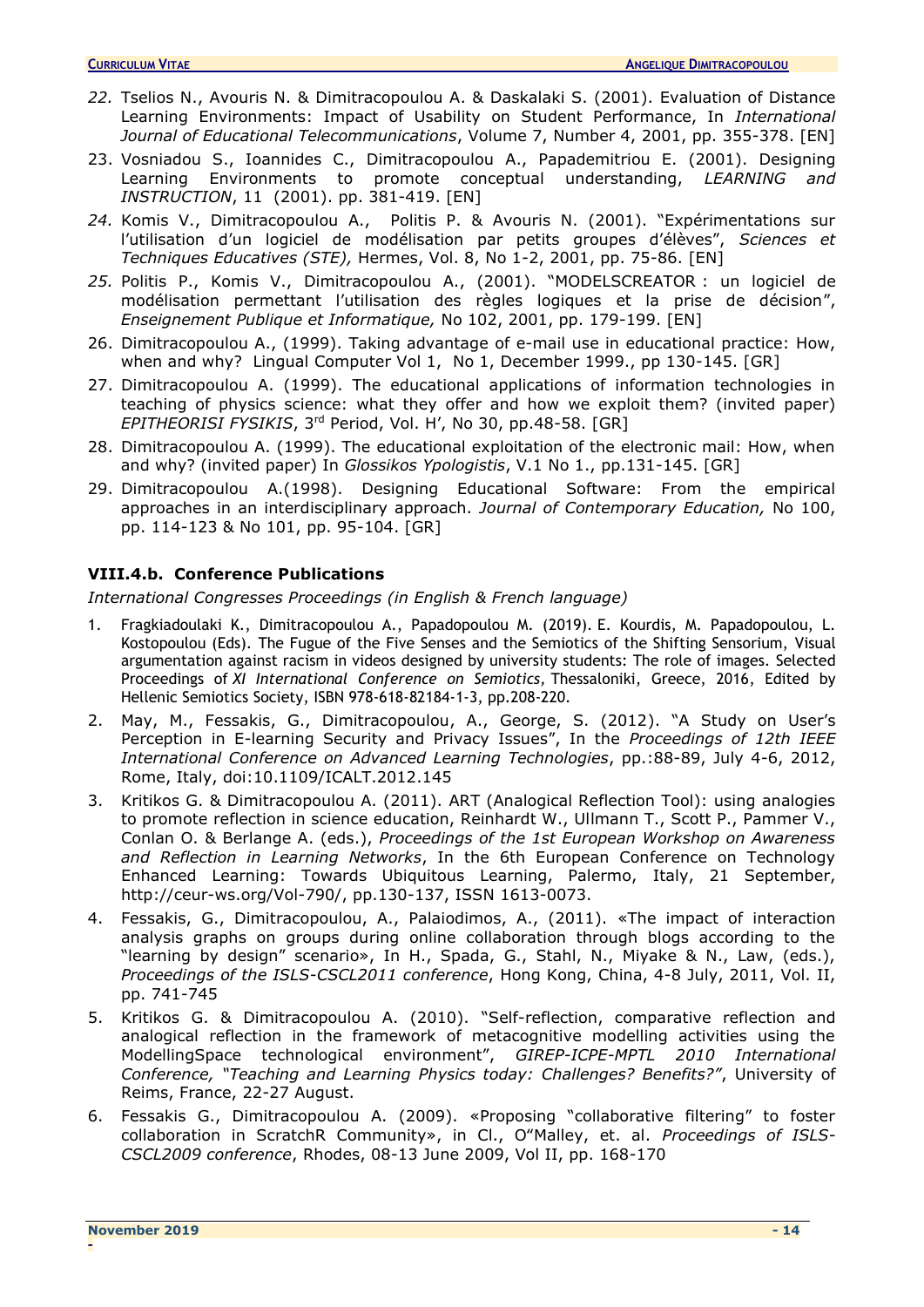- 7. Fesakis G., Tatsis K. & Dimitracopoulou A. (2008). Collaborative Learning by Design through Group Blogging, in M. B. Nunes, M. MacPherson (Eds), Proceedings of IADIS-elearning conference, Amsterdam, 22-25 July 2008, Vol. I, pp. 255-262.
- 8. Bratitsis T., Dimitracopoulou A., Martinez-Monez A., Marcos H.A. & Dimitriadis Y. (2008). Supporting members of a learning community using Interaction Analysis tools:The example of the Kaleidoscope NoE scientific network, in (Eds) I. Aedo, E. Mora, P. Diaz & Kinshuk, International Conference ICALT2008, Learning Technologies in the Information Era" , July 1st – July 5th, Santader, Spain
- 9. Bratitsis T. & Dimitracopoulou A. (2008). Interaction Analysis as a multi-support approach of social computing for learning,in the "Collaborative Era": Lessons learned by using the DIAS system, in (Eds) I. Aedo, E. Mora, P. Diaz & Kinshuk, International Conference ICALT2008, Learning Technologies in the Information Era" , July 1st – July 5th, Santader, **Spain**
- 10. Bratitsis T. & Dimitracopoulou A. (2007). Collecting and Analyzing Interaction Data in Computer-Based Group Learning Discussions: An overview. *The 11th International Conference on User Modeling, Workshop on Personalisation in e-learning environments at individual and group level* , Corfu, Greece, 25-29 June, 2007
- 11. Smyrnaiou, Z., & Dimitracopoulou A. (2007). Inquiry based activities using a variety of pedagogical tools. CBLIS 2007. 8th International Conference on Computer Based Learning in Sciences, 30 June- 6 July, 2007, Heraklion, Grete, Greece.
- 12. Bratitsis T. & Dimitracopoulou A. (2007). Ιnteractions Analysis in asynchronous discussions: Lessons learned on the learners perspective, using the DIAS system. International Congress, Computer Supported Collaborative Learning, CSCL 2007, Mice, Minds and Society, July 21-26, 2007, New Jersey, USA.
- 13. Bratitsis T. & Dimitracopoulou A. (2006). Indicators for measuring quality in asynchronous discussion forums. International Conference on *Cognition and Exploratory Learning in Digital Era* (CELDA2006), IADIS (International Association for Development of the Information Society] 8-10 December, 2006, Barcelona, Spain,
- 14. Bratitsis T. & Dimitracopoulou A. (2006). Monitoring and Analysing Group Interactions in asynchronous discussions with the DIAS system. In (Eds) Y. Dimitriadis, I. Zigurs & E. Gomez-Sanchez.*CRIWG 2006, 12th International Workshop on Groupware, GRIWG2006, Groupware: Design, Implementation and Use,* 17-21 Sept. 2006, Medina Del Campo, Spain Ed. Springer, LNCS 4154, pp. 54-61
- 15. Smyrnaiou, Z., Komis, V., Dimitracopoulou, A. (2006), contribution à l'étude des raisonnements des élèves sur les acides et bases avec l'utilisation de vidéo, des objets réels et de logiciel éducatif, *8ème biennale internationale de l'éducation et de la formation*, INRP, Lyon (France), 11-4 avril 2006 .
- 16. Montandon L., Dimitracopoulou A., Avouris N., Casado E. (2006) e-COMODE Services for the Implementation of Collaborative Modelling Environments in Schools. In P. Cunningham (Eds) *e-Challenges conference 2006,* 25-27 October 2006, Barcelona, Spain
- 17. Dimitracopoulou A. (2005) Designing collaborative environments: Current Trends and Future Research Agenda. In D.Suthers & T. Koschmann (Eds). Computer Support for Collaborative Learning, *CSCL 2005: the next ten years*. 30 May-4 June, Taipei, Taiwan.
- 18. Smyrnaiou, Z., Politis, P., Komis, V & Dimitracopoulou A. (2005), The role of interactions in Science learning using three educational mediums: video, technology-based learning environment and real objects, In *11th Biennial Conference of the European Association for Research in Learning and Instruction*, 23-27 August, Nicosia, Cyprus, pp. 1027-1028
- 19. Bratitsis, T., & Dimitracopoulou, A. (2005). Data Reording and Usage Interaction Analysis in Asynchronous Discussions: The D.I.A.S. System. In (Eds) C. Choquet, V. Luengo, A. Merceron. Workshop on Usage Analysis in Learning Systems, *The 12th International Conference on Artificial Intelligence in Education AIED,* Amsterdam. [http://lium-dpuls.iutlaval.univ-lemans.fr/aied-ws/ ] last retrieved May 2006.
- 20. Smyrnaiou, Z., Politis, P., Dimitracopoulou, A. & Komis V. (2005), The role of real and virtual experiments in Science learning. In *7th International Conference on Computer Based Learning in Science, CBLIS*, 2-6 July, Zilina, Slovakia, pp. 296-304.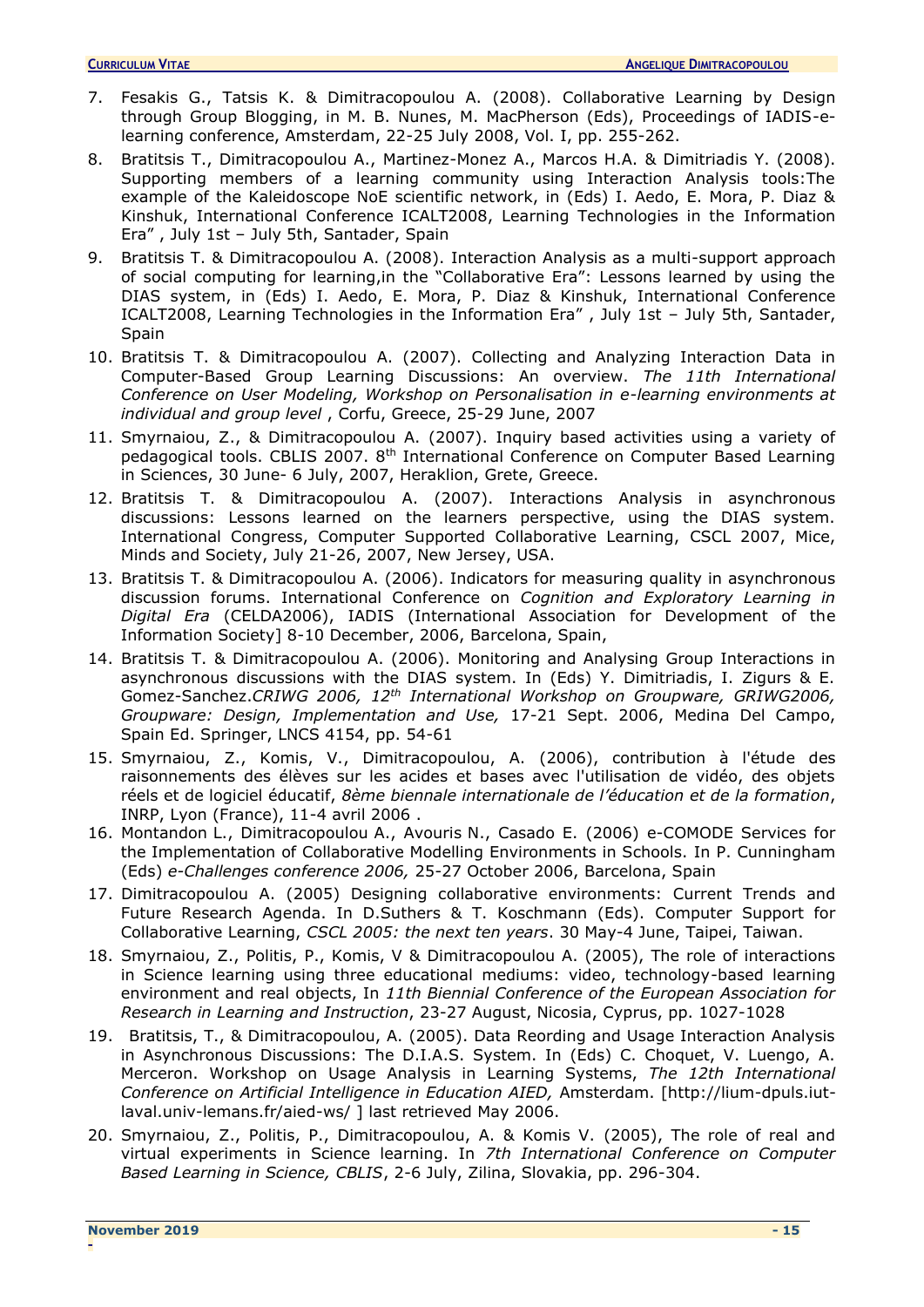- 21. Avouris N., Komis V., Fiotakis G., Dimitracopoulou A., Margaritis M., (2004). Method and Tools for analysis of collaborative problem-solving activities, Proceedings of ATIT2004, First International Workshop on Activity Theory Based Practical Methods for IT Design , Copenhagen, pp. 5-16, Denmark, September 2004.
- 22. Petrou A., Fessakis, G., Petrou, Dimitracopoulou A. (2004). Synchronous computer mediated collaborative activities among collocated students : Conditions that make them valuable in every day educational practice. , In (Ed) P. Dillenbourg *Computer Supported Collaborative Learning SIG European Symposium,* Lausanne, 7-9 October, 2004, http://cscl-sig.intermedia.uib.no/ lausannesymposium/, last visited 4/2006
- 23. Dimitracopoulou, A. Dillenbourg, P. Hoppe, U. (2004). Interaction analysis supporting participants during technology –based collaborative activities : Workshop summary, *Computer Supported Collaborative Learning SIG European Symposium, Lausanne,* 7-9 October, 2004. http://cscl-sig.intermedia.uib.no/ lausannesymposium/, last visited 4/2006
- 24. Fessakis G., Petrou A. & Dimitracopoulou A. (2004) Collaboration Activity Function: An interaction analysis' tool for Computer Supported Collaborative Learning activities, In Kinshuk et al (Eds) Proceedings of 4th IEEE International Conference on Advanced Learning Technologies (ICALT 2004), August 30 - Sept 1, 2004, Joensuu, Finland, IEEE Computer Society Editions, pp. 196-201.
- 25. Dimitracopoulou A. & Komis V. (2004). ModellingSpace: Supporting Young Students to be thoroughly involved in modelling and collaborative modelling activities. In Kinshuk et al. (Eds), Proceedings of 4th IEEE International Conference on Advanced Learning Technologies (ICALT 2004), as part of Workshop Modelling for Learning tasks, August 30 - Sept 1, 2004, Joensuu, Finland, pp. 1090-1092.
- 26. Fessakis, G., & Dimitracopoulou, A., (2003).Exploitation of data modeling for database design in secondary education learning activities: A case study concerning real stories analysis. In (Eds) M. E. Auer & U. Auer, *Interactive Computer Aided Learning* (ICL) 2003, Carinthia Tech Institute, 24-26 Sep 2003 Villach, Austria,[ http://www.icl-workshop.org ].
- 27. Fessakis, G., Dimitracopoulou, A., Halatsis, C., (2003).Secondary education students database design difficulties and remedial teaching strategies., In A. M. Vilas, J.A. M. Gonzalez, J. M. Gonzalez (Eds) Advances in Technology-Based Education: Toward a Knowledge-Based Society. II International conference on multimedia ICT's in Education, Badajoz, Spain, December 3-6 2003, Edition: Junta de Extremadura, Consejeria de Education, Volumes: I-III, Collection, Vol. 2, pp. 1002-1006.
- 28. Orfanos, S. & Dimitracopoulou A. (2003). Technology based modelling activities and the contribution in learning concepts' relations in kinematics. *Second International Conference on Multimedia and Information & Communication Technologies in Education (m-ICTE 2003), 3-6 December 2003, Badajoz, Spain,,,* In A. M. Vilas, J.A. M. Gonzalez, J. M. Gonzalez (Eds) Advances in Technology-Based Education: Toward a Knowledge-Based Society. II International conference on multimedia ICT's in Education, Badajoz, Spain, Dec 3-6 2003, Edition: Junta de Extremadura, Consejeria de Education, Volumes: I-III, Collection. Vol.3, pp. 1353-1357.
- 29. Dimitracopoulou, A., Fessakis, G., Melendez R, Gallego B. [2003). Collaborative learning environment and Modelling Activities in primary and secondary education: The ModellingSpace Project*,* [In A. M. Vilas, J.A. M. Gonzalez, J. M. Gonzalez \(Eds\) Advances in](http://www.formatex.org/micte2003/micte2003.htm)  Technology-Based Education: [Toward a Knowledge-Based Society. II International](http://www.formatex.org/micte2003/micte2003.htm)  [conference on multimedia ICT's in Education, Badajoz, Spain, Dec 3](http://www.formatex.org/micte2003/micte2003.htm)-6 2003, Edition: Junta [de Extremadura, Consejeria de Education, Volumes: I-III, Collection.](http://www.formatex.org/micte2003/micte2003.htm) Vol. 2, pp.: 1276- [1280.](http://www.formatex.org/micte2003/micte2003.htm)
- 30. Dimitracopoulou A.& Komis V. (2003). Design Principles for an Open and Wide MODELLINGSPACE for Learning, Modelling & Collaboration in Sciences and Mathematics, In (Eds) C. Constantinou & Z. Zacharias "*Computer Based Learning in Sciences*, Proceedings of Sixth International Conference CBLIS., Volume 1, University of Cyprus Editions, pp.1005-1018
- 31. Petrou A. & Dimitracopoulou A. (2003). Is synchronous computer mediated collaborative problem solving 'justified' only when by distance? Teachers' point of views and interventions with co-located groups during every day class activities. In (Eds) B. Wasson, S. Ludvigsen & U. Hoppe, *Computer Support for Collaborative Learning: Designing for*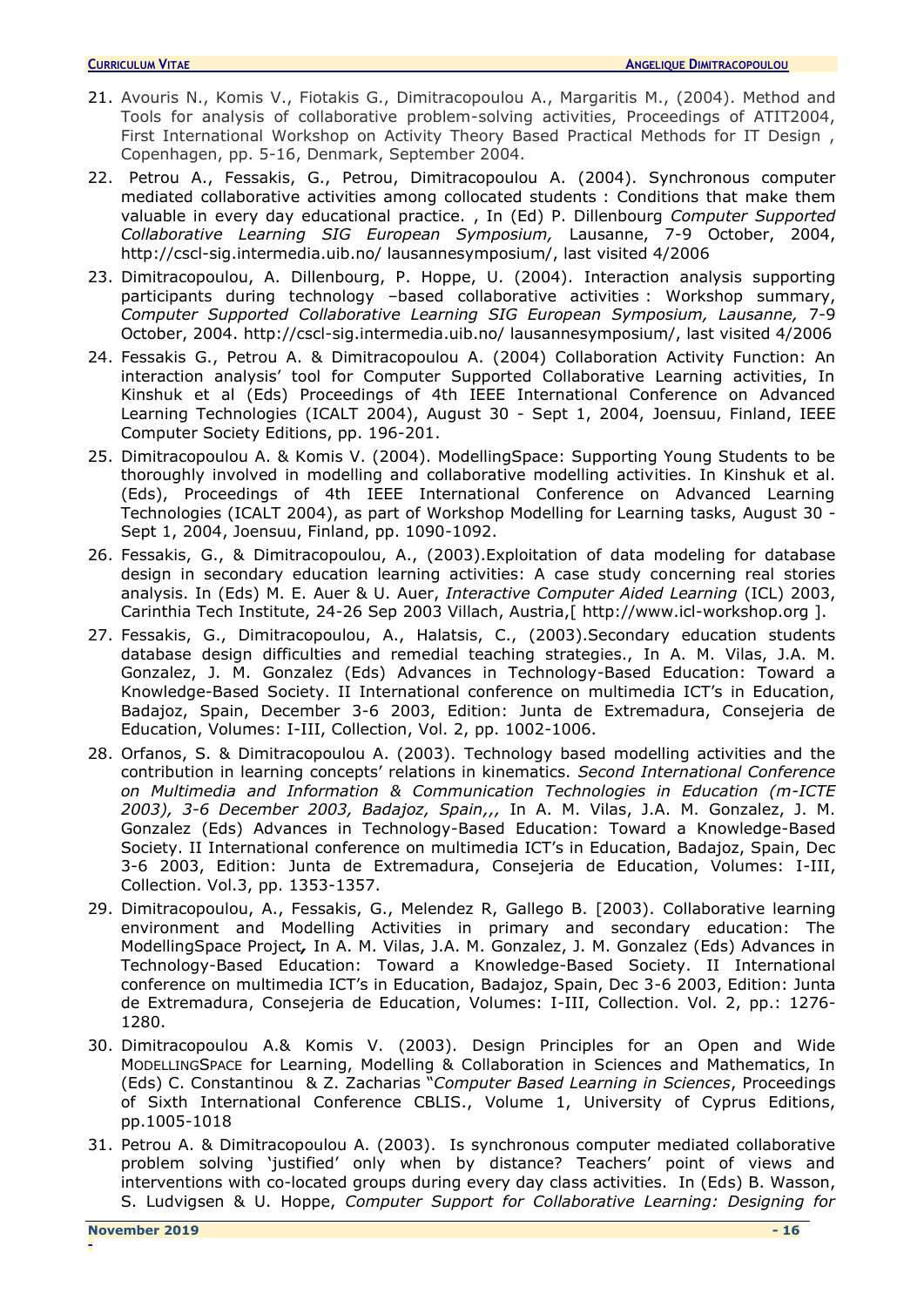*Change in Networked Learning Environments*, CSCL 2003 congress: 14-18 June 2003, Bergen, Norway, Kluwer Academic Publishers, pp. 441-450.

- 32. Margaritis M., Komis V., Avouris N., Dimitracopoulou A., (2003). Real-time collaborative modelling over low-bandwidth networks, In (Eds) B. Wasson, R. Baggetun, U. Hoppe & S. Ludvigsen Proc. of CSCL2003 Community events, June 14-18, Bergen, 2003, University of Bergen Editions, pp. 138-140
- 33. Avouris N., Dimitracopoulou A., Komis V., Margaritis M., (2003). Participatory Analysis of Synchronous Collaborative Problem Solving using the OCAF Methodology and Tools, In (Eds) B. Wasson, R. Baggetun, U. Hoppe & S. Ludvigsen Proc.of CSCL2003 Community events, June 14-18, Bergen, 2003, University of Bergen Editions, pp. 232-234,
- 34. Ioannidou I. & Dimitracopoulou A. (2003). Design of distributed collaborative activities for young children related to map use and construction. In (Ed) V. Uskov, *Proceedings of the IASTED International Conference, Computers and Advanced Technology in Education*,30 June-3 July 2003, Rhodes, Greece, pp.432-437
- 35. Ioannidou I. & Dimitracopoulou A. (2003). Young Children Collaborating to use Maps during Technology based Distributed Learning Activities In (Eds) T. Triantafillidis & K. Xatzikyriakou Proceedings of the *6 th International Conference on Technologies in Mathematics Teaching*, 10-13 October, 2003, Volos, Greece, editions pp. 133-141
- 36. Bratitsis, T., Hlapanis, G., & Dimitracopoulou, A., (2003). Continues education of teachers on ICTs in education through e-Learning community activities. Pilot study on a custom built environment," In (Eds) T. Triantafillidis & K. Xatzikyriakou, Proceedings of the *6 th International Conference on Technologies in Mathematics Teaching*,, 9-13 October, 2003, Volos, Greece, pp. 222-228
- 37. Bratitsis, T. & Hlapanis, G.& Dimitracopoulou, A., (2003). "Advanced Distance Learning Systems. A technical approach using MS SharePointTM Portal Server." In (Ed) V. Uskov, *Proceedings of the IASTED International Conference, Computers and Advanced Technology in Education*,30 June-3 July 2003, Rhodes, Greece, pp.489-494
- 38. Dimitracopoulou A., Komis V., Teodoro V.D. (2003), Learning Environment Design for Modelling Activities in a Social Context: The venture of MODELLINGSPACE., Symposium Introductory Text. In (Eds) C. Constantinou & Z. Zacharias "*Computer Based Learning in Sciences*, Proceedings of Sixth International Conference CBLIS., Volume 1, University of Cyprus Editions, pp.989-992
- 39. Dimitracopoulou A. (*invited talk,* 2003). Modelling Activities in Schools with a collaborative technology-based learning environment: Scenarios of use in secondary education. In (Ed) P. Massouras, *Information Technologies & Education*, 13-14 December 2002, CCS, Cyprus, pp. 35-45.
- 40. Komis V., Avouris N., Dimitracopoulou A., & Margaritis M, (2003), Aspects de la conception d'un environment collaborative de modelisation à distance, In (Eds) C. Desmoulins & P. Marquet, *Proceedings of EIAH 2003, (Environments Informatiques pour l'Apprentissage Humain),* ATIEF (Association des technologies de l'Information pour l'Education et la Formation, 15-17 April, 2003, Strasbourg, pp. 271-282.
- 41. Strebelle A., Depover C., Stylianidou F., & Dimitracopoulou A. (2003). The setting up of Human Networks as vital part of the design and implementation of a technology– supported learning environment. In (Eds) C. Constantinou & Z. Zacharias "*Computer Based Learning in Sciences*, Proceedings of Sixth International Conference CBLIS., Volume 1, University of Cyprus Editions, pp.1029-1040.
- 42. Dimitracopoulou A. Avouris N., Komis B., & Feidas C. (2002). Towards open objectoriented models of collaborative problem solving interaction. In (Eds) P. Jermann, M. Mühlenbrock, A. Soller, Workshop Proceedings, "*Designing Computational Models of Collaborative Learning Interaction*", *4 th Computer Supported Collaborative Learning Conference, (CSCL-2002),* Boulder, Colorado, January 2002, pp. 52-28.
- 43. Avouris N., Dimitracopoulou A., Komis B., & Feidas C. (2002). "OCAF: An object-oriented model of analysis of collaborative problem solving" In G. Stahl, (Ed), *4 th Computer Support for Collaborative Learning: Foundations for a CSCL Community, (CSCL-2002),* Boulder, Colorado, January 2002, LEA, NJ. USA, pp.92-101.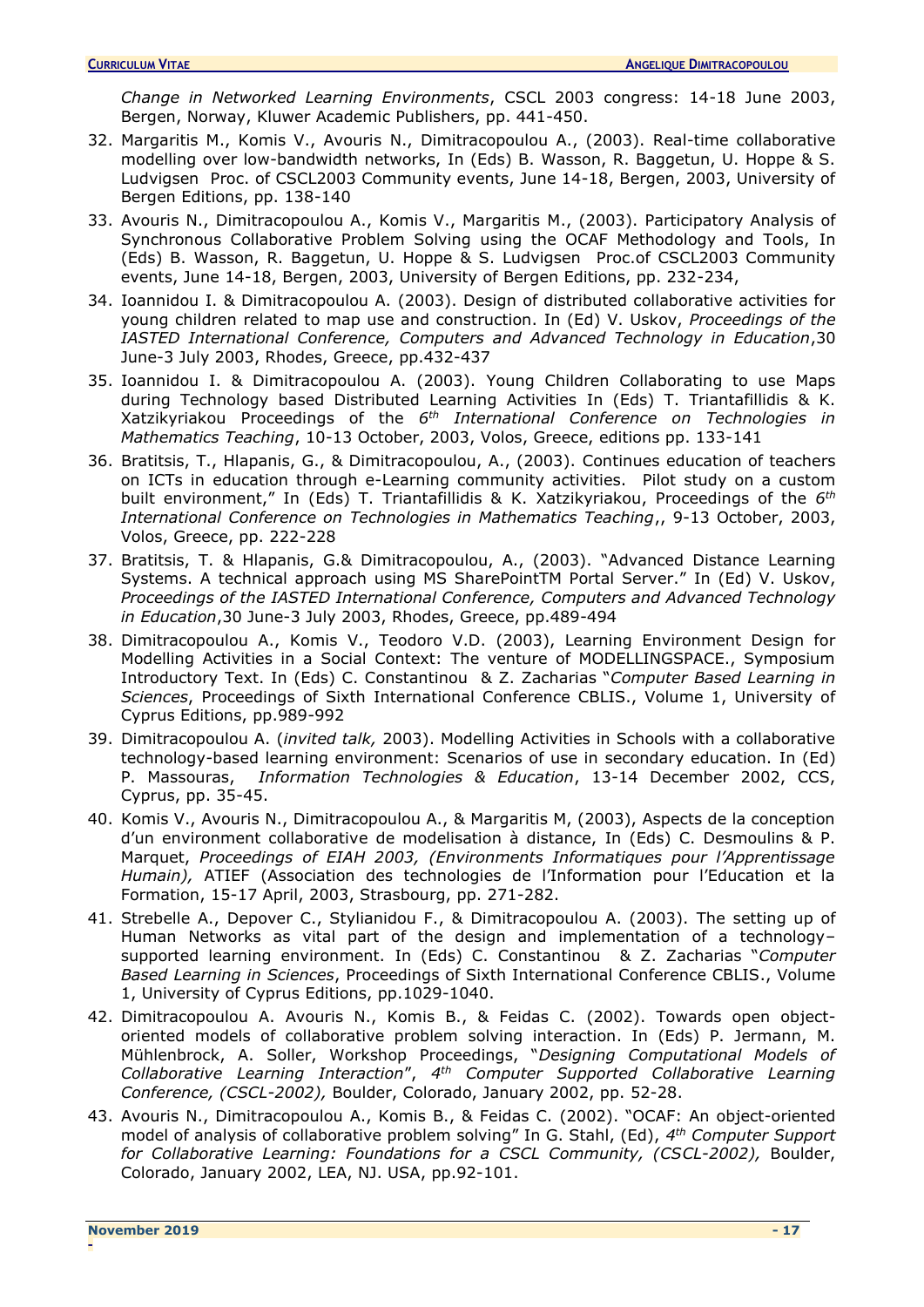- 44. Feidas C.**,** Avouris N., Komis B., & Dimitracopoulou A.,. (2002). "Collaborative Problem Solving using an Open Modeling Environment" In G. Stahl, (Ed), *4 th Computer Support for Collaborative Learning: Foundations for a CSCL Community, (CSCL-2002),* Boulder, Colorado, 2002, LEA, NJ. USA, pp.654-656.
- 45. Dimitracopoulou A., (2001). Design issues in Learning Environments for young students: The importance and the limits of general usability criteria. In Avouris & Fakotakis (Eds). *Advances in Human-Computer Interaction, Proceedings of PC HCI 2001 Conference on Human-Computer Interaction,* Typorama Editions, pp. 115-120
- 46. Dimitracopoulou A. (2001). Learning environments and Usability: Appropriateness and complementarity of evaluation methods, In (Eds) Y. Manolopoulos & S. Evripidou, *Proc. 8th Conference on Informatics,* "*Towards the Information Society"*, Livani Editions, Vol. 1, pp. 545-554.
- 47. Dimitracopoulou A, Komis V., Apostolopoulos P. & Politis P. (1999). Design Principles of a New Modelling Environment Supporting Various Types of Reasoning and Interdisciplinary Approaches, in S.P. Lajoie and M. Vivet (Eds), Proceedings of 9<sup>th</sup> International Conference of *Artificial Intelligence in Education: Open Learning Environments- New Computational Technologies to Support Learning, Exploration and Collaboration*, IOS Press Ohmsha., pp. 109-120
- 48. Dimitracopoulou A., Komis V. (1999). Permettre aux jeunes élèves des activités multiples de modélisation et des études interdisciplinaires grace à un nouvel environnement informatique, In A. Giordan, J.-L. Martinand, D. Raichvarg, (Eds) technologies/Technologie, *XXIes Journées Internationales sur la Communication, L'Education et la Culture Scientifiques et Industrielles*, pp.243-248.
- 49. Dimitracopoulou A. (1999). Educational activities via Internet for young children : How to promote meaningful learning. In (Eds) M. Kaila et al, International Conference, *Sustainable Development in the Islands and the roles of research and higher Education*, Prelude International Editions, Vol. V, pp.25-34.
- 50. Komis V., Dimitracopoulou A., Politis P. (1998). Contribution à la création d'un environnement informatique de modélisation, J.-F. Rouet et D. De La Pasardière *4ème colloque Hypermèdias et Apprentissages,* Edition INRP, pp. 263-268
- 51. Dimitracopoulou A., & Dumas-Carre A 1996). Pour une vision plus elaborée du processus explicatif dans les environnements d'apprentissage en Physique. (Ed) M. Joab, Congress *EXPLICATION'96,* Sophia Antipolis, 19-20-21 Juin, France, Editions INRIA, Sophia Antipolis, pp. 323-342.
- 52. Dimitracopoulou A., & Dumas-Carre A (1996) Tuteur humain and tuteur artificiel: comparaisons*. 3th Congress of Science Education and Innovation. Nantes,* Nantes University Editions, pp. 90-99.
- 53. Filokyprou G., Vosniadou S., Dimitracopoulou A. and all (1995), Cognitive research and learning science by technology based learning environment. In (Eds) G. Filipou, K. Xristou, A. Kaka Β' Congress «*Mathematics Education and Computers in Education*», Contemporary Era, pp. 537-546
- 54. Dimitracopoulou A., Dumas-Carre A. (1992). Un tutoriel d'aide à la resolution des problèmes de Mecanique, adapté à l'apprenant. In (Ed). 5èmes Journées Nationales, Informatique et Pédagogie des Sciences Physiques, pp.63-68, INRP editions.
- 55. Dimitracopoulou A.,. (1992). Les operations didactiques d'un tutoriel adapté à l'apprenant. In A. Giordan, J-L., Martinand (Eds). Années 2000: enjeux et ressources de la formation et de l'éducation scientifique et technique. Actes de XIVèmes Journées Internationales sur *l'Education Scientifique*. Chamonix,pp. 369-374.

## *Proceedings of Hellenic Congresses with International participation (in Greek language)*

56. Fessakis, G., Prantsoudi, St., Komis, V., Papanikolaou, K. Dimitracopoulou, A. (2019). The Importance of Computational Thinking Integration in Education and the Bebras-GR Competition as a CT Promotion Initiative in Greece, Invited Keynote, published in N. Tzimopoulos (Ed), Proceedings of the *10th Pan-Hellenic Teachers' Conference for ICT – Utilizing Information and Communication Technologies in Teaching*, that took place in Rhodes, 12, 13, 14 April 2019, e-diktyo ICTs teachers' association

**-**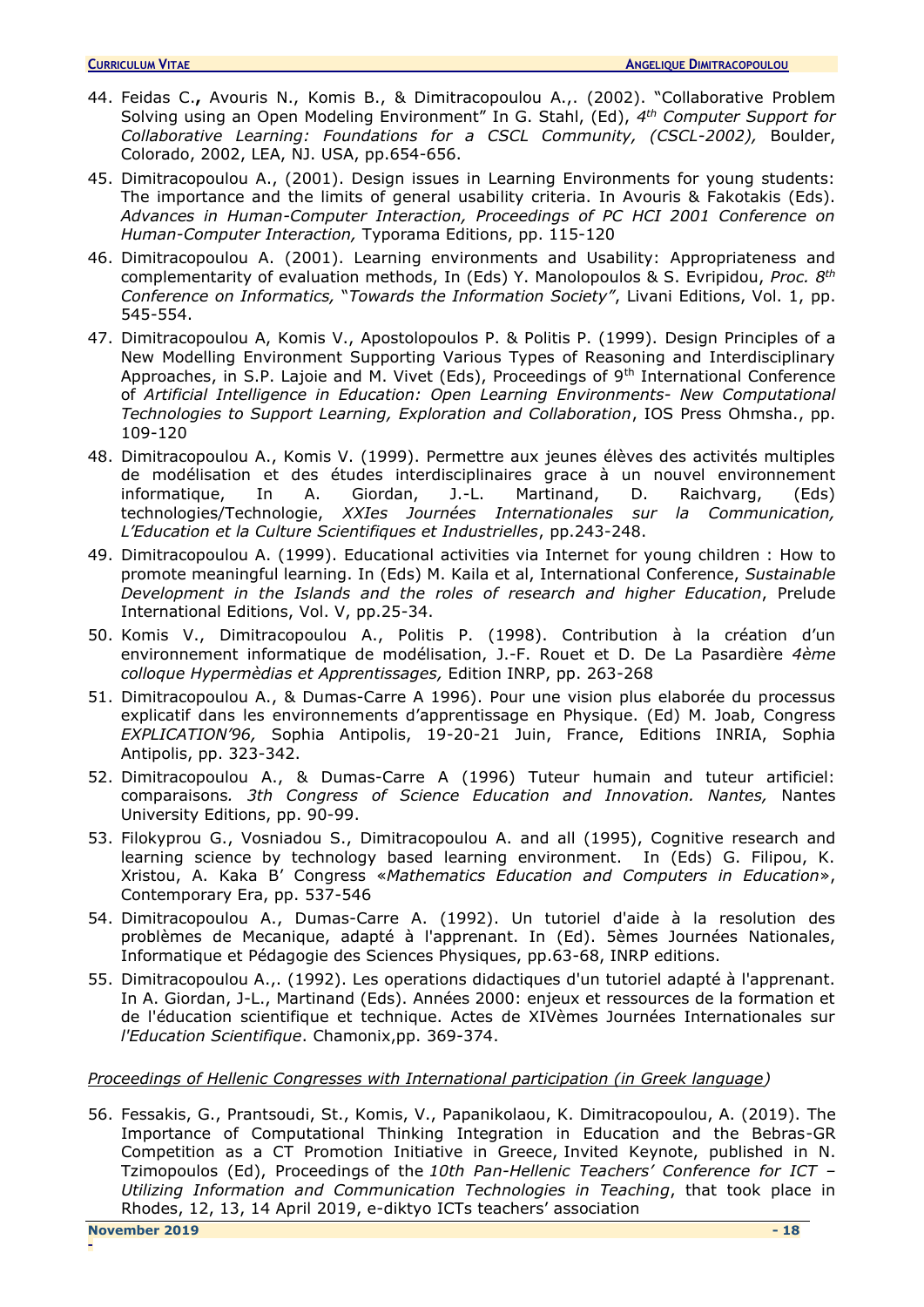- 57. Papamargariti, A. Dimitracopoulou, A. (2019). Technology enhanced collaborative activities supporting inquiry learning: an interdisciplinary STEM approach for study wind energy issues. in N. Tzimopoulos (Ed), Proceedings of the *10th Pan-Hellenic Teachers' Conference for ICT – Utilizing Information and Communication Technologies in Teaching*, that took place in Rhodes, 12, 13, 14 April 2019, e-diktyo
- 58. Sismanidou, E. Dimitracopoulou, A. (2019). Technology enhanced learning activities in informal learning environment for the discovery of optics' concepts. In N. Tzimopoulos (Ed), Proceedings of the *10th Pan-Hellenic Teachers' Conference for ICT – Utilizing Information and Communication Technologies in Teaching*, Rhodes, 12-14 April 2019, ediktyo
- 59. *Fragiadoulaki K.* Dimitracopoulou, A. (2019). Design of persuasion speech video by students: the case of refugee and immigration issue. In N. Tzimopoulos (Ed), Proceedings of the *10th Pan-Hellenic Teachers' Conference for ICT – Utilizing Information and Communication Technologies in Teaching*, that took place in Rhodes, 12, 13, 14 April 2019, e-diktyo
- 60. Dimitracopoulou A. (2018). Trends and Dimensions of 'Environments of Educational Material' in Technology Enhanced Learning Activities: Definitions and Specifications. In C. Skoumpourdi, M. Skoumios (Conf Chairs and Proceedings Editors) *3 rd Conference on Educational Material of Mathematics and Sciences*, 9-11 November 2018, School of Humanities, University of the Aegean, Rhodes, Greece, pp.117-145, ISBN: 978-960- 86791-9-1, [Keynote paper, GR]
- 61. Fragkiadoulaki A. & Dimitracopoulou A. (2018). Initiating the Argumentative Multimodal Texts in formal Education: Theoretical Framework and Course design for Digital Video Production Activities. In S. Dimitriadis, V. Dagdidelis, Th. Tsiatsos (Eds) *Proceedings of 11th Pan-Hellenic and International Conference 'ICT in Education'*, Thessaloniki, 19-21 October 2018. pp. 643-650, ISBN: 978-618-83186-2-5
- 62. Stati F., Kaltekis G., Fessakis G., Dimitracopoulou A. (2018). Rube Goldberg Machines into the instructional approach of Educational Robotics: Teachers points of view. In S. Dimitriadis, V. Dagdidelis, Th. Tsiatsos (Eds) *Proceedings of 9 th Pan-Hellenic Conference 'Computer Science Education'*, Thessaloniki, 19-21 October 2018. pp. 55-62
- 63. Fragkiadoulaki K., Dimitracopoulou A., Papadopoulou M. (2017). From the composition of existing digital material in a video format to the multimodal meaning making: the first steps of a transition (multimodal argumentation concerning racism) In the *Proceedings of the 1st Hellenic Scientific Conference with International Participation, on Audiovisual Literacy in Education*, Thessaloniki, 24-26 June 2016
- 64. Kritikos G. & Dimitracopoulou A. (2014). Synthesis of a Metacognitive Environment of Collaborative learning in Physics composed by independent software pieces, *1 st Hellenic Conference with International participation, on Educational Material in Mathematics and Physics Sciences*, University of the Aegean, Rhodes, 17-18 Οκτωβρίου 2014. [GR]
- 65. Kritikos G. & Dimitracopoulou A. (2010). Αnalogical Reflection: Reflection on Analogic Models through Metacognitive Activities in Technological Environment, Proceedings of 2<sup>nd</sup> Educational Conference, *«Digital and Internet based Applications in Education, E-Network Hellenic Union of Education "Michalis Dertouzos",* Imathia, 23-25 April 2010, pp. 1324- 1337. [GR]
- 66. Fessakis G., Dimitracopoulou A., (2009), Models of ICTs based Learning Activities Design: Critical Review, in A.Kodakos, F. Kalavassis (Editors), Educational Design Themes, 3rd Volume, Atrapos Editions, pp.311-341 [GR]
- 67. Fessakis G, Tatsis K, Dimitracopoulou A. (2007). The usage of group blog for the support of learning through design. The case of students designing learning activities for geometry via technological environments. In Ch. Sakonides, D. Desli (Editors), *Proceedings of the*  2<sup>nd</sup> Conference of ENEDIM: Formal and informal Mathematics, Alexandroupoli, 23-25 November 2007, Editions, Tipothito-George Dardanos, pp. 498-508 [GR]
- 68. Kritikos G. & Dimitracopoulou A. (2007). Collaborative Modelling Activities with the Technological Environment MODELLINGSPACE: Creation of Abstract & Generic Kinematics'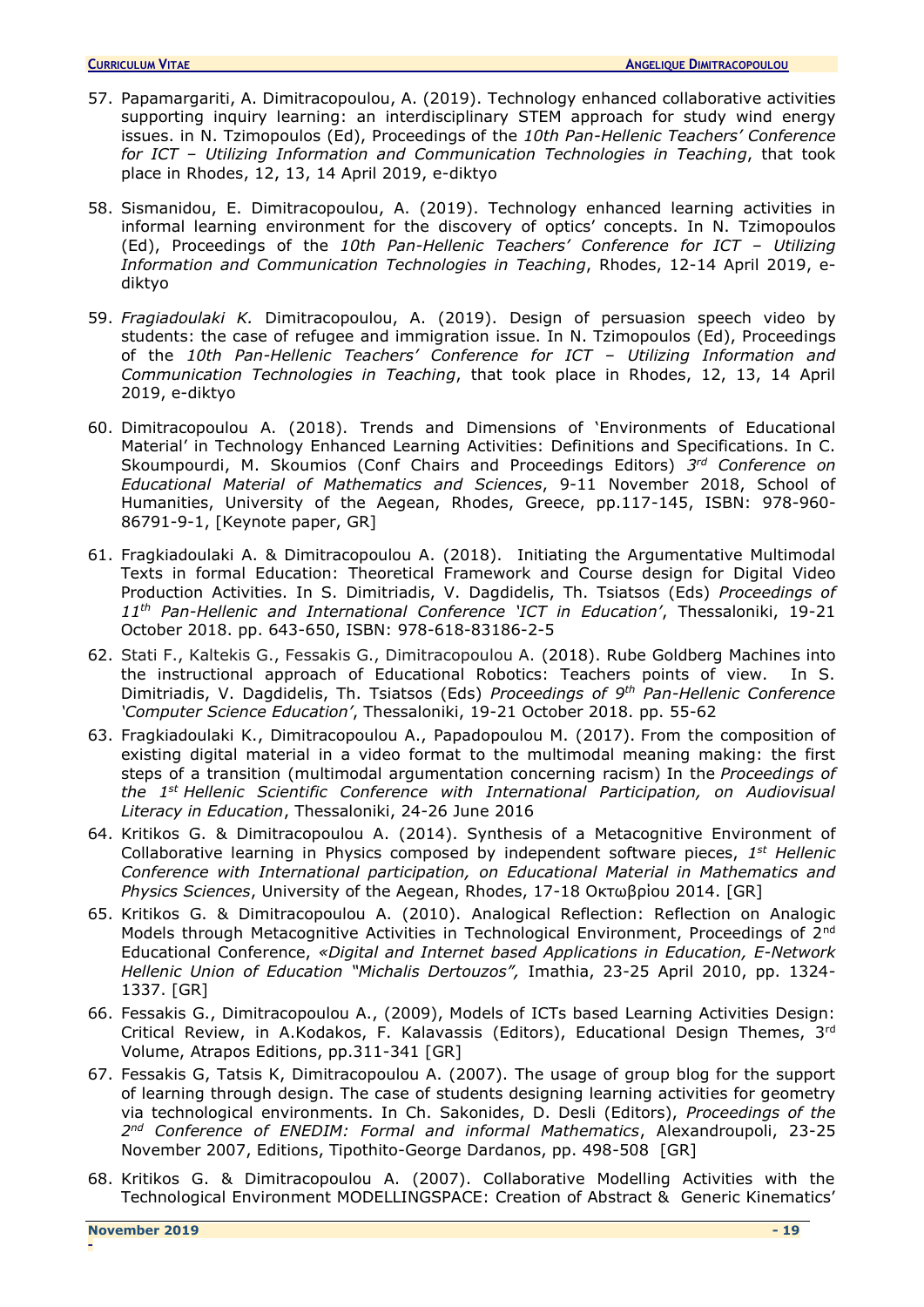Models, *Proceedings of 4th Hellenic Conference of School Teachers on ICTs in Education "Exploiting ICTs in Educational Act",* e-Network Union, Syros, 4-6 May 2007, Volume Β, pp. 306-316. [GR]

- 69. Giannaki E. & Dimitracopoulou A. (2008). Metacognition and Optical Design. In V. Komis (Ed) *Proceedings of 4rth Hellenic Conference on Didactics of Computer Sciences,* 28-30 Mars, 2008, University of Patras
- 70. Petrou A.A. & Dimitracopoulou A. (2008). Teaching Computer Sciences to students with muscle-kinetics difficulties, with the support of collaborative learning activities and social technologies. *Στο Β. Kόμης (Ed). . In V. Komis (Ed) Proceedings of 4rth Hellenic Conference on Didactics of Computer Sciences*, 28-30 Mars, 2008, University of Patras
- 71. Fessakis G., Τatsis Κ., Dimitracopoulou A*., (2007), Use of group blog for the support of design learning processes. The case of students that design geometry learning activities with technological environments. Proceedings of 2nd E.N.E.D.I.M Conference, Alexandroupoli,* 23-25 Νovember 2007, pp. 498-508
- 72. Petrou Ath. A. & Dimitracopoulou A. (2007). Scenarios of collaboration learning in Computer Sciences for students with special needs. *1st Panellenic Conference with International Participation, "The Special Education in the era of Knowledge Society",* Athens, 26-29 April, 2007, Hellenic Association of Special Pedagogy.
- 73. Papaloi Α., Dimitracopoulou, A., Meimaris M. (2007). The Educational Portals of Hellenic Parliament, as environments of informal education:Potential and prospects. *4 th Congress of ICTs in Educational Act,,* Syros, 4-6 May 2007, e-Network ICT Association.
- 74. Orfanos S. Dimitracopoulou A. (2007). Exploration of educational usages of technology based modelling for teaching Cinematics in secondary education. *10<sup>ο</sup> common congress of Hellenic Union of Science Teachers & Cypriot Union of Sciences Teachers: The science of Physics in the service of humans for education,* 2-4 Μarch 2007, Corfu, Greece.
- 75. Bratitsis Th. & Dimitracopoulou, A (2006). Automated interaction analysis in asynchronous discussions: Indicators and their effects in the participation of forum members. In D. Psillos & V. Dagdidelos (Editors)  $5<sup>th</sup>$  Hellenic Congress with International Participation: Information and Communication Technologies in Education. *HICTE, Thessaloniki, Oct, 2006, pp. 243-251*
- 76. Fessakis G. & Dimitracopoulou, A (2006). Review of learning environments for programming In D. Psillos & V. Dagdidelis (Editors) 5<sup>th</sup> Hellenic Congress with International Participation: Information and Communication Technologies in Education. *HICTE, Thessaloniki, Oct, 2006,* pp. 67-74
- 77. Dimitracopoulou, A, Vosniadou, S., Gregoriadou, M, Avouris N., Kollias V., Gogoulou L., Fessakis G., Bratitsis Th. (2006). The field of computr based interaction Analysis for the support of participants regulation in social technology based learning environments. State of the art and perspectives. J In D. Psillos & V. Dagdidelis (Editors) 5<sup>th</sup> Hellenic Congress with International Participation: Information and Communication Technologies in Education. *HICTE, Thessaloniki, Oct, 2006,* pp. 997-1000.
- 78. Orfanos S. & Dimitracopoulou, A (2006). Taking advantage of technologies for realization of experiments in kinematics. The example of a script for the counting of gravity with the support of video and software for video and image treatment.  $11<sup>th</sup>$  Congrees of Hellenic Union of Physicists, Larisa, 30 March- 2 April, 2006,
- 79. Hlapanis G. & Dimitracopoulou A. (2005). Continuous Education of Teachers through Internet: The creation and the monitoring of a Community of Learning. In (Editor). A.Lionarakis, Proceedings of the 3<sup>rd</sup> Hellenic Congress with International Participation for the Open and Distance Learning, Vol. A. pp.586-597.
- 80. Petrou Ath. A. & Dimitracopoulou A. (2005). Taking advantage of communicational tools for children with corporal disabilities. In (Ed.) N. Tsimopoulos, 3<sup>rd</sup> Congress of ICTs in Educational Practice, Syros, May 2005, HICTE.
- 81. Dapontes Ν. & Dimitracopoulou A. (2005). Newtonian games: The dynamoturtle microworlds. In (Ed.) N. Tsimopoulos, 3<sup>rd</sup> Congress of ICTs in Educational Practice, Syros, May 2005, HICTE.
- 82. Fessakis G. & Dimitracopoulou, A (2005). Cognitive difficulties of secondary education students related to the concept of programming variable, and proposals for educational

**-**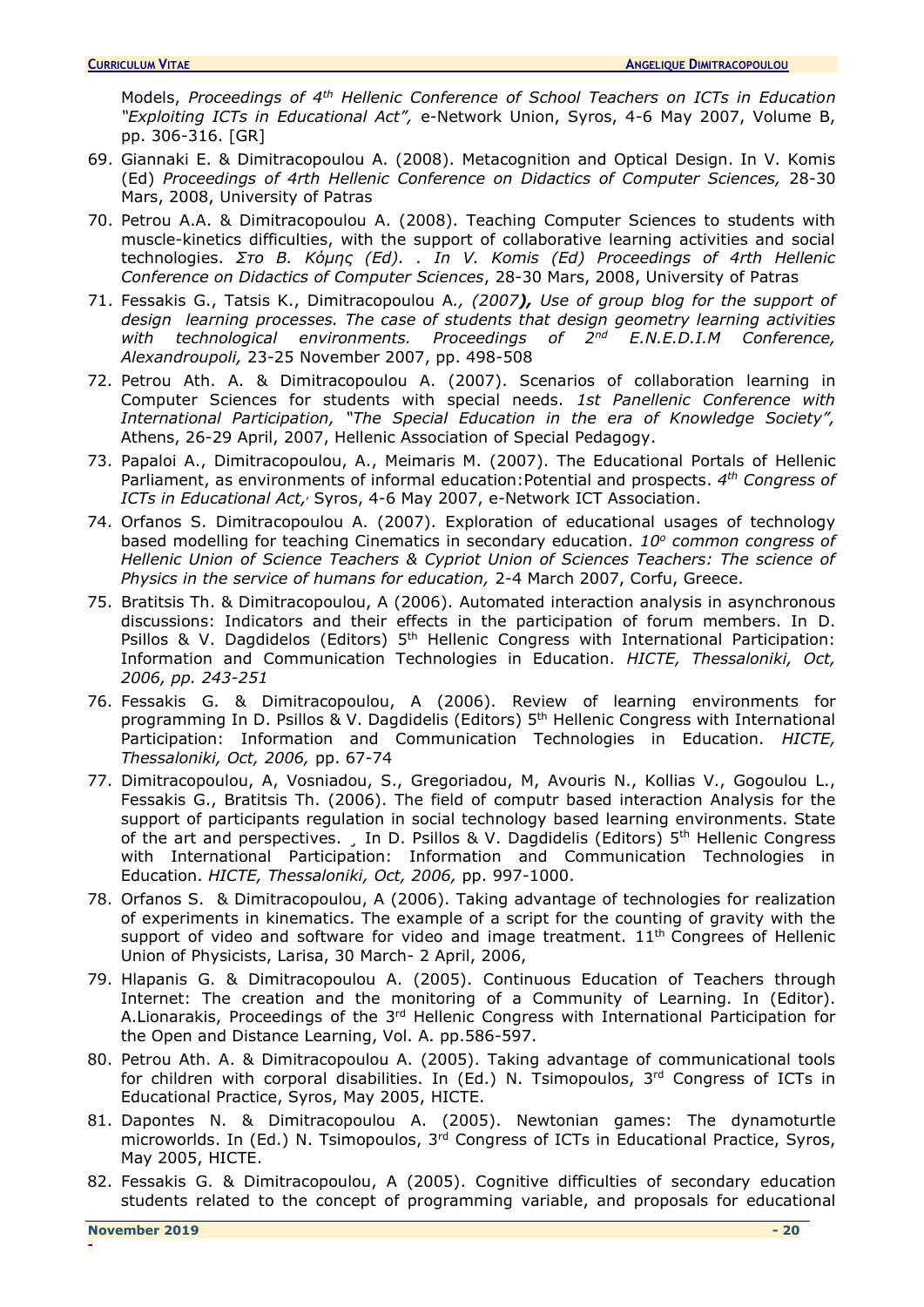interventions In (Editor). A. Tzimogiannis, 3<sup>rd</sup> Congress of Computer Sciences Education, Korinthos, October 2005.

- 83. Dimitracopoulou, A (*invited talk* 2004). Dimensions of Information & Communication Technologies Integration in Hellenic Education. Current Situation and actions for improvement. In Tzimopoulos & Iosifidou (eds). Proceedings of the 2<sup>nd</sup> Pan-Hellenic Congress *"Information & Communication Technologies into the Teaching Practice,* Syros, 9, 10 και 11 Μay 2003, Volume A, pp. 30-41.
- 84. Kommatas, N., Fortouni, J., Fragkaki M., Passalis,N. Dimitracopoulou A. (2004). Combining Real Experiments in Chemistry and Technology based Cognitive Tools for students of Primary Education. In M. Grigoriadou, S. Vosniadou, A. Raptis, C. Kynigos (Eds). *Proceedings of 4rth Hellenic Congress with International Participation, ICTs in Education,* Athens, 29/1-1/10 2004, New technologies Editions, Vol. B', pp. 25-34
- 85. Smyrnaiou Z., Dimitracopoulou, A., Politis, P., Komis V. (2004) The use of video, real objects and technology based learning environment for modeling during teaching sessions in Physics Sciences. In M. Grigoriadou, S. Vosniadou, A. Raptis, C. Kynigos (Eds). *Proceedings of 4rth Hellenic Congress with International Participation, ICTs in Education,* Athens, 29/1-1/10 2004, New technologies Editions, Vol B', pp. 45-54
- 86. Orfanos S. & Dimitracopoulou A. (2004) Design of Students' Activity Sheets for exploratory technology based learning environments in Physics Sciences. The case of modeling activities. In M. Grigoriadou, S. Vosniadou, A. Raptis, C. Kynigos (Eds). *Proceedings of 4rth Hellenic Congress with International Participation, ICTs in Education,* Athens, 29/1- 1/10 2004, New technologies Editions, Vol. B', pp. 3-14
- 87. Ιoannidou I. & Dimitracopoulou A. (2004) Analysis of Interactions among pre-school children involved in Cognitively Distributed Learning Activities. In M. Grigoriadou, S. Vosniadou, A. Raptis, C. Kynigos (Eds). *Proceedings of 4rth Hellenic Congress with International Participation, ICTs in Education,* Athens, 29/1-1/10 2004, New technologies Editions, Vol. A', pp. 647-656
- 88. Hlapanis G. & Dimitracopoulou A. (2004) Teachers Education via Internet. The case of the Teachers Learning Community of Aegean University. In M. Grigoriadou, S. Vosniadou, A. Raptis, C. Kynigos (Eds). *Proceedings of 4rth Hellenic Congress with International Participation, ICTs in Education,* Athens, 29/1-1/10 2004, New technologies Editions, Vol. A', pp. 349-360.
- 89. Petrou A., Fessakis G., Mitsoullis C., Dimitracopoulou A., (2004). The use of Interaction Analysis Tools from teachers during synchronous collaborative computer mediated problem solving, in real classroom conditions. In M. Grigoriadou, S. Vosniadou, A. Raptis, C. Kynigos (Eds). *Proceedings of 4rth Hellenic Congress with International Participation, ICTs in Education,* Athens, 29/1-1/10 2004, New technologies Editions, Vol. A', pp. 657-666.
- 90. Tzortzakakis G., Mitsoullis C., Papakyriakou C., Dimitracopoulou A. (2004) Aspects of Inservice Education in ICTs, for design of teaching sessions with Innovative Technology Based learning Environments In N.Tzimopoulos & M. Iosifidou (Eds) Proceedings of 2nd Hellenic Conference, "Teachers and ICTs in Education", HICTE, Syros, Greece, 9-11 May 2003, New technologies Editions, pp. 746-758
- 91. Dimitracopoulou A., Petrou A., Fessakis G., Orfanos S. Ioannidou I. (2004). Technology based collaborative learning in everyday school practices: Research Directions of LTEE laboratory. In M. Grigoriadou, S. Vosniadou, A. Raptis, C. Kynigos (Eds). *Proceedings of 4rth Hellenic Congress with International Participation, ICTs in Education,* Athens, 29/1- 1/10 2004, New technologies Editions, Vol. B', pp. 416-422.
- 92. Hlapanis G. & Dimitracopoulou A., (2004). Instructional methods and tools in a Virtual Learning Community of Teachers. In M. Grigoriadou, S. Vosniadou, A. Raptis, C. Kynigos (Eds). *Proceedings of 4rth Hellenic Congress with International Participation, ICTs in Education,* Athens, 29/1-1/10 2004, New technologies Editions, Vol. B', pp. 437-439
- 93. Dimitracopoulou A., Grigoriadou M., Kordaki M., Kameas A. (2004). Technologies of Information in adults education : Instructional approaches and tools. Workshop Introductory Text. In M. Grigoriadou, S. Vosniadou, A. Raptis, C. Kynigos (Eds). *Proceedings of 4rth Hellenic Congress with International Participation, ICTs in Education,* Athens, 29/1-1/10 2004, New technologies Editions, Vol. B', pp. 423-426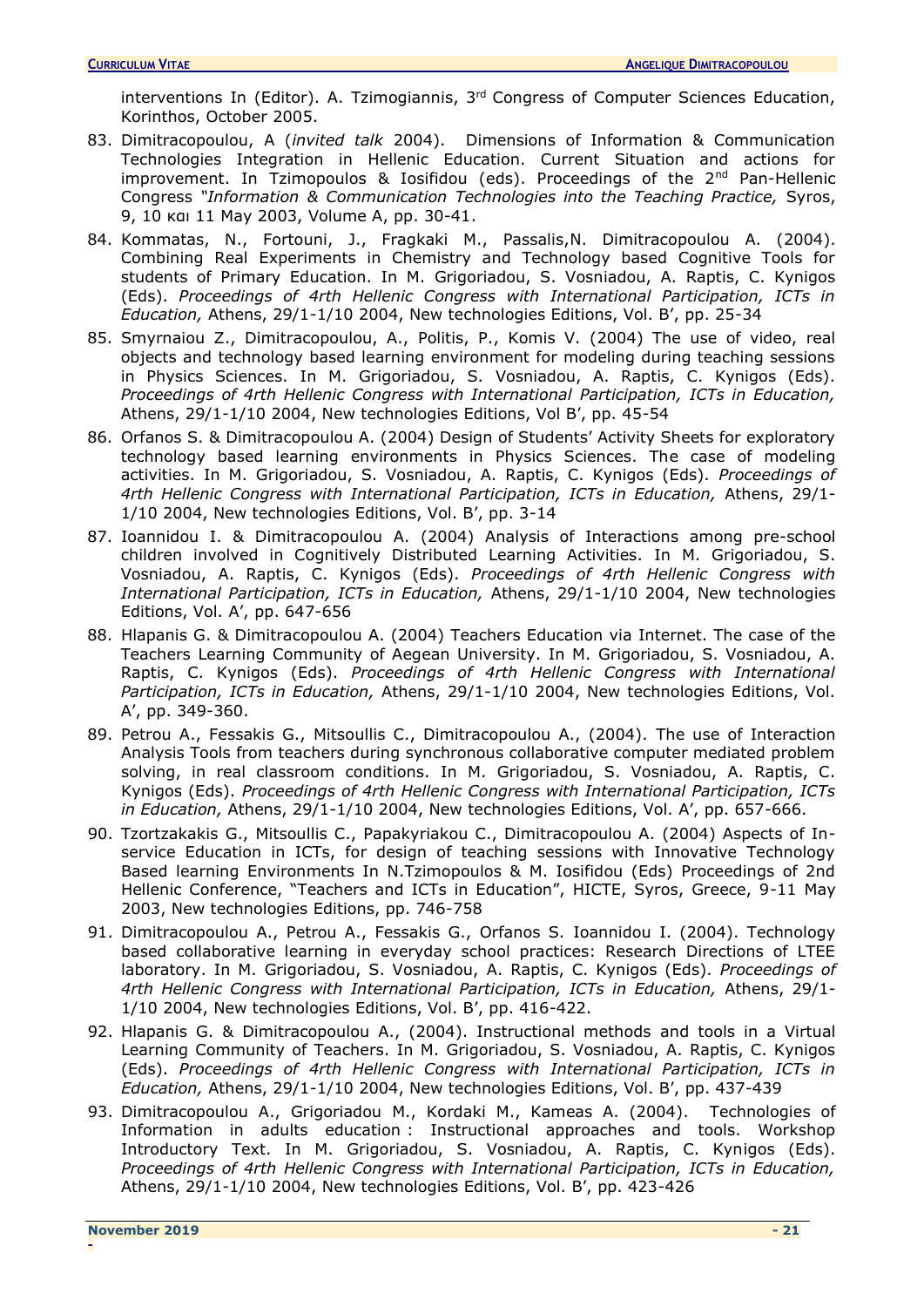- 94. Orfanos S. & Dimitracopoulou Α. (2004). Learning Activities in Kinematics-Physics supported by the modeling environment ModellingSpace In N.Tzimopoulos & M. Iosifidou (Eds) Proceedings of 2nd Hellenic Conference, "*Teachers and ICTs in Education",* HICTE, Syros, Greece, 9-11 May 2003, New technologies Editions, Vol. A'. pp.555-567
- 95. Orfanos S. & Dimitracopoulou A. (in press, 2004). Contribution of the simulation of the technology based learning environment MODELLINGSPACE to the conceptualization of kinematic's concepts. Proceedings of 12th Hellenic Conference, Hellenic Union of Physics' Teachers, Kalamata, Greece, January 2003.
- 96. Xlapanis G., Bratitsis T., Minaidi A. & Dimitracopoulou A. (2004). A Model for Distance education and support according to teachers' needs. In N.Tzimopoulos & M. Iosifidou (Eds) Proceedings of 2nd Hellenic Conference, "*Teachers and ICTs in Education",* HICTE, Syros, Greece, 9-11 May 2003, New technologies Editions, Vol. B', pp. 733-745
- 97. Fesakis Γ., Dimitracopoulou A., Komis B. (2004) Didactical Exploitation of data modeling for Data Base design: The case study of a learning activity describing road accidents. In N.Tzimopoulos & M. Iosifidou (Eds) Proceedings of 2nd Hellenic Conference, "*Teachers and ICTs in Education",* HICTE, Syros, Greece, 9-11 May 2003, New technologies Editions, Vol. A. pp. 721-732.
- 98. Dimitracopoulou, A, Komis, V., Orfanos S., Passalis N., Mitsoullis C. (2004). The Collaborative learning environment ModellingSpace and learning activities for Physics, Chemistry and Mathematics. Workshop Introductory Text. In N.Tzimopoulos & M. Iosifidou (Eds) Proceedings of 2nd Hellenic Conference, *"Teachers and ICTs in Education",* HICTE, Syros, Greece, 9-11 May 2003, New technologies Editions, pp. 676-678.
- 99. Komis, V., Dimitracopoulou, A, Politis P., Saconides C., Avouris N. (2004). Learning Activities for modelling in various subject matters using the technology based learning environment Models Creator. Workshop Introductory Text. In N.Tzimopoulos & M. Iosifidou (Eds) Proceedings of 2nd Hellenic Conference, *"Teachers and ICTs in Education",* HICTE, Syros, Greece, 9-11 May 2003, New technologies Editions, pp. 674-675.
- 100. Dimitracopoulou, A, (2003) The scientific field of Information and Communication Technologies in Education and its relationship with the field of Distance Education. In (Ed) A. Lionarakis Proceedings of  $1<sup>st</sup>$  Hellenic Congress, Open and Distance Education, Hellenic Open University, 27-28 May, 2001, Patras, Typorama Editions, pp. 171-184.
- 101. Bratitsis T., Xlapanis G., Μinaidi Α. & Dimitracopoulou (2003). Design of a Program of Continues Education by Distance, based on pilot research results.. In (Ed) A. Lionarakis Proceedings of 1<sup>st</sup> Hellenic Congress, Open and Distance Education, Hellenic Open University, March, 2003, Patras, Typorama Editions, pp. 236-245.
- 102. Fessakis G., Komis V., Dimitracopoulou A. (2002). Mental Models and cognitive difficulties of students creating data bases. In (Ed) A. Dimitracopoulou *"Information and Communication Technologies in Education'*, Conference proceedings, 3rd Hellenic Congress with International Participation, 'ICTs in Education", Volume 1, pages 803, Volume II, pp. 631, KASTANIOTIS-Inter@ctive editions.Vol. A'. pp. 267-276,
- 103. Ioannidou E., & Dimitracopoulou A., (2002). Learning Activities with space concepts and representations for young children with the use of technology based system of map design. In (Eds) M. Tzekaki & T. Xatzipantelis, Proceedings of 5th congress, *Mathematics Education and Informatics in Education*, University of Thessaloniki Editions., pp. 414-422.
- 104. Petrou A. & Dimitracopoulou A. (2001). What factors influence learning through collaborative activities by distance and how they influence collaborative technology ? In (Ed) V. Makrakis, Proceedings of Hellenic congress with international participation " *New Technologies in education and Distance Education*", Atrapos Editions, pp. 318-333.
- 105. Bratitsis T. & Dimitracopoulou A. (2001). Integrated environments for Distance learning via Networks: present and future. In (Ed) V. Makrakis, Proceedings of Hellenic congress with international participation " New Technologies in education and Distance Education", Atrapos Editions, pp. 78-96.
- 106. Fessakis G., Kalavassis F., & Dimitracopoulou A. (2001). Technology based Modelling Activities in secondary Education: Exploration and experimentation. In (Ed) V. Makrakis, Proceedings of Hellenic congress with international participation, "New Technologies in education and Distance Education", Atrapos Editions, pp. 673-688.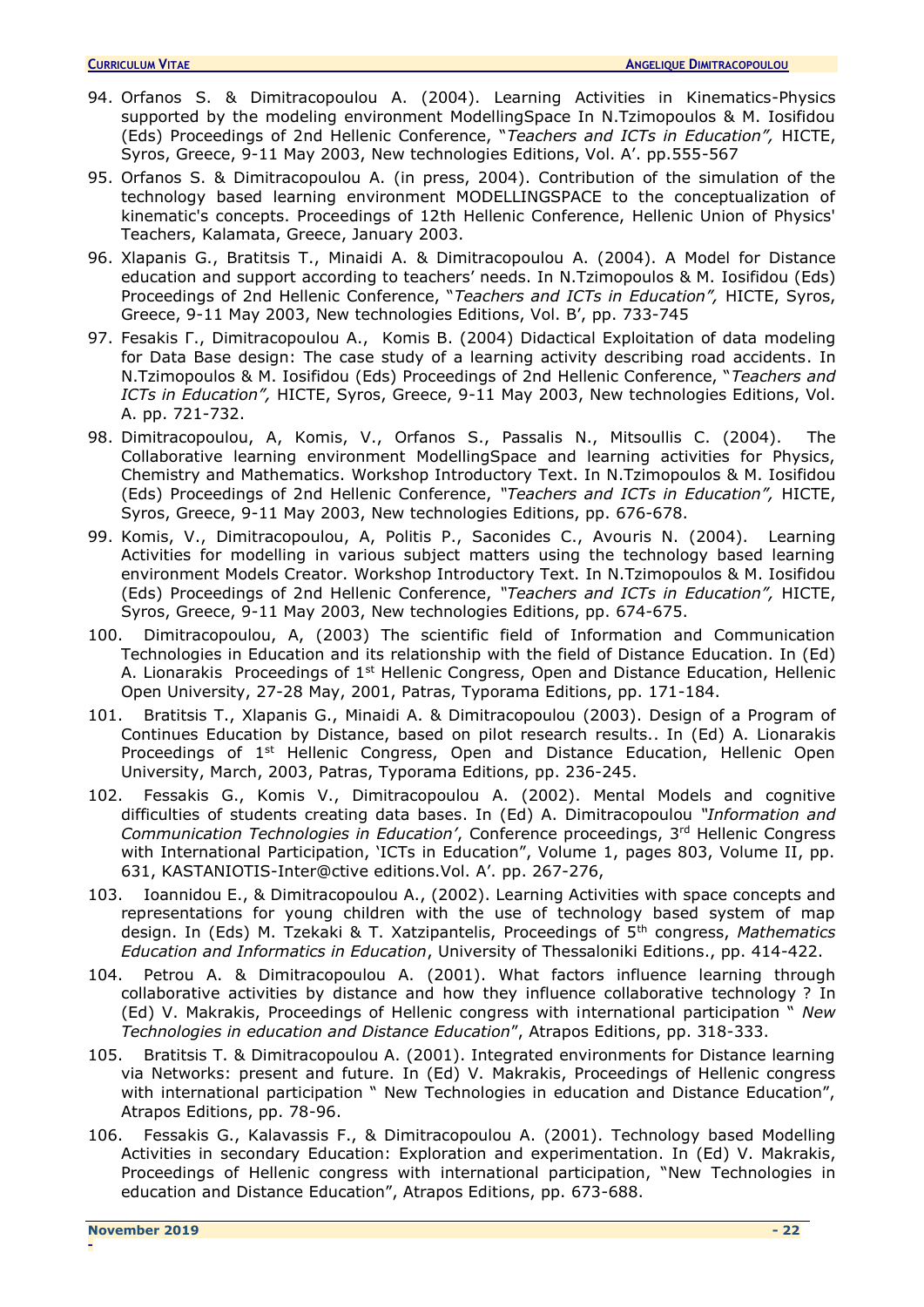- 107. Komis V., Kotsari M., Lavidas K., Feidas C., Avouris N., Dimitracopoulou A., & Politis P. (2002). Representation tools during collaborative problem solving in a technology based learning environment. In (Eds) M. Tzekaki & T. Xatzipantelis, Proceedings of 5<sup>th</sup> congress, *Mathematics Education and Informatics in Education*, University of Thessalonikis, pp.313- 342.
- 108. Xlapanis G. & Dimitracopoulou A. (2002). The use of Internet by the Hellenic Secondary Education. In (Ed) N. Tzimopoulos, Proceedings of  $1<sup>st</sup>$  Congress "Technologies of Education and Communication in Educational Action., Syros, 11-13 Μay, 2001, New technologies editions, pp. 598-612.
- 109. Petrou A., Fessakis G., Kalavassis F, Dimitracopoulou A. (2000). Taxonomy of technological means according to the natural instigation of children. In (Ed). V. Komis. Proceedings of 2nd Congress "*Technologies of Information and Communication in Education* , University of Patras, pp.92-99.
- 110. Dimitracopoulou A. (2000). Current trends in the development of technology based learning systems for young children. In (Ed) K. Ravanis, Proceedings of  $1<sup>st</sup>$  congress: *Sciences and Pre-school Education*, New Technologies Editions., pp. 132-140.
- 111. Dimitracopoulou A. (2000). Qualitative Exploratory Software for Sciences Education : Central Design Principles. In (Eds). A. Kollias, A. Margetousaki & P. Michailides Proceedings of 4 th congress, *Mathematics Education and Informatics in Education*, ION Editions, pp.85-93
- 112. Politis P., Komis V., Dimitracopoulou A. (2000). Logical Rules and activities of decision making using an educational software of modelling. In (Eds). A. Kollias, A. Margetousaki & P. Michailides Proceedings of 4 th congress, *Mathematics Education and Informatics in Education*, ION Editions, pp. 205-212.
- 113. Komis V., Dimitracopoulou A., & Politis P. (2000). Activities on the concept of analogy with the use of a modelling learning environment. In (Ed) A. Jimoyannis, Hellenic congress *"Informatics and Education",* University of Ioannina, pp. 125-138.
- 114. Fessakis G., Xalatsis K, Kalavassis F., & Dimitracopoulou A. (2000). The constraints of Von Neumann computational models to the course «Development of applications in programming environment' and the Petri Networks. In (Ed). V. Komis. Proceedings of 2<sup>nd</sup> Congress "*Technologies of Information and Communication in Education*, University of Patras Editions, pp. 136-144.
- 115. Komis V., Dimitracopoulou A., & Politis P. (1998). Design Issues for open learning environments: the case of ModelsCreator environment. In (Ed) S. Bakoyannis, Proceedings of 2nd Meeting *"Informatics in Secondary education"* EPY, YPEPTH, PI, ITY. pp. 198-205.
- 116. Dimitracopoulou A., (1997). The learning exploitation of the feedback on the computerised learning environments – The contribution of Mathematics Education. In (Eds) Τ. Patronis, P. Pintelas, 3rd Congress *Mathematics Education and Computers in Education*. University of Patras, Editions Pneumatikou, pp.xvi-xix.
- 117. Filokyprou G., Vosniadou S., Dimitracopoulou A., et al (1995), Cognitive research and learning science by technology based learning environment. In (Eds) G. Filipou, K. Xristou, A. Kaka Β' Congress «*Mathematics Education and Computers in Education*», Contemporary Era, pp. 537-546.
- 118. Dimitracopoulou A., (1993). ARPIA: A "didactical" intelligent tutorial system of aid for the initial representation of mechanics problems. In (Ed). A.Mikropoulos & E. Koleza, Hellenic Congress with International Participation *"Didactics of Mathematics and Computers in Education",* University of Ioannina Editions, pp.197-216.

## **VIII.4.c. National Newspaper Articles**

*{Articles related to Higher Education/Universities}* 

1. Dimitracopoulou A. (2011 a), Constructions and Misconstructions on Higher Education Issues [Ερμηνείες και παρερμηνείες για τα προβλήματα της Ανώτατης Εκπαίδευσης], *Σαββατιάτικη Ελευθεροτυπία,* Saturday, 22 January 2011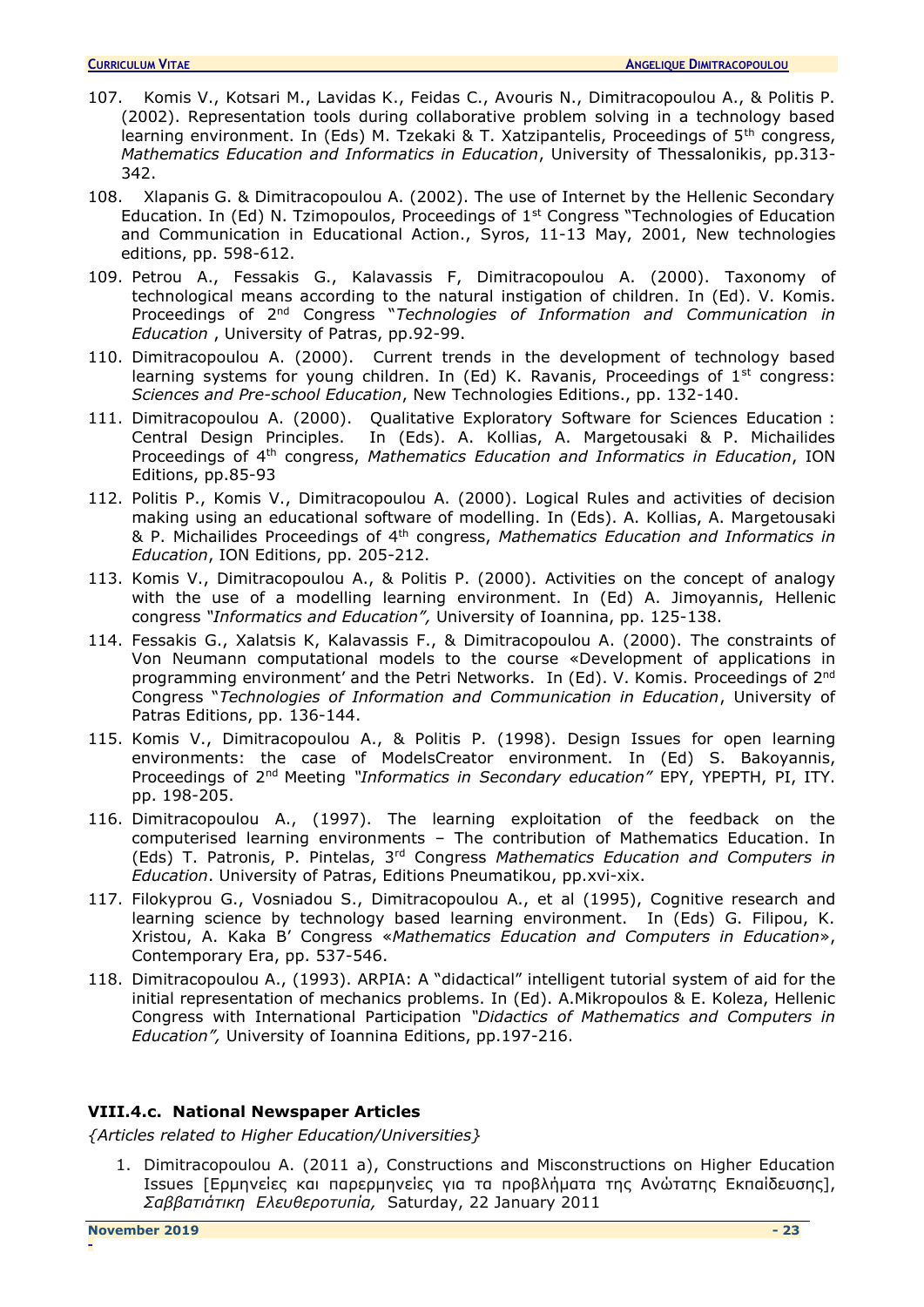**.** 

- 2. Dimitracopoulou A. (2011 b), A hail of anti-institutional attacks on public Universities [Kαταιγισμός αντι-θεσμικών επιθέσεων στα Πανεπιστήμια], *Kυριακάτικη Ελευθεροτυπία*, Sunday, 19 June 2011
- 3. Dimitracopoulou Α. (2011c), Universities public funding: a deep agony [Xρηματοδότηση Πανεπιστημίων: Μια βαθειά αγωνία] *Η ΑΥΓΗ*, Sunday 10 July 2014
- 4. Dimitracopoulou A. (2011d), Distortions … of the Higher Education Law refusal [Διαστρεβλώσεις της… άρνησης του νομοσχεδίου για τα ΑΕΙ], *Kυριακάτικη Ελευθεροτυπία*, Sunday 7 Αugust 2011
- 5. Dimitracopoulou A. (2012a), Deviations and misconducts in dance around Universities [Εκτροπές και παρεκτροπές σε χορό γύρω από τα ΑΕΙ]*, Το ΒΗΜΑ*, 15 January 2012
- 6. Dimitracopoulou A. (2012b), Therefore, does the new law 4009/2011 on Universities honour the Hellenic state ? [Άραγε τιμά την πολιτεία ο ν.4009 για τα ΑΕΙ]; *Η ΑΥΓΗ*, Saturday 14 July 2012
- 7. Dimitracopoulou Α. (2013), Greece: A country without Universities? [Eλλάδα: χώρα δίχως Πανεπιστήμια;] *Η Εφημερίδα των Συντακτών*, Friday, 15 Νovember 2013
- 8. Dimitracopoulou A. (2014), The arrogance in the law on Research and Innovation" [H] οίηση στο νομοσχέδιο για την Έρευνα και Καινοτομία], *Η Εφημερίδα των Συντακτών*, Friday, 14 November 2014

## <span id="page-23-0"></span>**VIII.5. UNIVERSITY HANDBOOKS**

- 1. Dimitracopoulou A. (1999). Educational Applications of ICTs: Learning effects and relationships with traditional educational means. Post Graduate Program, Academic Notes, TEPAES editions, University of the Aegean, pp.110.
- 2. Dimitracopoulou A. (1998). "Integration Models of Information and Communication Technologies in Education, Academic Notes, TEPAES editions, University of the Aegean, Rhodes, pp. 70
- 3. Dimitracopoulou A. (1997, 2000). Teaching school subject matters, using ICTs –PartI. Introduction to the scientific field). Academic Notes, TEPAES editions, University of the Aegean, Rhodes, pp. 60

## <span id="page-23-1"></span>**VIII.6. TECHNICAL REPORTS**

*{selection of technical reports whose A.D. was main author or editor)* 

- 1. Dimitracopoulou, A., Kitsiou A. et al (2014). The application of a unified system of quality assurance in a higher education institution (University of the Aegean), pp. http://modip.aegean.gr/?q=node/166
- 2. Dimitracopoulou, A., Kitrinou E. et al (2012).A unified system of quality assurance in a higher education institution (University of the Aegean), pp. 59 http://modip.aegean.gr/?q=node/72
- 3. Dimitracopoulou, A., Kitsiou A. et al (2011, 2012,2013). Internal Evaluation of the project MODIP-University of the Aegean (Unit of quality assurance in the University of the Aegean), Vol., 1, Vol2, Vol3, <http://modip.aegean.gr/?q=node/167>
- 4. Dimitracopoulou, A., Anastopoulou M. (2013). Aegean University Summer Schools : Design, requirements and quality assurance issues. October 2013. Aegean University
- 5. Bratitsis A., Dimitracopoulou, A., and contributors. (2006). Design and Development of Interaction Analysis of a Network of Excellence Common Collaborative Infrastructure. D/43-04.03., October 2006, pp. 48. Available online at: http://telearn.noekaleidoscope.org,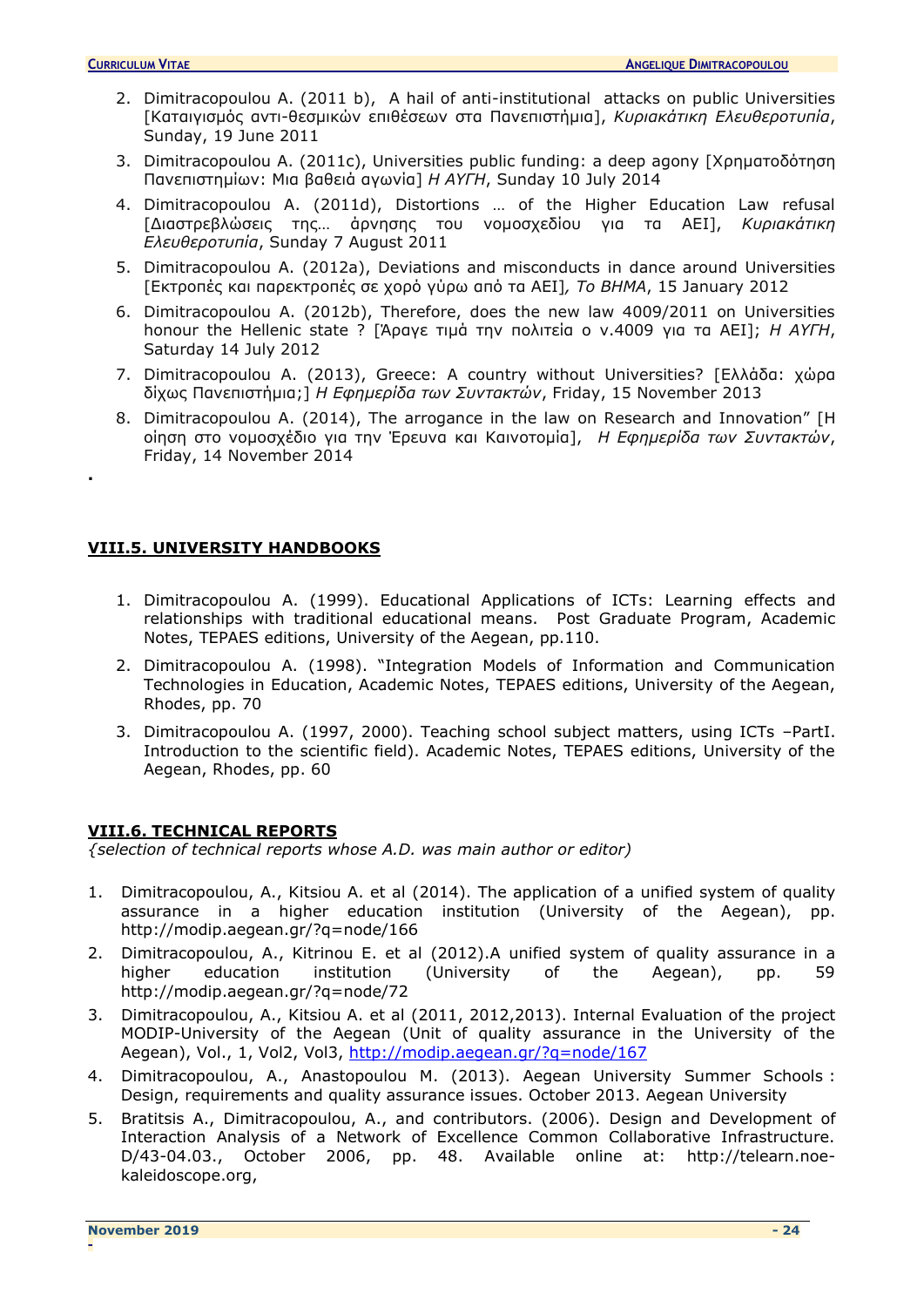- 6. Dimitracopoulou A., Bratitisis A. et al. [2007]. Interaction Analysis Tools Test and Interaction Analysis Services. D. 34.4.4., January 2007. Available online at: http://telearn.noe-kaleidoscope.org, pp. 70
- 7. Dimitracopoulou, A. Gijlers H., Joolingen, W. & deJong T. (2006). D18.4.1. Synthesis and Report on the 2<sup>nd</sup> Computer Supported Inquiry Learning Workshop : Inquiry Learning Building Bridges to Practice, SIG Inquiry Learning, Kaleidoscope NoE. Available online at: http://telearn.noe-kaleidoscope.org., pp. 55.
- 8. Dimitracopoulou, A et al. (2005): State of the art of interaction analysis for Metacognitive Support & Diagnosis. Interaction Analaysis (IA) JEIRP Deliverable D.31.1.1. Kaleidoscope NoE, (IST, e-learning) December 2005. Available online at: http://telearn.noekaleidoscope.org, pp. 160 [EN]
- 9. Hulshof P. & Dimitracopoulou A. (2005). Synthesis and Research Agenda on Computer Based Interaction Analysis. Interaction Analysis (IA) JEIRP Deliverable D.31.1.3.<br>Kaleidoscope NoE, December 2005. Available online at: http://telearn.noe-Kaleidoscope NoE, December 2005. Available online at: http://telearn.noekaleidoscope.org, pp. 50, [EN]
- 10. Dimitracopoulou, A et al.: (2004) State of the art of interaction Analysis: Interaction Analysis Indicators. Interaction and Collaboration Analaysis supporting Teachers' and Students' Selfregulation (ICALTS) JEIRP Deliverable D.26.1.1. Kaleidoscope NoE, December 2004. Available online at: http://telearn.noe-kaleidoscope.org, pp. 130, [EN]
- 11. Jermann P. & Dimitracopoulou, A (2004): Future Research Directions on Interaction Analysis Indicators. Interaction and Collaboration Analysis supporting Teachers' and Students' Selfregulation (ICALTS) JEIRP Deliverable D.26.1.3. Kaleidoscope NoE, December 2004. Available online at: http://telearn.noe-kaleidoscope.org, pp. 80, [EN]
- 12. Dimitracopoulou A. (2005). Model for School Units Consultancy and Support, and Education Staff Training D.3.3. Deliverable. e-Comode Project (eTEN) [www.e](http://www.e-comode.com/)[comode.com.](http://www.e-comode.com/) pp.60. [EN]
- 13. Dimitracopoulou A. (2005). Model for Training Material in Education of ICT Support Centers and Teachers Coordinators. D.3.3. Deliverable. e-Comode Project (eTEN), [www.e](http://www.e-comode.com/)[comode.com.](http://www.e-comode.com/), pp.200, [EN]
- 14. Dimitracopoulou A. & Hlapanis (2006). Integrated Report on Educational Services Implementation in Pilot Schools.. D.3.3. Deliverable. e-Comode Project (eTEN) [www.e](http://www.e-comode.com/)[comode.com.](http://www.e-comode.com/), pp. 125, [EN]
- 15. Weil-Barais A., & Dimitracopoulou, A (2004): Learning effects from Computer based modeling and collaborative modeling activities: Evaluation studies with ModellingSpace D10. ModellingSpace Project. IST. Education and Training. [http://modellingspace.atosorigin.es,](http://mailgate.aegean.gr/exchweb/bin/redir.asp?URL=http://mailgate.aegean.gr/exchweb/bin/redir.asp?URL=http://modellingspace.atosorigin.es/) pp. 310, [EN]
- 16. Dimitracopoulou, A & Hlapanis G. (2004). Design and development of educational activities models. D.E2.A3. e-quality, EQUAL. [GR]
- 17. Hlapanis G. & Dimitracopoulou, A (2004). Design and Development of Diagnosis Tools for skills and inclinations of adults. D.E2.A5. e-quality, EQUAL., [GR]
- 18. Dimitracopoulou, A et Stylianidou F. (2003): Learning Activities and Students Worksheets for computer based modeling activities. D09. ModellingSpace Project. IST. Education and Training. [http://modellingspace.atosorigin.es.](http://mailgate.aegean.gr/exchweb/bin/redir.asp?URL=http://mailgate.aegean.gr/exchweb/bin/redir.asp?URL=http://modellingspace.atosorigin.es/) pp. 350, [EN]
- 19. Dimitracopoulou, A et al. (2002): Design Principles and Specifications for ModellingSpace learning environment. D01. ModellingSpace Project. IST. Education and Training. [http://modellingspace.atosorigin.es,](http://mailgate.aegean.gr/exchweb/bin/redir.asp?URL=http://mailgate.aegean.gr/exchweb/bin/redir.asp?URL=http://modellingspace.atosorigin.es/) pp. 250, [EN]
- 20. Dimitracopoulou Α. & Αndritsopoulou S. (2002). Design of Models of Education for cadres in mentoring and street work. D.E2.A3. e-quality, EQUAL. [GR]
- 21. Κynigos, C. Dimitracopoulou A. & Ioannidou E. (2000). Learning Activities Design. D.1.1. Children in Choros and Chronos,, Esprit, Experimental School Environments,
- 22. Κynigos, C. Dimitracopoulou A., Ioannidou E. & Trouki E. (2001). Learning via mobile learning supported activities D.1.5. Children in Choros and Chronos,, Esprit, Experimental School Environments, [EN]
- 23. Dimitracopoulou A. et al. (2002). Methodological Tools for Pedagogical & Didactical Evaluaion of Education Software. Committee for Educational software certification,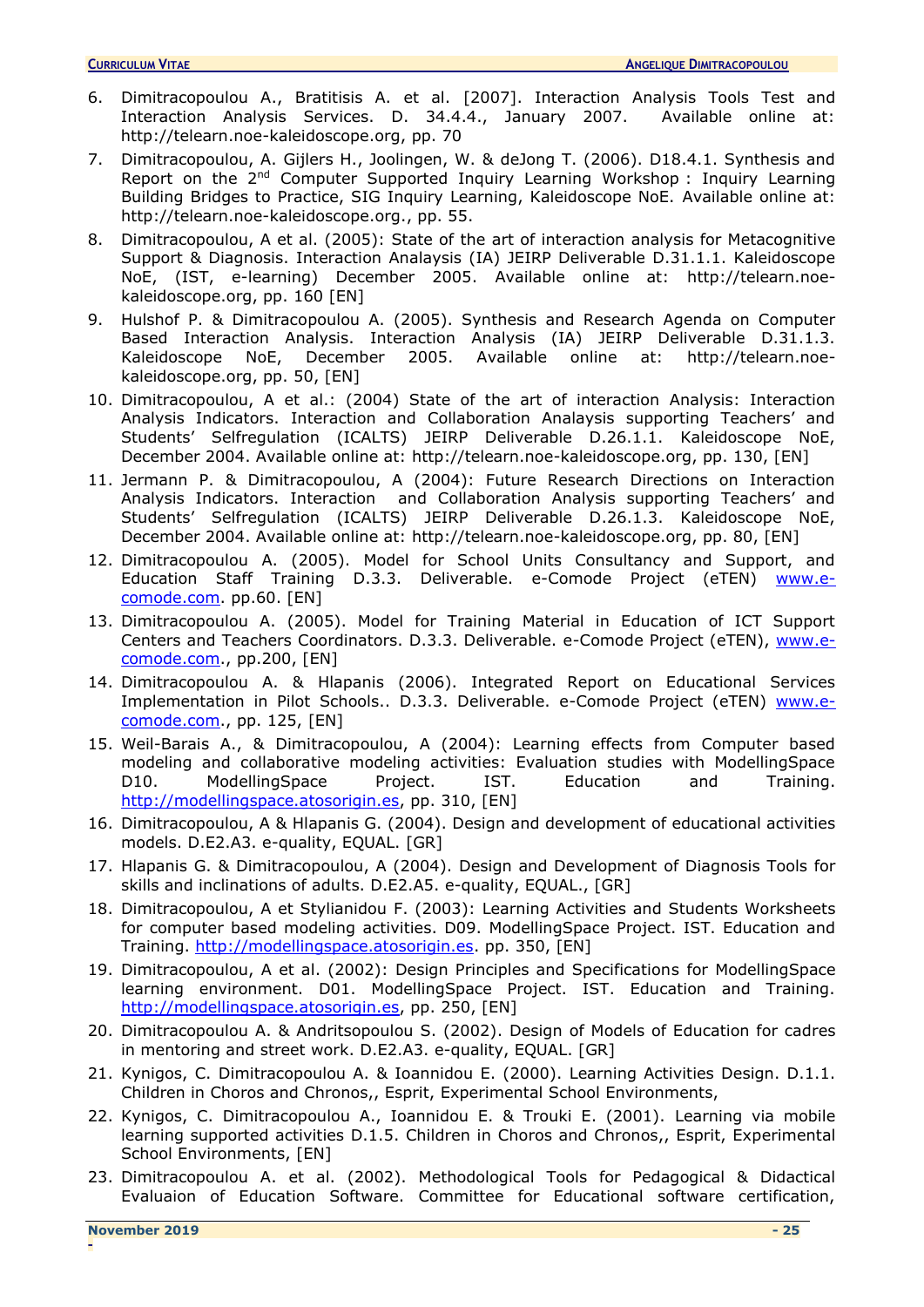*«Quality Control of Educational Software,* Hellenic Pedagogical Institute, *Athens,* 2002.,pp. 11-39. [GR]

- 24. Dimitracopoulou A., Komis V., Politis P. (2001) Models Creator: Report on Didacticaland Pedadogical Design, Learning Technology and Educational Engineering Laboratory, D1, Pinelopi project, January 2001, [www.upatras.modelscreator.gr,](http://www.upatras.modelscreator.gr/) pp. 140 [GR]
- <span id="page-25-0"></span>25. Dimitracopoulou A., Komis V., Politis P. (1999) Design of a modeling technology based environment. University of the Aegean, Seirines Project, Sept. 1999. pp. 80 [GR]

## **IX. TALKS IN SCIENTIFIC CONGRESSES AND WORKSHOPS (selection)**

## *Selection (among talks that were not published into congress' proceedings)*

## *I.X. 1. Invited Talks*

- **Dimitracopoulou A. (2018).** Trends and Dimensions of 'Environments of Educational Material' in Technology Enhanced Learning Activities: Definitions and Specifications. In C. Skoumpourdi, M. Skoumios (Conf Chairs and Proceedings Editors) 3<sup>rd</sup> Conference on Educational Material of *Mathematics and Sciences*, 9-11 November 2018, School of Humanities, University of the Aegean, Rhodes, Greece, pp.117-145, ISBN: 978-960-86791-9-1, [Keynote talk and paper]
- **Dimitracopoulou A. (2017).** Learning Analytics: Perspectives of Data Management in Education, *9th National Conference of Teachers on ICTs in Education*, 28-30 April, 2017, Syros, Greece [ppt presentation, GR]
- **Dimitracopoulou A. (2016).** Digital traces and Data Analysis of educational environments: Approaches, Perspectives and Ethical Issues related to the 'Learning Analytics' field. In 9<sup>th</sup>Conference on Design and Development Models of Educational Units, May 2016, Rhodes, Greece. Published in (Eds) A. Kodakos & F. Kalavassis. *9 th Volume of Educational Design Issues*. Editions Diadrasi, Athens, Greece
- Dimitracopoulou A. (2015a). "*Learning Analytics: Concepts, methods, tools, achievements, research directions and perspectives [Synthesis and critical analysis of a new interdisciplinary field*]" Invited talk by the Master Program in " New Technologies for Communication and Learning", Technological University of Cyprus, Limassol, 19/03/2015, [EN]
- Dimitracopoulou A. (2015b). "*Recording of Digital Traces and Data from Technological Environments: Usages, Perspectives and Ethical Issues in Educational Settings*" Invited open talk to the society of Limassol city , by the Department of Communication and Internet Studies", Technological University of Cyprus, Limassol, 20/03/2015, [GR]
- Dimitracopoulou A. (2008). [ Invited in Plenary Panel ]: "Apprenants de 21eme siecle: TICE et enseignement superieure", TICE 2008 conference, Institut Telecom, Paris 27-29 October 2008 [http://tice2008.institut-telecom.fr/]
- Dimitracopoulou A. (2007). Computer based Interaction Analysis supporting Selfregulation: achievements and prospects of an emerging research field. CELDA 2007. Cognition and Exploratory Learning in Digital Age. IADIS International Congress. 7-9 December 2007, Algavre Portugal.<http://www.celda-conf.org/>
- Dimitracopoulou A. (2007). Don't forget the human actors: The need of Tools and Services supporting individuals, groups, communities. Invited Talk-Opening Session, 4<sup>th</sup> Educational Symposium, Designing the School of Tomorrow, Athens, Greece, November 9-10, 2007, Ellinogermaniki Agogi, Pallini, Attikis, [http://www.schooloftomorrow.gr](http://www.schooloftomorrow.gr/)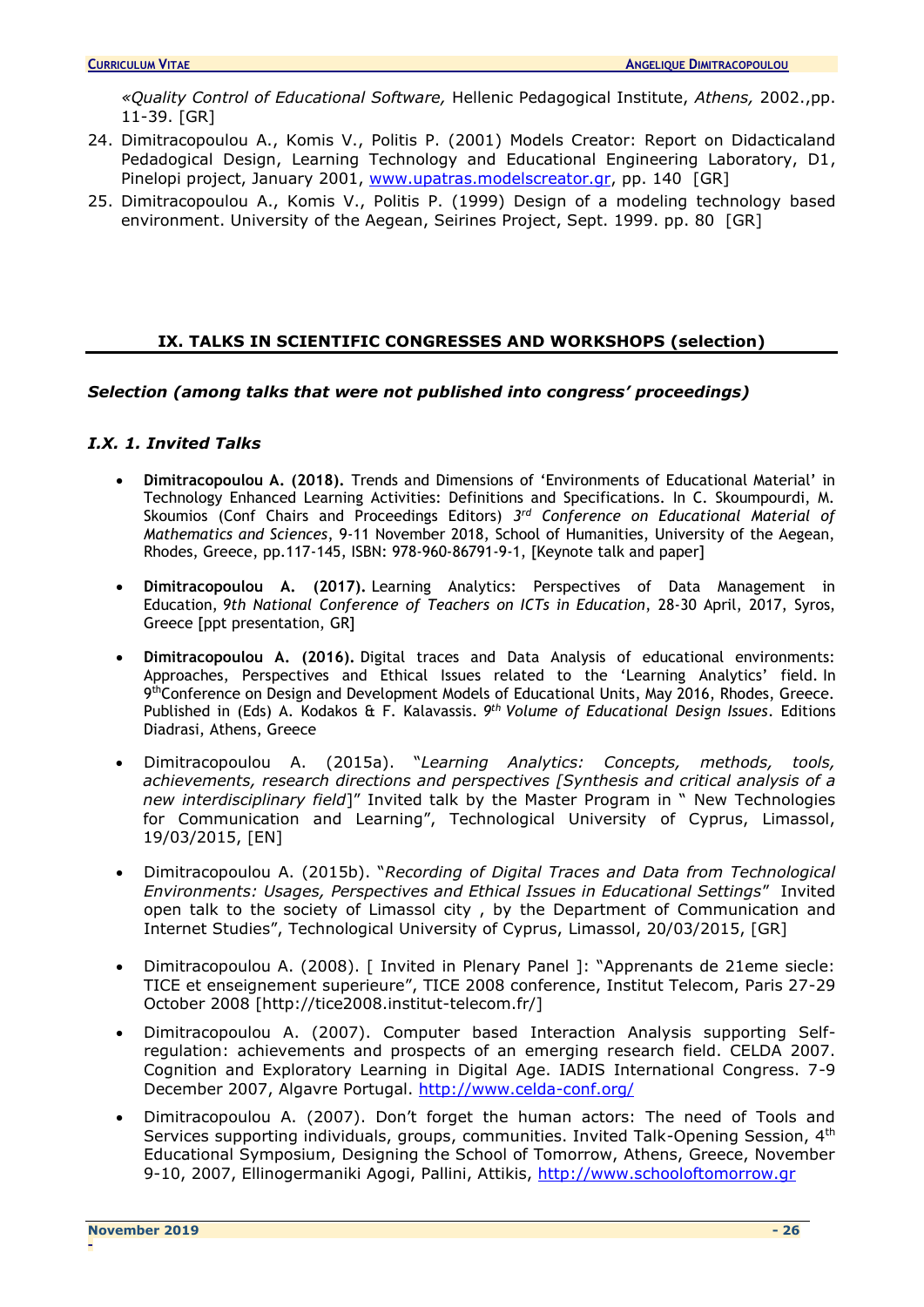- Dimitracopoulou A. (2007). The field of Computer Supported Interaction Analysis supporting selfregulation of activities' participants. Summer School on: *Personnalisation des environnements informatiques pour l'apprentissage humain.* 7-12 Juillet 2007, Grenoble-Charmeil (Saint-Quentin sur Isère), France. Video at: [http://www.telearn.org/open-archive/browse?resource=1137\\_v1](http://www.telearn.org/open-archive/browse?resource=1137_v1)
- Dimitracopoulou A. (2007). Computer based Interaction Analysis supporting Selfregulation: an emerging research field. *The 11th International Conference on User Modeling, Workshop on Personalisation in e-learning environments at individual and group level ,* Corfu, Greece, 25-29 June, 2007.
- Dimitracopoulou A. (2005). Vers des outils d'Analyse des Interactions pour l'Assistance Metacognitive des Participants aux Forums de Discussion. *Symfonic Symposium :"Forum et communautés d'enseignants et d'apprentissage,* Amiens, France, Jan. 2005.
- Dimitracopoulou A. (2005). Designing Technological Environments taking into account metacognitive aspects. Seminar, *Tematice FMSH, INRP,* Ministere de Recherche, Paris, 18 January 2005.
- Dimitracopoulou, Α. (2005). The implementation of ICTs in Hellenic Education System: Perspectives and Difficulties. 3<sup>rd</sup> Congress of Teachers for ICTs in Education, Syros, Mai 2005. [GR]

## <span id="page-26-0"></span>*IX.2. Talks in International Congresses [selection]*

- Dimitracopoulou A. (2009) «The use of Interaction Analysis Tools and their Selfregulatory Effects. In Symposium on "Self Regulation in Virtual Learning Groups" 13<sup>th</sup> Earli, Conference, Fostering Communities of Learners , 24-28, August, 2009.
- Dimitracopoulou A. , Merceron A., Schoonenboom J., Dimitriadis Y. (2007). Computer Based Interaction Analysis Supporting Participants of Technology Mediated Activities: Achievements and Prospects. In the frame of 'Symposium 2007 Kaleidoscope': Defining the Scientific Evolution of Technology Enhanced Learning", Berlin, 26-27 November 2007. [http://www.ltee.gr/IA\_Kaleidoscope\_Symposium]
- [Dimitracopoulou](http://www.ltee.gr/adimitr) A. (2007) "Computer Based Interaction Analysis supporting participants of technology mediated activities": Achievements and prospects, Mini Symposium Organized in the frame of: *"[Kaleidoscope Symposium 2007:](http://www.noe-kaleidoscope.org/group/symposium/) Defining the Scientific Evolution of Technology Enhanced Learning"*, Berlin, 26-27 November, 2007.
- Dimitracopoulou A. , Montandon, & Avouris N. (2006). Services of Continuous Support for the implementation of collaborative modelling environment in school units: The perspective of e-Comode Project. In 2<sup>nd</sup> European Workshop, Computer Supported Inquiry *Learning,* 29-31 May, 2006, University of Twente, Netherlands.
- Dimitracopoulou A., Petrou A, & Fessakis G. (2005). Articulating Action and Dialogue in Synchronous Collaborative Environments during interaction anda posteriori. In (Org) P. Dillenbourg, *Workshop on Dual Collaborative Spaces, CSCL2005, Congress,* May 2005, Taipei, Taiwan.
- Dimitracopoulou A., Smyrnaiou Z., Weil-Barais, A. & Orfanos S. (2005). Researches Dimensions for the design of inquiry technology-based learning environments: Examples from the development process of the collaborative modelling environment MODELLINGSPACE, In *1 st European Workshop, Computer Supported Inquiry Learning,* 18- 20 May, 2006, Genoa, Italy.
- Dimitracopoulou A. (2005). Computer based Interactions' Analysis supporting participants selfregulation : A new design field. *Workshop of AIED SIG, 1st Kaleidoscope Symposium,* June 2005, Oberhaousen, Germany
- Dimitracopoulou A. (2005). Vers des outils d'Analyse des Interactions pour l'Assistance Metacognitive des Participants aux Forums de Discussion. *Symfonic Symposium :"Forum et communautés d'enseignants et d'apprentissage,*Amiens, France, Jan. 2005.
- Dimitracopoulou A. (2004). Designing Advanced Collaborative learning Systems: Current trends and Future Research Agenda. In P. Dillenbourg & B. Wasson (Org). *1 st Symposium Computer Supported Collaborative Learning,* Lausanne, 7-9 October.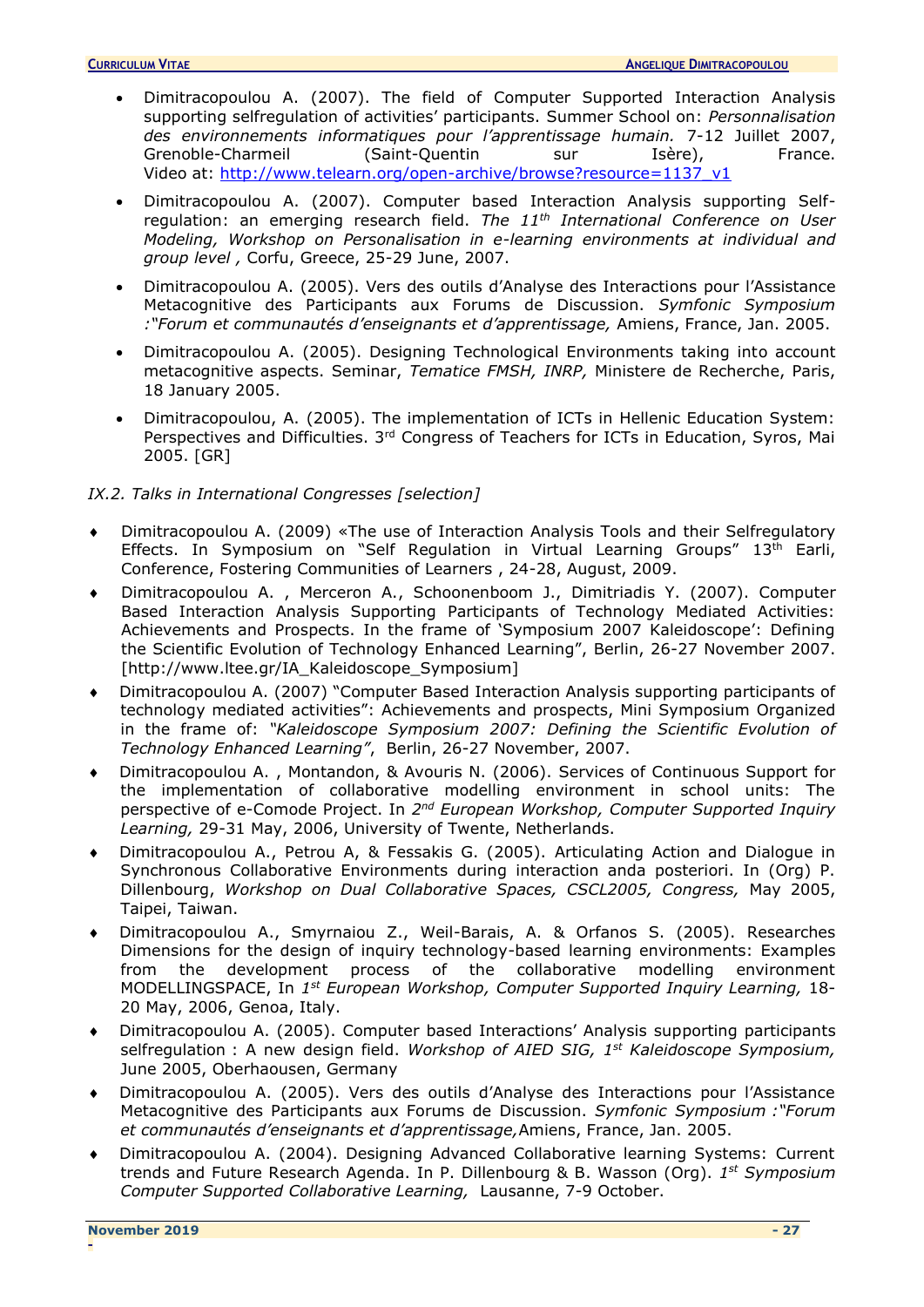- Fessakis, G., Petrou A. & Dimitracopoulou A. (2004). Synchronous computer mediated collaborative activities among collocated students : conditions that make them valuable in every day educational practice, In P. Dillenbourg & B. Wasson (Org). *1 st Symposium CSCL-Kaleidoscope*, Lausanne, 7-9 October, 2004
- Avouris, N., Komis V., Dimitracopoulou A., Margaritis M., Fiotakis G. (2004). Object oriented analysis of collaborative problem solving activities. In ATIT 2004, First *International Workshop on Activity Theory based practical methods for IT Design,* -In conjuction with the 3<sup>rd</sup> Nordic conference on Cultural and Activity research-, Compenhagen, Denmark, September 2-3, 2004.
- Dimitracopoulou A. Avouris N., Komis B., & Feidas C. (2002). Towards open objectoriented models of collaborative problem solving interaction. In (Organisers) P. Jermann, M. Mühlenbrock, A. Soller, Workshop Proceedings, "*Designing Computational Models of Collaborative Learning Interaction*", *4 th Computer Supported Collaborative Learning Conference, (CSCL-2002),* Boulder, Colorado, January 2002
- Dimitracopoulou A. (2001). Learnability and Usability: Design and Evaluation of Collaborative Distance Learning Environments., In Workshop on Software Usability. (Organisers). N. Avouris & S. Retalis. In the Frame of *8 th Conference on Informatics,* "*Towards the Information Society"*, Nicosia, 8-10 November 2001., pp.
- Dimitracopoulou A. (2001). Models for introducing ICTs in secondary education. In *Workshop on Educational Technology,* (Organiser) S. Retalis. In the Frame of *8 th Conference on Informatics,* "*Towards the Information Society"*, Nicosia, 8-10 November 2001, pp.
- Dimitracopoulou A. (2001). Collaborative Distance Learning Systems: Current tendencies and new requirements. In Technologies of Information and Communication in Distance Education. *3 rd Workshop, "New information and Communication Technologies to support Distance Learning",* Human Network on New Technologies in Distance Education, Rhodes 16-17 June, 2001
- Dimitracopoulou A.. (2000). Reflecting on the Evaluation Methods of Educational Applications of Information and Communication Technologies. (organizers) N. Avouris, A. Dimitracopoulou, M. Grigoriadou, *2 nd Workshop Evaluation of Educational Technologies. Usability Network of Excellence*, Athens, 3 March, 2001.
- Dimitracopoulou A. (2000). Educational and Psychological Foundations of Web-based Learning Environments. 1st Workshop, *"Advanced systems for teaching and learning over the world-wide web"* "Hermes" Scientific Network of Excellence, New Technologies in Distance Education, Samos, 30 August- 2 September 2000
- Dimitracopoulou A., Vosniadou S., Ioannides C. (1997), Exploring and modelling the real world through special designed technology- based environments for young children, *7th European Conference for Research on Learning and Instruction,* August 26-30, 1997, Athens, Greece.
- Dimitracopoulou A. & Dumas-Carré A. (1996) Tuteur humain et tuteur artificiel: comparaisons. *2ème Congrés International d'Actualité de la Recherche en Education et Formation*, Nanterre, 1-3 July 1996, France.
- Dimitracopoulou A. (1992). A learning environment for problem solving in Mechanics. Presented at the *"Psychological & Educational Foundations of Technology - Based Learning Environments"* NATO, Advanced Study Institute, July 26- August 3, 1992, Crete, Greece.

## <span id="page-27-0"></span>*IX.3. Talks in Hellenic Congresses [selection]*

 Dimitracopoulou Α. (2013). Strategic Objectives and Actions for the Higher Education and the Research. Horizon-Greece 2014-2020. Invited Talk as representative of the Hellenic Rectorates Conference, Conference of Education and Life Long Learning *Organisation: Ministry of Education,* 29/4/2013, Αthens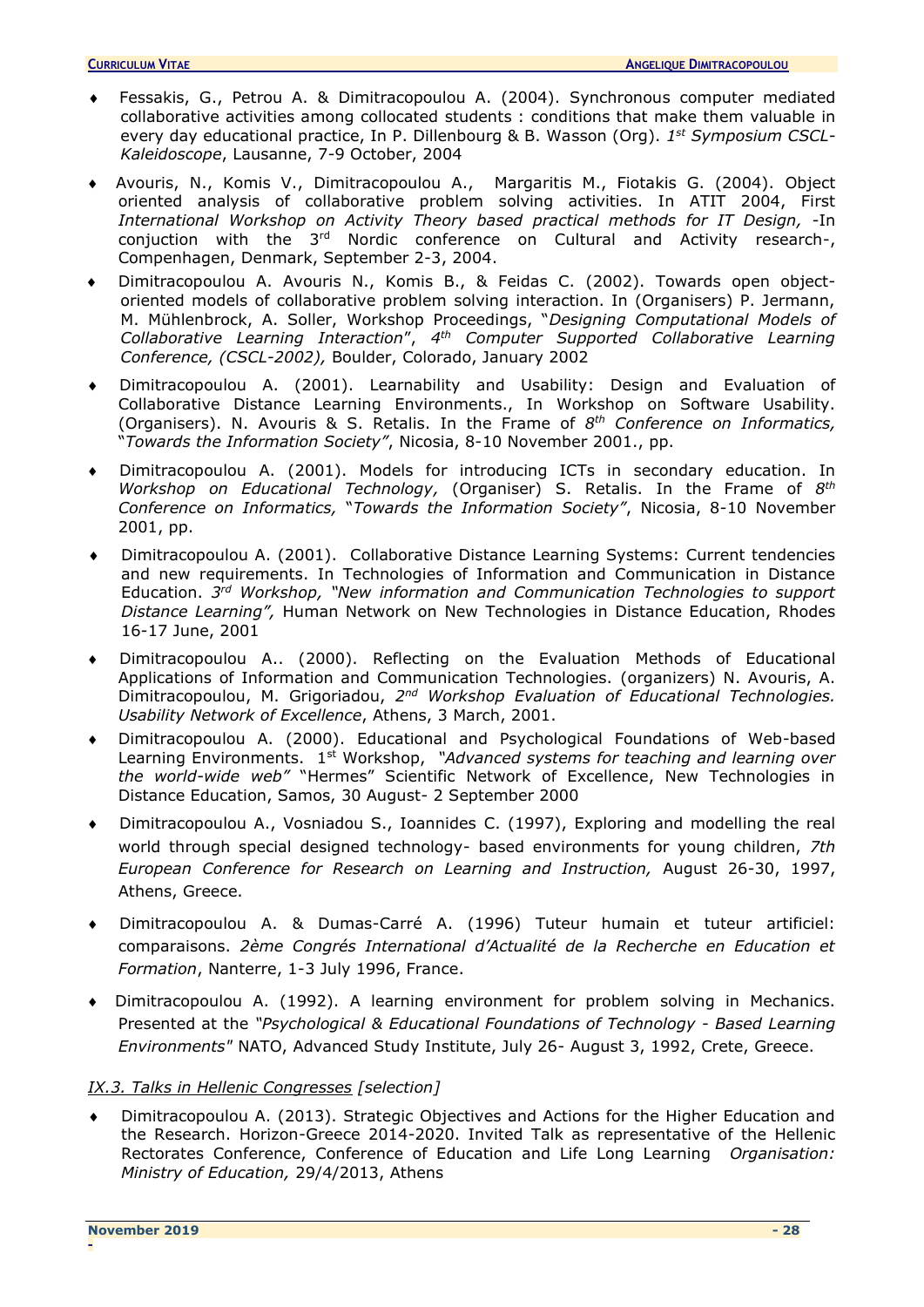- Dimitracopoulou Α., Κitrinou Ε., Rontos Κ., Μinis Γ., Κodakos Α. (2012). Design of a unified system of quality assurance, for the University of the Aegean, in D.Lialiou (Editor), Proceedings of « Management and Assurance of Higher Education Quality στο Thessaloniki, 20-21 Sept. 2012, Aristoteleio University of Thessaloniki, Greece
- Dimitracopoulou A. (2006). The design of technology based learning environments in the 5 th Congress of HICTE. (invited talk of the congress closure) *5 th Congress of ICTs in Education, Aristotelion University of Thessaloniki, HICTE,* 5-8 Οctober 2006
- Dimitracopoulou A.. (2005). The implementation of ICTs in Hellenic Educational System: Problems and Perspectives (invited plenary talk in the congress opening) *3 rd Congress of ICTs in Educational Practice, HICTE, Syros, May 2005.*
- Dimitracopoulou A. (2005). Distance education supporting ICTs implementation in educational practice: towards Learning Communities of Teachers. Panel corodinator *3 rd Congress of ICTs in Educational Practice, HICTE, Syros, May 2005.*
- Dimitracopoulou A. (2004). Technologies of Information and Communication for adults education: Educational approaches and tools: Working Group organization (introductionsynthesis). *4 th Congress ICTs in Education, HICTE, Athens, 2004*
- Dimitracopoulou A. (2003). Continuous support for in service teachers education on integration of ICTs in education: Pilots programs: Panel organiser, 1<sup>o</sup> Congress of ICTs in *Educational Practice, HICTE, Syros, May* 2003.
- Dimitracopoulou A. (2000). Research related to the Design of Technology based learning environments: Scientific requirements and Intuitive ideas. Talk in the frame of 2<sup>nd</sup> *congress ICTs in Education*, Patras, October 2000, Congress Chair, V. Komis.
- Dimitracopoulou A., (2001). Τhe use of Information and Communication Technology in East Mediterranean. *Congress, «Myths, Mathematics, and Multimedia: suppressed relationships*" 6-7 October 2001,Rhodes, Greece, Congress Chair, Prof. F. Kalavassis.
- Dimitracopoulou A. (1999). Educational Software in Physics and Sciences Education: defining the relationships. *8 th Congress of Science Education, Hellenic Union of Scientists in Physics*, Olymbia, 30/1- 1/2 1999, Greece.
- Dimitracopoulou A., (1999*). Researches orientations investigating the learning effects from the usage of ICTs, Symposium of Hellenic Center of Educational Research,* KEE & TEPAES, Univeristy of the Aegean, Rhodes, 5/11/1999.
- Dimitracopoulou A., (1999). How easy is to use educational softwares: The necessity to determine appropriate teaching strategies- *1 st congress of ODYSSEIA- ICTs integration in Hellenic secondary education,* Athens, 22/5/1999.
- Dimitracopoulou A.,.(1999). Information and Communication Technologies and Distance Education; dealing with misconceptions. *Conference of* DOLPHIN Program, Rhodes, 25/9/1999
- Dimitracopoulou A., Vosniadou S., Ioannides C. (1997). Theoretical Foundations of technology based learning environments : Escaping from empirism. In K. Kokkotas (Congress chair) *"Physics Sciences and technologies in Primary Education",* Department of Primary Education, University of Athens, 5-6 February 1997.
- Dimitracopoulou A., (1996). Design Principles of a learning environment for exploration of the natural world. Symposium *«From Cognitive Psychology to Educational Technology", 5th Congress of Hellenic Society of Psychology,* University of Patras, 23-26 May, 1996.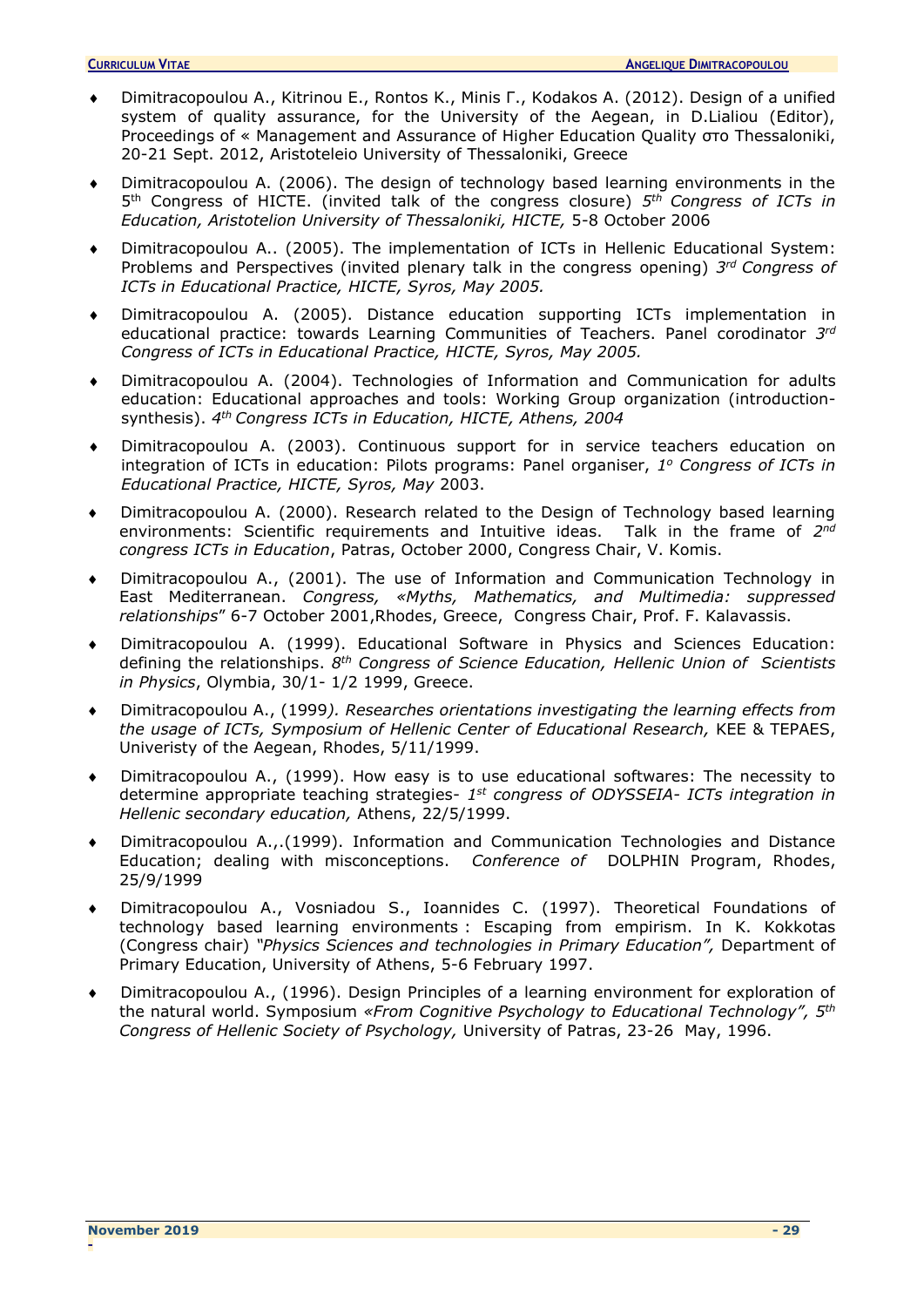#### **X. SCIENTIFIC COMMUNITY ACTIVITIES**

#### <span id="page-29-1"></span><span id="page-29-0"></span>**X.1. ORGANISATION OF CONGRESSES, SUMMERSCHOOLS, WORKSHOPS**

### **X.1.1. Organisation of established CONGRESSES**

 "*CSCL 2009: CSCL Practices"* International Congress on Computer Supported Collaborative Learning, 8-13 June 2009, Rhodes, Greece. ISLS-University of the Aegean.

 *"Information and Communication Technologies in Education'*, 3rd Hellenic Congress with International Participation, 26-29 September 2002 (A.Dimitracopoulou, Congress Chair).

#### **X.1.2 Organisation of SUMMERSCHOOLS**

 International Summer School, "*Technologies and Learning",* ICO Summer School, 3-11 September 2000, Rhodes

#### **X.1.3. Organisation of SYMPOSIUMS**

 2 nd European *Computer Based Inquiry Learning Symposium,*, 19-21 May, 2006 Twente, Netherlands, Chairs: T. de Jong, A. Dimitracopoulou, W. van Joolingen, F. Ficher, Z. Zacharias.

 1 st European *Computer Based Inquiry Learning Symposium,* organized by Inquiry Learning SIG, Kaleidoscope NoE, 18-20 May, 2005, Genova, Italy, Chairs: T. de Jong, A. Dimitracopoulou, L. Sarti, W. van Joolingen

 Technologies of Information and Communication in Distance Education. *3 rd Symposium",*  Human Network on New Technologies in Distance Education, Chairs, A. Dimitracopoulou, G.Vouros, Rhodes 16-17 June, 2001

## **X.1.4. Organisation of WORKSHOPS**

#### *A. International Workshops*

- 1. E. Bruillard, A. Dimitracopoulou, P. Reimann (2009). Interaction Analysis and Visualization: Analysis' Methods, Tools and Research Questions - Focusing on Asynchronous Discussion Forums, lists, blogs- Workshop organisation, June 8th, 2009, in the frame of CSCL2009 conference, 7-13 June, 2009, Rhodes, Greece. [www.ltee.gr/IA\_WS\_CSCL2009]
- 2. [Dimitracopoulou](http://www.ltee.gr/adimitr) A., Merceron A., Schoonenboom, J., Dimitriadis Y. (2007) "Computer Based Interaction Analysis supporting participants of technology mediated activities": Achievements and prospects, Mini Symposium Organized in the frame of: *"[Kaleidoscope Symposium 2007:](http://www.noe-kaleidoscope.org/group/symposium/) Defining the Scientific Evolution of Technology Enhanced Learning"*, Berlin, 26-27 November, 2007.
- 3. de Jong, T. Dimitracopoulou, A., W. van Joolingen, (Organisers). (2005). *Technology supported Inquiry Learning: Dimensions.* in the frame of 1st Kaleidoscope Symposium, Oberhaousen, Germany, June, 2005.
- 4. Verdejo, F. , Dimitracopoulou, A., Harrer A. Merceron, (Organisers). (2005). *Experiences & perspectives of Interactions Analysis*, in the frame of 1st Kaleidoscope Symposium, Oberhaousen, Germany, June, 2005.
- 5. Dimitracopoulou, A., Hoppe U., & Dillenbourg P. (Organisers). *Interaction Analysis Supporting Participants during Technology-Based Collaborative Activities,* Half day workshop, CSCL Symposium, Lausanne, Kaleidoscope – EPFL, Switzerland, 8 October, 2004.
- 6. A. Dimitracopoulou A., Komis V. & Teodoro V.D. (Organisers). *Learning Environment design for modeling Activities in a Social Context: The Venture of ModellingSpace,* Symposium. In "Computer Based Learning in Sciences, Proceedings of Sixth International Conference CBLIS, Nicosia, Cyprus, 5-10 July, 2003.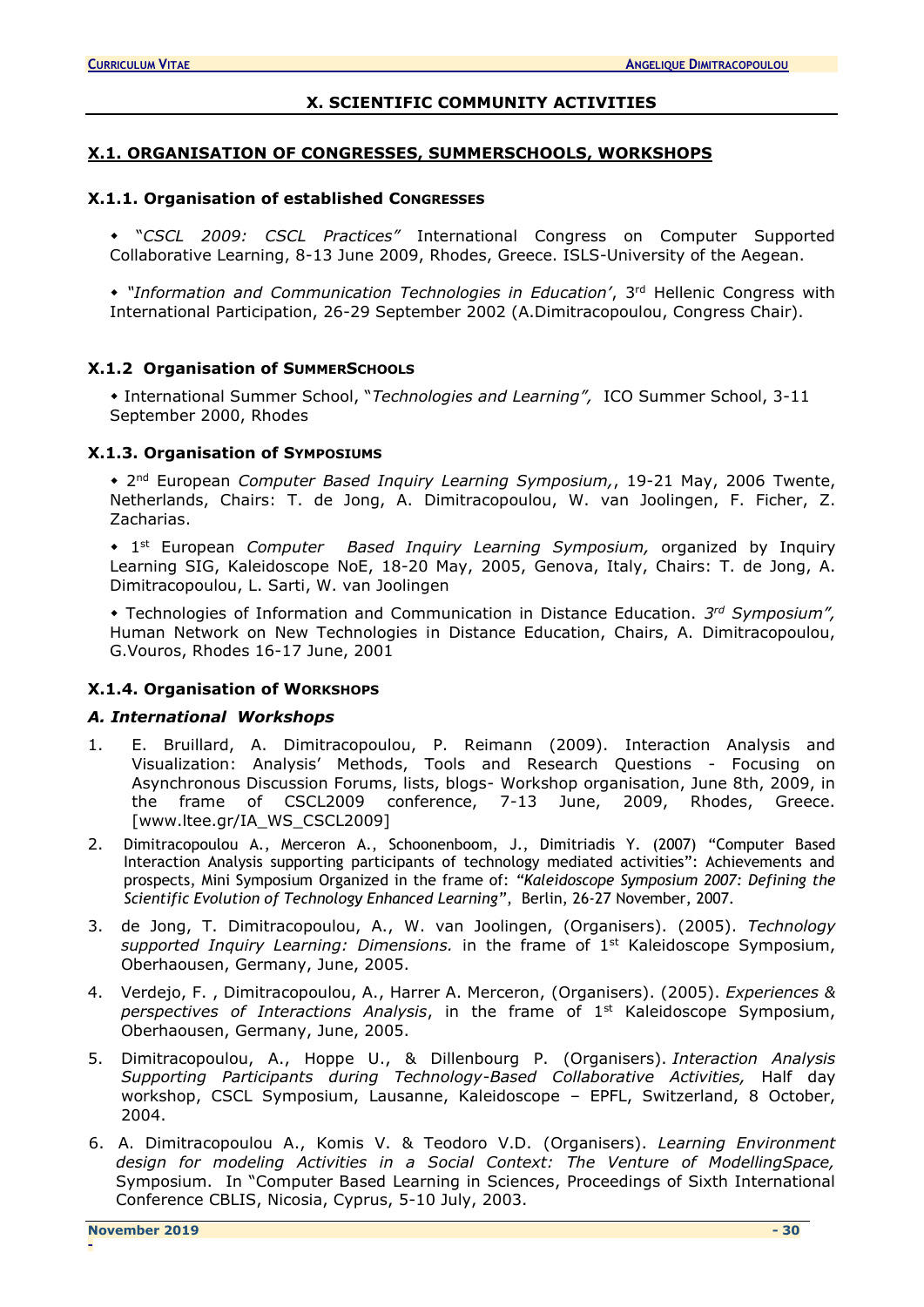- 7. A. Dimitracopoulou, C. Kynigos, M. Koutlis. (Organisers) : "*Microworlds versus Media*" , Intelligent Information Interfaces, Annual Conference, Οne Day Workshop on Open Call, Andrea Di Sessa, Richard Noss, Edith Ackermann, et al. , Athens 23-25 March 2000.
- 8. A. Dimitracopoulou, G.Vouros, (Organisers): "*Technologies in Distance Education",* Workshop with International Participation, HERMES Scientific Network of Excellence, Rhodes 19-21 June 2001.
- 9. M. Grigoriadou, A. Dimitracopoulou, N. Avouris, S. Retalis, (Organisers) : "*Educational Software Usability Evaluation*", Usability Scientific Network of Excellence, One Day Workshop, Athens, 3 March, 2001.
- 10. S. Vosniadou, A. Dimitracopoulou, (Organisers), *Psychological and Educational Design Principles of Computerised Learning Environments in Physics*, Speakers: Prof., J. Ogborn, Prof., J. Bliss, Prof., E. Scanlon, Pr., H. Spada., & A. Tiberghien, T. O'Shea (discussants), et al. Conference EARLI'97 (European Association for Research on Learning and Instruction), Athens, Hilton Hotel, August 26-30, 1997.
- 11. *A. Dimitracopoulou, V.Komis,* (Organisers), *Learning exploitation of feedback in the technology based learning environments: prospects and limits in the contribution of*  mathematics education research results<sup>"</sup> 3<sup>rd</sup> Congress, Mathematics Education and Technologies in Education, Patras, Greece, may, 1997.

## *B. Workshops or Panels In Hellenic Congresses with International Participation*

- 12. G. Fessakis, V. Komis, S. Prantsoudi, A. Dimitracopoulou, K. Papanikolaou (2019). (Organisers) Workshop on "*Introduction to the Computational Thinking and to the Bebras Contest*" in the frame of: 6th Scientific Conference on ICTs in Educational Process", 18-20 October 2019, Athens, Greece, organized by 'ETPE' Scientific Association.
- 13. T. Hadzilakos, A. Dimitracopoulou, L. Sofos, F. Kalavassis (Round Table speakers), and N. Tzimopoulos (coordinator) (2019). 20 years ICTs in Hellenic Education: The outdated, the fixed and the prospective aspects. In *10th Pan-Hellenic Teachers' Conference for ICT – Utilizing Information and Communication Technologies in Teaching*, that took place in Rhodes, 12, 13, 14 April 2019, e-diktyo teachers association.
- 14. Α. Dimitracopoulou, N. Balacheff, C. Kynigos, G. Fessakis (2009). (Round Table Organisers). Technology based Representation Systems and Mathematical Education. In 3 rd Hellenic Conference of Didactics of Mathematics, EnEDIM, , ΕνΕΔΙΜ, 29-31 October 2009.
- 15. A. Dimitracopoulou A,, S. Vosniadou, M. Grigoriadou,, N. Avouris, (Organisers). (2006), The field of computer based interaction Analysis for the support of participants regulation in social technology based learning environments. State of the art and perspectives. *In* D. Psillos & V. Dagdidelos (Editors) 5<sup>th</sup> Hellenic Congress with International Participation: Information and Communication Technologies in Education. *HICTE, Thessaloniki, Oct, 2006,* HICTE, Aristotelion University of Thessaloniki, Greece
- 16. A. Dimitracopoulou A., M., Grigoriadou, M., Kordaki & A., Kameas (workshop organisers). *Teaching Strategies and Tools of Communication technologies in Adults Education.* In the frame of 4rth Hellenic Congress with International Participation, ICTs in Education, Athens, 29/1-1/10 2004.
- 17. S. Vosniadou, D. Psillos, A. Dimitracopoulou, A., & V. Kollias (Workshop Organisers). *Conceptual Change and Collaborative Environments.* In the frame of 4rth Hellenic Congress with International Participation, ICTs in Education, Athens, 29/1-1/10 2004.
- 18. A. Dimitracopoulou, V. Komis, S. Orfanos, N. Passalis, C. Mitsoullis (Workshop Organisers). *The Collaborative learning environment ModellingSpace and learning activities for Physics, Chemistry and Mathematics.* In 2nd Hellenic Conference, *"Teachers and ICTs in Education",* HICTE, Syros, Greece, 9-11 May 2003
- 19. V. Komis, A. Dimitracopoulou, P. Politis, X. Saconides, N. Avouris N. (Workshop Organisers). *Learning Activities for modelling in various subject matters using the technology based learning environment Models Creator*. In 2nd Hellenic Conference, *"Teachers and ICTs in Education",* HICTE, Syros, Greece, 9-11 May 2003.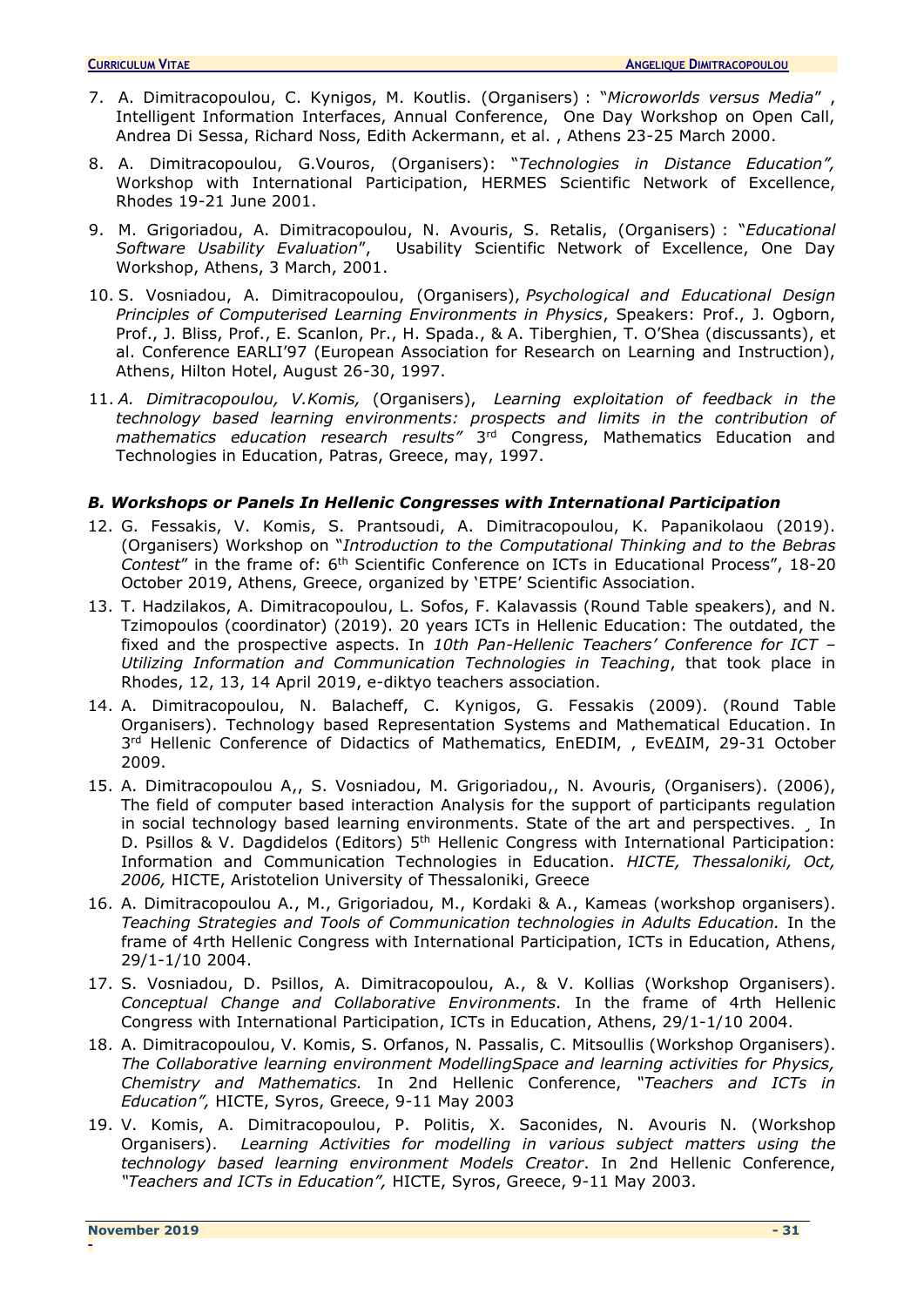- 20. Y. Darzentas, A. Dimitracopoulou, S. Retalis, A. Kameas (Panel Organisers). *Intra & Inter Universities cooperation via the use of Communication Technologies.* 3rd Hellenic Congress with International Participation, ICTs in Education, Rhodes, Sept. 2002.
- 21. V. Komis, A. Dimitracopoulou, X. Saconides, P. Politis, N. Avouris (workshop organizers). *Learning Activities for Mathematics and Physics Sciences (Physics, Chemistry, Biology) with ModelsCreator V2.* 3rd Hellenic Congress with International Participation, ICTs in Education, Rhodes, Sept. 2002.

## <span id="page-31-0"></span>**X.2. RESPONSIBILITIES IN SCIENTIFIC SOCIETIES, COMMITTEES IN JOURNALS, CONGRESSES**

## <span id="page-31-1"></span>**X.2. 1. Responsibilities in SCIENTIFIC SOCIETIES**

- Μember of the Board of TELEARC Network [Technology Enhanced Learning Advanced Research Consortium] [2011-today]
- Member of ISLS Conference Committee [ 2010-2011] (ISLS: International Society of Learning Sciences]
- Kaleidoscope NoE: Member of Core group of Κaleidoscope Network of Excellence, on Technology Enhanced Learning. The Core Group is the coordinating group (20 members elected) that manage the Scientific network consisted of 80 laboratories and  $\sim$ 1000 researchers. {www.noe-kaleidoscope.org}
- ISLS-CSCL: International Society of the Learning Sciences (member of CSCL executive committee, -2004- and ISLS member)
- HICTE/ETPE: Hellenic Association of ICTs in Education (founding member and General Secretary: Oct. 2001-2003, Vice President. 2004-2006)
- IFIP: (IFIP Representative of Greece in TC3 group-(2002-2005)
- HN\_ODL: Hellenic Network of Open and Distance Learning (founding member)
- E-Network ICT (Hellenic Network for ICTs in Education// school teachers network), (founding member)
- EARLI: European Association of Research on Learning and Instruction (member)
- AI-ED: Artificial Intelligence in Education, international society (member)
- IEEE (member)

## *Special Scientific Committees*

- Member of Referee Committee for the Best PhD Thesis Award: TELEARC PhD Award, 3rd Alpine Rendezvous on Technology Enhanced Learning) [ 2010]
- Referee of European Competitions: Juror-Referee of EASA (European Academic Software Award) {in Social Sciences category}, 2004 & 2005 in Social Sciences
- Participation as External Expert, of OECD Committee for "The 2009 ICT familiarity questionnaire- PISA 2009

## <span id="page-31-2"></span>**X.2. 2. Editorial boards/REFEREE [in journals and book series]**

- Associate Editor, International Journal of Instruction, www.e-iji.net
- Member of Editorial board: IJCSCL *International Journal of Computer Supported Collaborative Learning,* [http://ijCSCL.org](http://ijcscl.org/)
- Member of Editorial board: "The Journal for Open and Distance Learning and Educational Technology" http://www.opennet.gr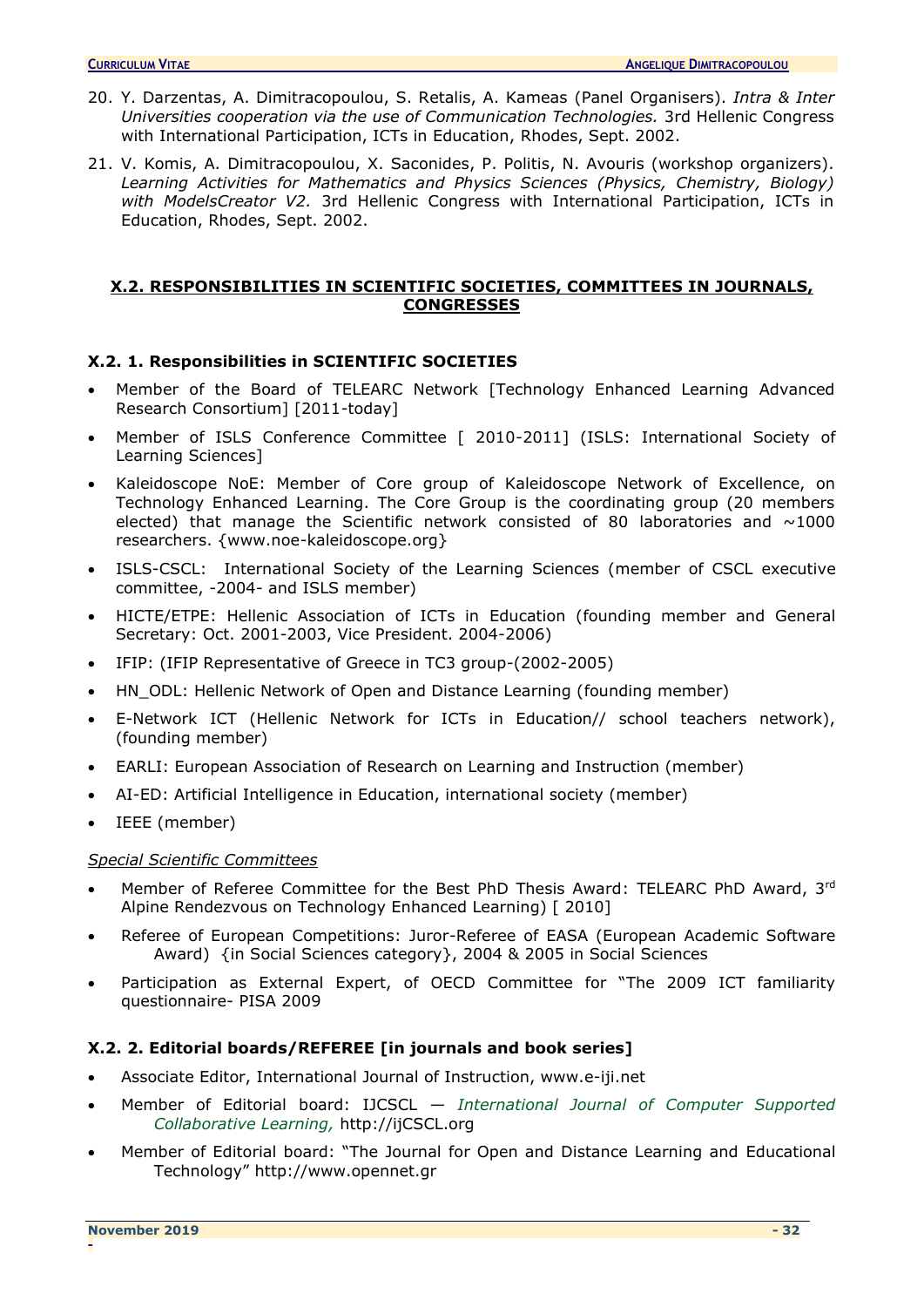<span id="page-32-0"></span>• Member of Editorial board: THEMES in Education International Journal, www.themata.gr/index.html

### **X.2. 3. Participation in Congresses' Steering Committees and Program Committees**

#### *International Congresses*

- $\Rightarrow$  8<sup>th</sup> IEEE International Conference on Advanced Learning Technologies: Learning Technologies in the Information Society, ECTEL08, European Conference on Technology Enhanced learning, 17-19 September 2008, Maastricht, the Netherlands. www.ectel08.org
- $\Rightarrow$  Technology Enhanced Learning: 1<sup>st</sup> International Kaleidoscope symposium [www.kaleidoscope-noe.org], Oberhausen, Germany, 6-8 July 2005, [Member of program committee]
- International Conference on *Cognition and Exploratory Learning in Digital Era* (CELDA2006), IADIS (International Association for Development of the Information Society] 8-10 December, 2006, Barcelona, Spain, <http://www.iadis.org/celda2006/>[Member of program committee]
- *Technology Enhanced Learning:* 1 1st International Kaleidoscope symposium [www.kaleidoscope-noe.org], Oberhausen, Germany, 6-8 July 2005, [Member of program committee]
- International Conference on *Cognition and Exploratory Learning in Digital Era* (CELDA2005), IADIS, Porto, December 2005 [Member of program committee]
- $\Rightarrow$  CSCL 2003 congress: Computer Support for Collaborative Learning (Designing for Change in Networked Learning Environments), Bergen, Norway, 14-18 June 2003. (A.D. is Member of Program Committee).
- $\Rightarrow$  AIED 2003, congress, Artificial Intelligence in Education: Shaping the Future of Learning through Intelligent Technologies", Sydney, Australia, July 20-24, 2003. (A.D. is Member of Program Committee).
- $\Rightarrow$  Euro-CSCL2001 congress: European Perspectives on Computer-Supported Collaborative Learning, Maastricht, the Netherlands, 23-29 March, 2001. (A.D. is Member of Program Committee).

## *National Congresses [Selection]*

- *10th Pan-Hellenic Teachers' Conference for ICT – Utilizing Information and Communication Technologies in Teaching*, that took place in Rhodes, 12, 13, 14 April 2019, e-diktyo teachers association.
- *3 rd Scientific Conference on Educational Material of Mathematics and Sciences*, 9-11 November 2018, School of Humanities, University of the Aegean, Rhodes, Greece
- $\Rightarrow$  4<sup>rd</sup> National Congress, "Information and Communication Technologies in the Educational *Practice* Syros, Greece, 4-6 May 2007, e-Δίκτυο ΤΠΕ, (Member of Steering Committee)
- 5 th Congress, *"Information and Communication Technologies in Education'*, Hellenic Congress with International Participation, Thessaloniki, Greece, 5-8 October, 2006, HICTE- University of Thessaloniki (Member of Steering Committee)
- 3 th National Congress, *"Information and Communication Technologies in the Educational Practice* Syros, Greece, 14-16 May 2003, HICTE, (Member of Steering Committee)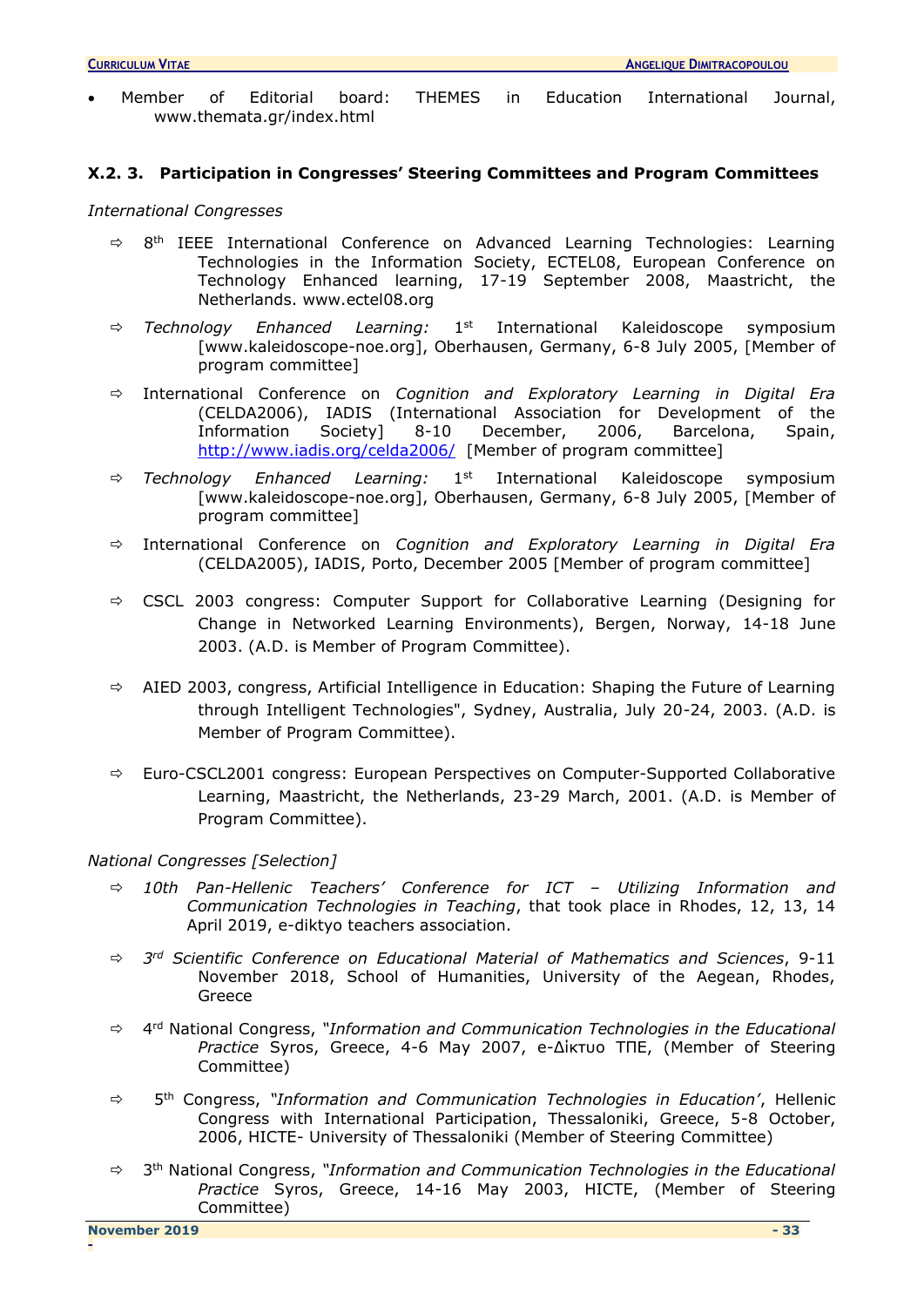- 4 th Congress,*"Information and Communication Technologies in Education'*, Hellenic Congress with International Participation, Athens, Greece, 29 September- 1 October, 2004, HICTE, (Member of Steering Committee)
- 2 nd Congress of *Open and Distance Learning,* Patra, Greece, June 2003, Hellenic Congress with International Participation, (Member of Program Committee)
- 6 th Congress of *Mathematics Education and New technologies*, Volos, October 2003, Hellenic Congress with International Participation, (Member of Program Committee)
- $\Rightarrow$  2<sup>nd</sup> National Congress, *Information and Communication Technologies in the Educational Practice*, Syros, Greece, 14-16 May 2003, HICTE, (Member of Steering Committee)
- 3 rd Congress, *«Information and Communication Technologies in Education'*, Hellenic Congress with International Participation, Rhodes, Greece, 26-29 September, 2002, HICTE, (Congress Chair)
- 1 st Mediterranean Conference on *Human-Computer Interaction* (PC-HCI2001), Advances in Human-Computer Interaction, 7-9 December, 2001 (Member of Program Committee)
- 2 nd National Congress, *Information and Communication Technologies in the Educational Practice,* Syros, Greece, 11-13 May 2001, YPEPTH, PI, (Member of Steering Committee)
- $⇒$  2<sup>nd</sup> Congress,"*Information and Communication Technologies in Education'*, Hellenic Congress with International Participation, Patras, Greece, October, 2000, (Member of Steering Committee)
- 1 st Congress «*Physics Sciences and Pre-Primary Education*", Hellenic Congress with International Participation, Patras, Greece, 10-12 December, 1999, (Member of Program Committee)
- *"New Technologies in Education and Distance Education*" Hellenic Congress with International Participation, Rethymno, 8-10 June, 2001, (Member of Program Committee)

## <span id="page-33-0"></span>**X.2.4. Participation in Conferences' Review Committees**

*Participation as reviewer, to journals [IX2.2.], to all the congresses mentioned in [IX.2.3], as well as to the committees of some additional congresses, such as:*

- ICCE2002. International Conference on Computers in Education, Hosted by Massey University, New Zealand, 3-6 December 2002. Conference Chair. Riichiro Mizoguchi, Osaka University, Japan.
- *5 th Hellenic Congress of Mathematics Education and Informatics in Education, Aristoteleian University of Thessaloniki, Thessaloniki, 12-15 October, 2001.*
- *1 st Hellenic Congress, Open and Distance Learning, Hellenic Open University,* 27-28 May 2001, Patra, Greece
- $\bullet$  1<sup>st</sup> Hellenic Congress, "Sciences Education and New Technologies in Education, *Thessaloniki,* 29-31/5/1998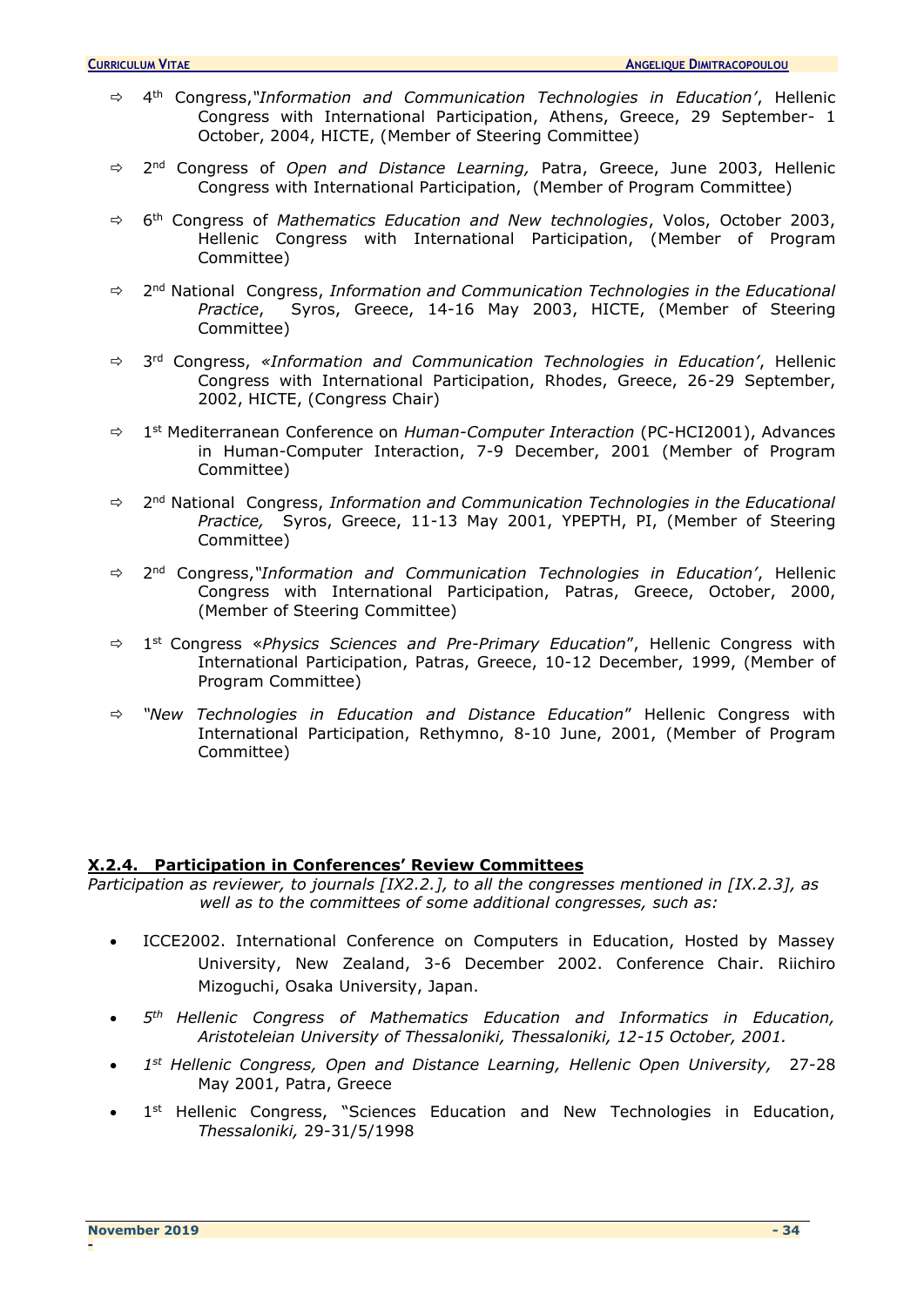#### <span id="page-34-0"></span>**X 3. OTHER ACADEMIC ACTIVITIES**

#### <span id="page-34-1"></span>**Member of Evaluation Committees of Universities' Programs of Study**

 Assigned by "The Cyprus Agency of Quality Assurance and Accreditation in Higher Education", as Distance Learning Expert (2017, 2018, 2019), invited to evaluate more than ten (10) University level Programs of Studies (e.g. Master Degrees) in various subject matters, aimed to be provided by Universities in Cyprus, and are delivered in Distance Learning mode.

#### **Member of University Professors' Evaluation boards**

*[ Selection among those that are external to the School of Humanities of Aegean University ]*

- Member of Evaluation board, for the election of an Associate Professor, in the position of "Open and Distance Education", School of Humanities, Hellenic Open University, 2015, 2007
- Member of Evaluation board and of reporters' committee, for the election of an Assistant Professor, in the position of "Learning Activities", Department of Cultural Technology, University of the Aegean, May, 2007.
- Member of Evaluation boards for the election of two posts of Permanent Assistant Professor, Department of Education of Digital Systems Technologies, University of Piraeus, December, 2006
- Member of Evaluation board and of reporters' committee, for the election of a Permanent Assistant professor, in the position of "Educational Software", Department of Education, University of Crete, April, 2006.
- Member of Evaluation board and of reporters' committee, for the election of an Assistant Professor, in the position of "Technologies in Mathematics Education", Department of Mathematics, University of the Aegean, June, 2005.
- Member of Evaluation board for the election of an Assistant Professor, in the position of "Geography Education", Department of Geography, University of the Aegean, June, 2004.
- Member of Evaluation board and of reporters' committee, for the election of an Assistant Professor, in the position of "Open and Distance Education", School of Humanities, Hellenic Open University, 1999

#### <span id="page-34-2"></span>*Member of PhD evaluation committees*

*[ Selection among those that are external to the School of Humanities of Aegean University]*

- Min JI, (April 2015) « EXPLOITING ACTIVTIY TRACES AND LEARNER'S REPORTS TO SUPPORT SELF-REGULATION IN PROJECT-BASED LEARNING", PHD IN COMPUTER SCIENCE, DOCTORAL SCHOOL INFORMATICS AND MATHEMATICS, NATIONAL INSTITUT OF APPLIED SCIENCES OF LYON (INSA DE LYON), SUPERVISOR: SEBASTIEN GEORGE (UNIVERSITE DU MAINE, CHRISTINE MICHEL (INSA DE LYON), ELISE LAVOUE (UNIVERSITE JEAN MOULIN, LYON 3)
- Sébastien IKSAL (SEPT. 2012) " INGENIERIE DE L'OBSERVATION BASEE SUR LA PRESCRIPTION EN EIAH », HABILITATION A DIRIGER DES RECHERCHES EN INFORMATIQUE (HDR), Universite du Maine, JURY : Pierre Tchounikine (President), Rapporteurs : A. Dimitracopoulou (Univ of Aegean), J-M. Labat (Univ Pierre et Marie Curie), A.Mille (Univ Claude Bernard Lyon 1), Examinateurs : C. Choquet (Univ du Maine), J-C. Marty (Univ de Savoie)
- Aina LEKIRA RASOAVELONIRINA (June 2012) «RENDRE COMPTE DES EFFETS DES INTERVENTIONS DU TUTEUR A TRAVERS UNE APPROCHE ORIENTEE INDICATEURS», PhD, Doctorat de l'Universite du Maine, Specialite Informatique, Supervisor : Pascal Leroux, Laboratoire d'Informatique (Lium) Universite du Maine, France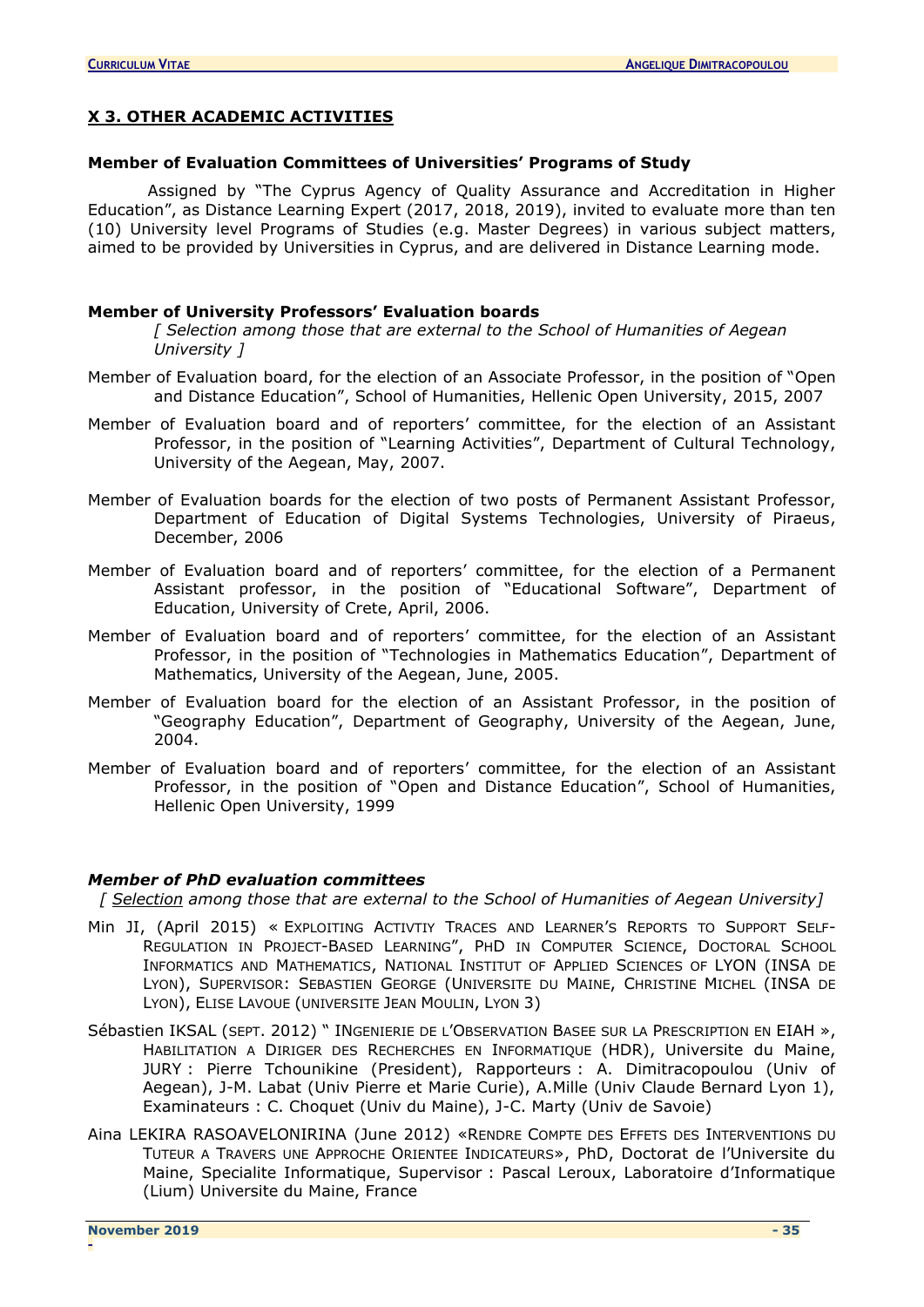- Elise GENDRON (Dec. 2010) « CADRE CONCEPTUEL POUR L'ELABORATION D'INDICATEURS DE COLLABORATION A PARTIR DE TRACES DES ACTIVITES » PhD, Doctorat en Informatique, Universite Claude Bernard, Lyon 1, Supervisor : Jean-Charles Marty
- Clément MAISCH, (Feb. 2010) « ETUDE DES RAISONNEMENTS D'ETUDIANTS SUR LA MESURE EN TP DE PHYSIQUE DE PREMIERE ANNEE UNIVERSITAIRE: INFLUENCE DU CONTEXTE ET EFFET DE RETROACTION » ,PhD ,«Docteur de l'Université de Grenoble, Ecole Doctorale Ingénierie pour la Santé, la Cognition et l'Environnement», en spécialité «Didactique des Sciences Expérimentales, Supervisor ; Muriel May, Nicolas Balacheff (A.D. Rapporteur de These, Externe)
- Madeth MAY (Dec. 2009). «UTILISATION DES TRACES COMME OUTILS REFLEXIFS POUR LES APPRENANTS ET LES ENSEIGNANTS A DISTANCE: APPLICATION AUX COMMUNICATIONS MEDIATISEES», PhD, «Docteur de l' Institut National des Sciences Appliquées de Lyon», en spécialité « Technologies d' Informatique», Supervisors : P. Prevot & S. George. (A.D. Rapporteur Externe)
- Fatoumata DIAGNE (Dec. 2008). «INSTRUMENTATION DE LA SUPERVISION DE L'APPRENTISSAGE PAR LA REUTILISATION D'INDICATEURS: MODELES ET ARCHITECTURE», PhD, Docteur de l'Université Joseph Fourier-Grenoble», en spécialité «Informatique», Supervisors : V. Luengo, J.-P. David (A.D. Rapporteur Externe).
- Member of PhD Evaluation Committee of E. Gouli PhD. University of Athens, Department of Computer Sciences: "Concept Mapping in Didactics of Computer Sciences: The Evaluation of concept maps as a learning tool in network based and adaptive learning environments". Supervisor, Prof. M. Gregoriadou., Dec. 2007.
- Member of PhD Evaluation Committee and Main reviewer ("rapporteur") of PhD of Zacharoula Smyrnaiou, Universite Paris V, Rene Descartes, Sorbonne, Departement de Sciences de l'Education, Dissertation entitled: "*Modelisation, l'apport des Logiciels Educatifs*", Supervisor, Prof. Annick Weil-Barais, October 2003.
- Member of PhD Evaluation Committee, «*Teaching and Learning in Virtual Environments of Synchronous Tele-education" Case Studies of pedagogical Dimensions, and of Didactical effectiveness in Higher Education*" of Charalambos Bouzakis, Pedagogical Department of Primary Education, Division of mathematics and Computer Sciences, University of Athens, Supervisor, E. Ntiachristos, January 2003.
- Member of PhD Evaluation Committee, *«Integration of Information and Communication Technologies in Hellenic Education , The case of an educational software for mathematics learning and the significance of specific learning activities",* of Stelios Ioannou, Department of Communication and Mass Media" University of Athens, Supervisor Prof. M. Meimaris, June, 2002.
- Member of PhD Evaluation Committee, *«Advanced Methods of Usability Evaluation of Educational Softwares'* of Nikos Tselios, Department of Electrical & Computer Engineering, University of Patras, Supervisor, Professor, Nikolaos Avouris, June 2002.
- Member of PhD Evaluation Committee, «*Agent based Systems in an Information Society for All: An Information Systems' Perspective: Conceptual Foundations, Methodology and Applications*", of Panagiotis Koutsavassis, Department of Information and Communication Systems, University of the Aegean, Supervisor, Prof. Ioannis Darzentas, March, 2002.
- Member of PhD Evaluation Committee, «*The structure of information infrastructures: framework, principles and applications" of Michael Konstantipoulos,* Department of Information and Communication Systems, University of the Aegean, Supervisor, Prof. Ioannis Darzentas, March, 2002.

## <span id="page-35-0"></span>*National Committees*

- Main Responsible of National Exams for Certification of the Education of Trainers on ICTs in Education, for Primary and Pre-Primary Education Teachers/ICTs, June & December 2008.
- Member of Committee for a special call on "ICTs based Educational Material Production for Primary Education", Ministry of Education,2008.

**-**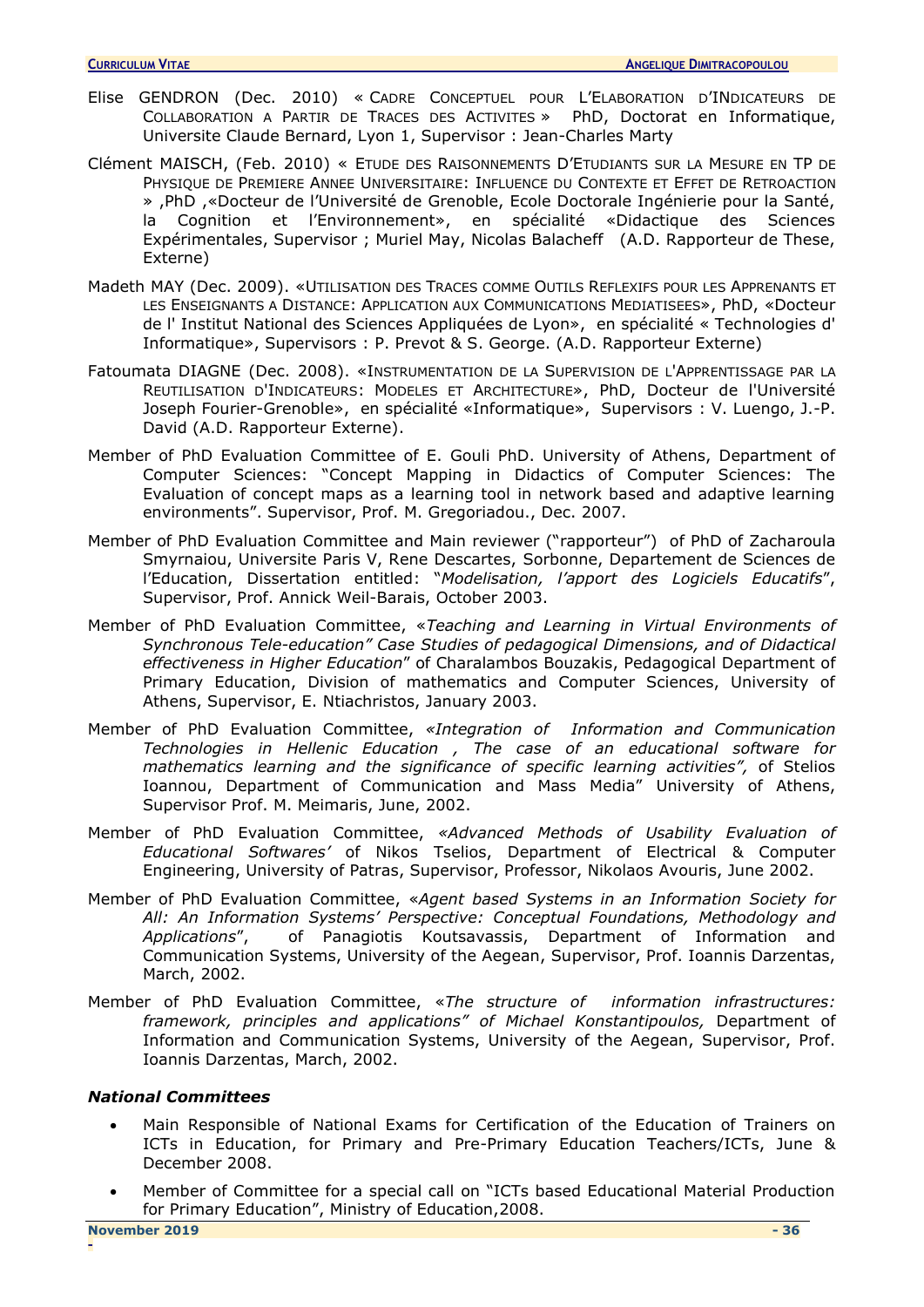- Member of Committee for Curricula Development "Education of Trainers on ICTs in Education" (for Primary and Secondary Education Teachers). Reviewer of Curricula for Primary Education Teachers, and Physics teachers of Secondary Education, CTI, 2004-2005
- Main member of "Committee of Specification of a Formal methodology of Educational Software Evaluation" Hellenic Pedagogical Institute, Duration: 1999-2000.
- Member of France-Hellenic Collaboration Committee, of Ministers and Insitutions, between France and Greece, for the Technologies in Education, «Intégrer les Technologies de l'Ιnformation et de la Communication à l'Enseignement », 2001, Institut Francais d'Athenes, Ambassade de France en Grece, & Ministere de l'Education Hellenique.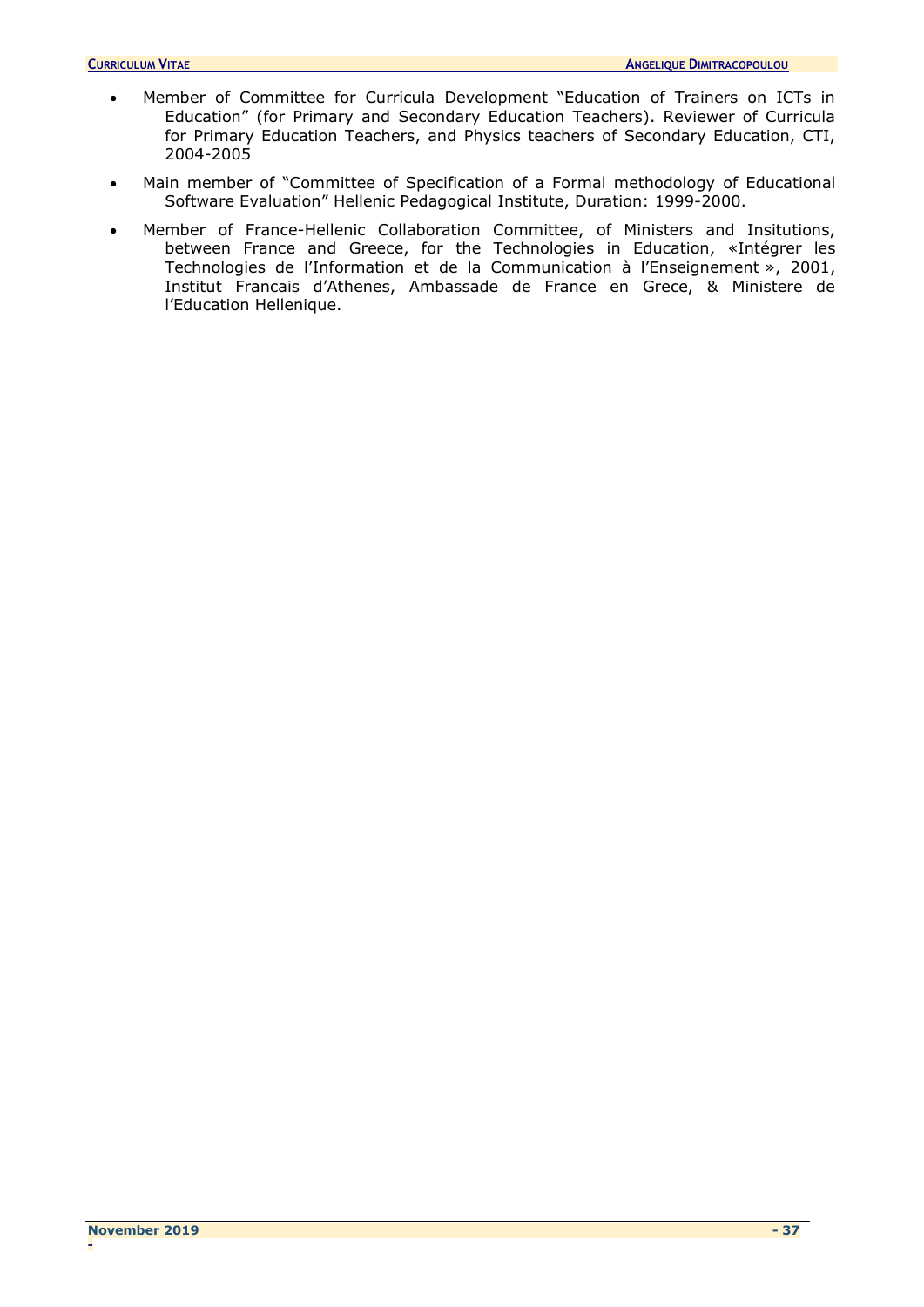## **XI. FUNDED RESEARCH PROGRAMS**

- <span id="page-37-0"></span>**[XI.1.] Quality Model in Higher Education Community** [2010-2014]: Development and gradual application of an awareness and quality assurance model in a higher education institution, including all community members active involvement, consent and application model, technological tools and processes specification, regarding the multidimensional work of a University, Project "MODIP-University of the Aegean", partially financed by the Operational Programme "Education and Lifelong Learning", which was co-funded by European Union (European Social Fund) and National Resources. (Funding: 400.000  $\epsilon$ ), A.Dimitracopoulou was the scientific coordinator of the project. http://modip.aegean.gr/?q=node/71
- **[XI.2.] International Summer Schools on Aegean** [2010-2014]: Design and coordination of International "Summer Schools", intensive scientific educational programmes for young and senior researchers, regarding state of the art research activities. The design includes a richness of teaching and learning methods of each program, consisting of highly interactive activities (seminars, workshops, round tables, panels, hands-on activities, technology based activities etc), as well as complementary processes for the assessment and evaluation of each program. Its design and coordination includes also a variety of approaches aiming to assure the consent and the application of various quality standards in all aspects of "Summer Schools" organisation and implementation. 2010-2014, "Aegean University Summer Schools" Project, partially financed by the Operational Programme "Education and Lifelong Learning", which was co-funded by European Union (European Social Fund) and National Resources. (Funding: 250.000  $\epsilon$ ), A.Dimitracopoulou was the scientific coordinator of the project. https://summerschools.pns.aegean.gr
- **[XI.3.] University Center for Education of Teachers' Trainers on ICTs integration in Primary and Secondary School Education** [2011-2012]. Design, development and implementation of high level Education Programs of the integration of Information and Communication Technologies in school education. Program cofunded by European Union (European Social Fund) and National Resources [EΠΕΔΒΜ, ΕΣΠΑ 2007-2013] (Funding: 150.000 €), A.Dimitracopoulou was the scientific coordinator of the project, with vice-coordination the Ass. Professor G. Fessakis.
- **[XI.4.] KALEIDOSCOPE- Communication and Collaboration Infrastructure.** [2006- 2007] **[Interactions analysis Task]** in the frame of KALEIDOSCOPE NoE framework. No, 507838, IST Technology Enhanced Learning (TEL). The Interaction Analysis Task is Coordinated by A. Dimitracopoulou, Its general objective is to develop and implement Computer-based Interaction Analysis (IA) Tools supporting the members of the scientific network (in their various roles), on the level of awareness and metacognition. Task related deliverables are available at [www.noe](http://www.noe-kaleidoscope.org/)[kaleidoscope.org](http://www.noe-kaleidoscope.org/)
- **[XI.5.] INTERREG III** «The Digital world of pre-primary education: Interactions of preprimary education teachers and children in Greece and Cyprus, Leader University of Crete.
- **[XI.6.] e- COMODE**. (Collaborative Modelling Environment), Call eTEN/2004/1, elearning, IST, FP6, The project will define the business and target market of COMODE Service, dealing with MODELLINGSPACE collaborative learning environment [2005- 2006], A.Dimitracopoulou is the Responsible of LTEE lab that participates as partner. Consortium Leader, Lydia Mondandon, ATOS Origin, Spain.
- **[XI.7.] KALEIDOSCOPE-INTERACTIONS\_ANALYSIS**. [Interactions analysis supporting participants in technology based learning activities] JEIRP, is a Jointly Executed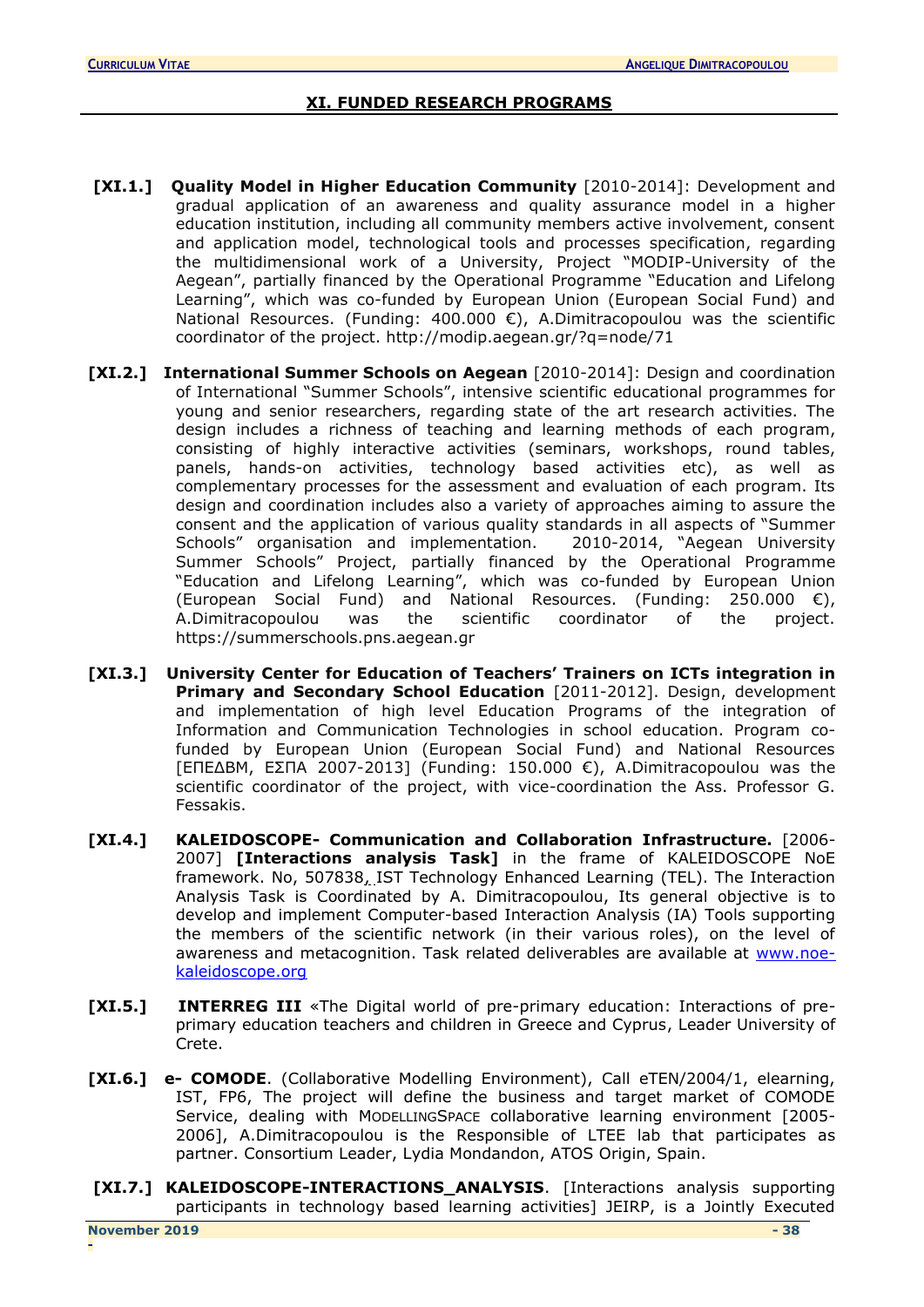Integrated Research Project (JEIRP) in the KALEIDOSCOPE NoE framework. No, 507838, IST Technology Enhanced Learning (TEL) KaleidoScope NoE focuses on the foundations of the design, the implementation and the evaluation of learning environments. Coordinated by A. Dimitracopoulou, P. Dillenbourg, & Ulrich Hoppe. [2005]

- **[XI.8] KALEIDOSCOPE-ICALTS:** ICALTS (Interaction & Collaboration Analysis supporting Teachers and Students Self Regulation) is a Jointly Executed Integrated Research Project (JEIRP) in the KALEIDOSCOPE NoE framework. No, 507838, IST Technology Enhanced Learning (TEL) KaleidoScope NoE focuses on the foundations of the design, the implementation and the evaluation of learning environments. Coordinated by A. Dimitracopoulou, P. Dillenbourg, & Ulrich Hoppe. [2004]
- **[XI.9.] KALEIDOSCOPE-MOSIL:** Mobile Support for Integrated Learning. It is a joint research project aiming at modelling scripts for collaborative learning, with focus on scripts based on mobile technologies. IST Technology Enhanced Learning (TEL), A.Dimitracopoulou is the Responsible of LTEE lab that participates as partner. Project Coordinated by Pierre Dillenbourg [2004]
- **[XI.10.] INQUIRY LEARNING:** Computer Supported Inquiry Learning in Science, Special Interest Group, IST Technology Enhanced Learning (TEL), Leader. Ton De Jong. Core Committee : Ton de Jong, A. Dimitracopoulou, Wouter R. van Joolingen. [2004-2008]
- **[XI.11.] RECOIL:** Resources for Collaborative Inquiry Learning, EDU-ELEARN, 2003- 4729/001-001,, Leader Wouter R. van Joolingen, University of Amsterdam [2004- 2006] A.Dimitracopoulou is the Responsible of LTEE lab that is involved as one of the five partners of RECOIL Consortium.
- **[XI.12.] KME-Aegean:** Teachers Learning Community, University of the Aegean. Distance Learning Program for Teachers Education in ICTs in Educational Practice. funded by University of the Aegean & LTEE laboratory, A teachers education program based mainly on Communication Technologies. It involves about 25 Educators (from whole Greece) and 60 trainees, from Aegean region [2003-2004]. Scientific Director. A. Dimitracopoulou,
- **[XI.13.] E-QUALITY (EQUAL):** [2002-2004]: The project aims to develop innovative methods of vocational training and social –working integration of adults in the border of social exclusion. The area of working integration concerns information and communication technologies. Project Leader: NOSTOS, Partners: University of the Aegean, Economic University of Athens, ALTEC, UNISOFT, OMEGA Technology, Municipality of Chania, Municipality of Menidi. A.Dimitracopoulou is the Responsible of LTEE lab that participates as partner.
- **[XI.14.] SLIM-VRT:** (IST-2001)The objective of the project is the integrated maritime training, onboard and ashore, using interactive multimedia and virtual reality technology. Leader: University of the Aegean-Departement "Shipping, Trade and Transport, Partners: European Dynamics, The Universidad Politechnica de Madrid, Development Center of Oinousses, BMT, Learning Technology and Educational Engineering Laboratory.
- **[XI.15.] [MODELLINGSPACE:](http://www.modellingspace.com/)** (2001-2003), Information Society Technologies, IST- 2000- 25385, Education and Training, School of Tomorrow, Space of Ideas expression, modelling and collaboration for the development of imagination, reasoning and learning, Design, development and evaluation of the collaborative learning environment system and the accompanied material, appropriate for the educational system of four countries (Greece, France, Belgium, Portugal).

Leader, Learning Technology and Educational Engineering Laboratory, University of the Aegean.

Scientific Project Manager, Angelique Dimitracopoulou.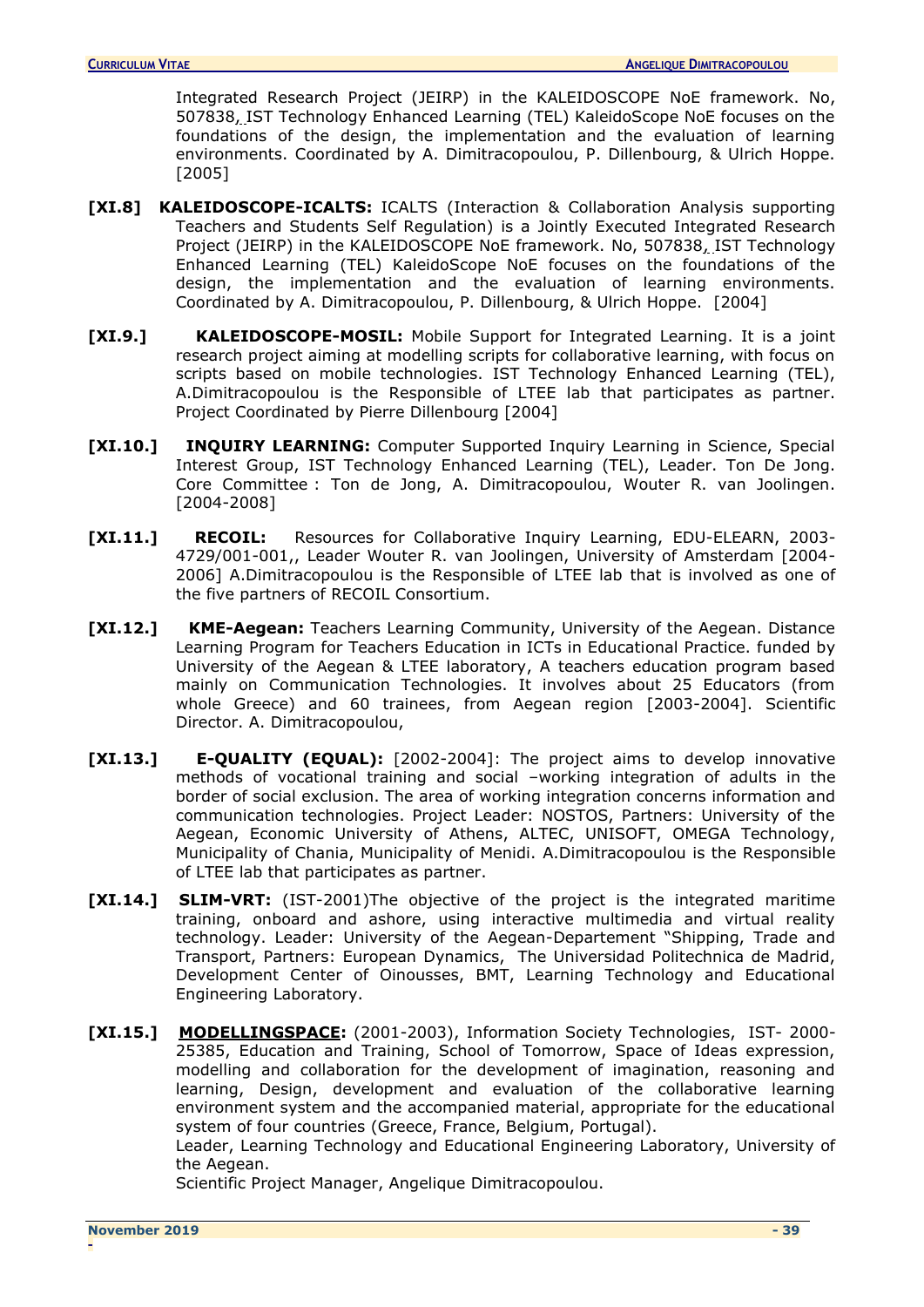- **[XI.16.] Intercultural approach of MYTHS-MATHS in a technological environment** (06/2000-6/2001), Interegg II. Development of common educational material (books and cd-roms) through the establishment of a Scientific Network in the region of East Mediterranean. Leader Department of Education, University of the Aegean, Partners: Department of Mass Media and Communication, University of Athens, The Department of Education Lebanese American University, the Faculty of Education, Ain Shams University-Egypt, School of Education Cyprus University.
- **[XI.17.]** Extension of the Research and Development of the technological learning environment **[MODELSCREATOR](http://www.rhodes.aegean.gr/projects/~DM)** , in the frame of the program **PINELOPI,**  (EPEAEK, subprogram 1, Action B'). Design development and evaluation of a modelling environment addressed to college students, as well as the accompanied materials and the model of teachers' education. The environment included intrasubject learning activities, as well as activities related to the subjects: mathematics, physics, biology, ecology, Chemistry. A.Dimitracopoulou is the Responsible of LTEE lab that participates as partner, for the design of the learning environment as well as for investigation of appropriate learning activities [2000- 2001].
- **[XI.18.]** "**[C3-Children in Choros and Chronos",](http://www.cti.gr/RD3/C3)** in the frame of the program I3-ESE (Intelligent Information Interfaces, Experimental School Environments), 1998-2000, European Program of research and development, concerning the development of a technological environment, helping children (4-8 years old) learn notions of space and time. The environment includes special software, and uses VR techniques and GPS technology. A.Dimitracopoulou is the Responsible of LTEE lab that participates as partner. Project leader, Computer Technology Institute, Greece.
- **[XI.19.]** "**DOLPHIN**: Distance and Open Learning Programmes on Hellenic Interactive Networks", university of the Aegean. A pilot program education by distance using the Internet. A.Dimitracopoulou is the Responsible of LTEE lab that participates as partner. (Responsible of the teams of design and development of educational approaches, material, and strategies).
- **[XI.20.] [MODELSCREATOR](http://www.rhodes.aegean.gr/projects/~DM)»** Project «Development of the technological learning environment [MODELSCREATOR](http://www.rhodes.aegean.gr/projects/~DM)» in the frame of the program **SEIRINES** (EPEAEK, subprogram 1, Action B'). Design, development and evaluation of a prototype of a modelling environment addressed to college students [Seirines Phase 1: 1997, Seirines Phase 2: 1998 - 1999]. A.Dimitracopoulou is the Responsible of LTEE lab that participates as partner, for the design of the learning environment
- **[XI.21.] «Learning in Humans and Machines- Towards an Interdisciplinary Learning Science»** financed by European Science Foundation. (1996-1998). A.D. participated in the Project 1: «Representation Changes in Learning» and specially in two partial research projects:
	- 'Modelling Representational Changes in Elementary School Children'' in colaboration with the laboratory LIPN (Computer Department),Director Prof. D. Kayser, University ParisNord, France
	- 'Dialogue analysis and representational change'' in collaboration with the laboratory LIMSI/CNRS, France, Language and Cognition Group, Director Prof.G.Sabah.
- **[XI.22.] YDEES** (project leader: C.T.I), Partially financed by European Community (EPET II), (1995-1997) **Design of Exploratory Learning Environments for Elementary School**. Partners: Computer Technology Institute, Computer Department/University of Athens, Department of Pedagogy/University of Athens. Participation on the development of exploratory computerised learning environments in the field of physics.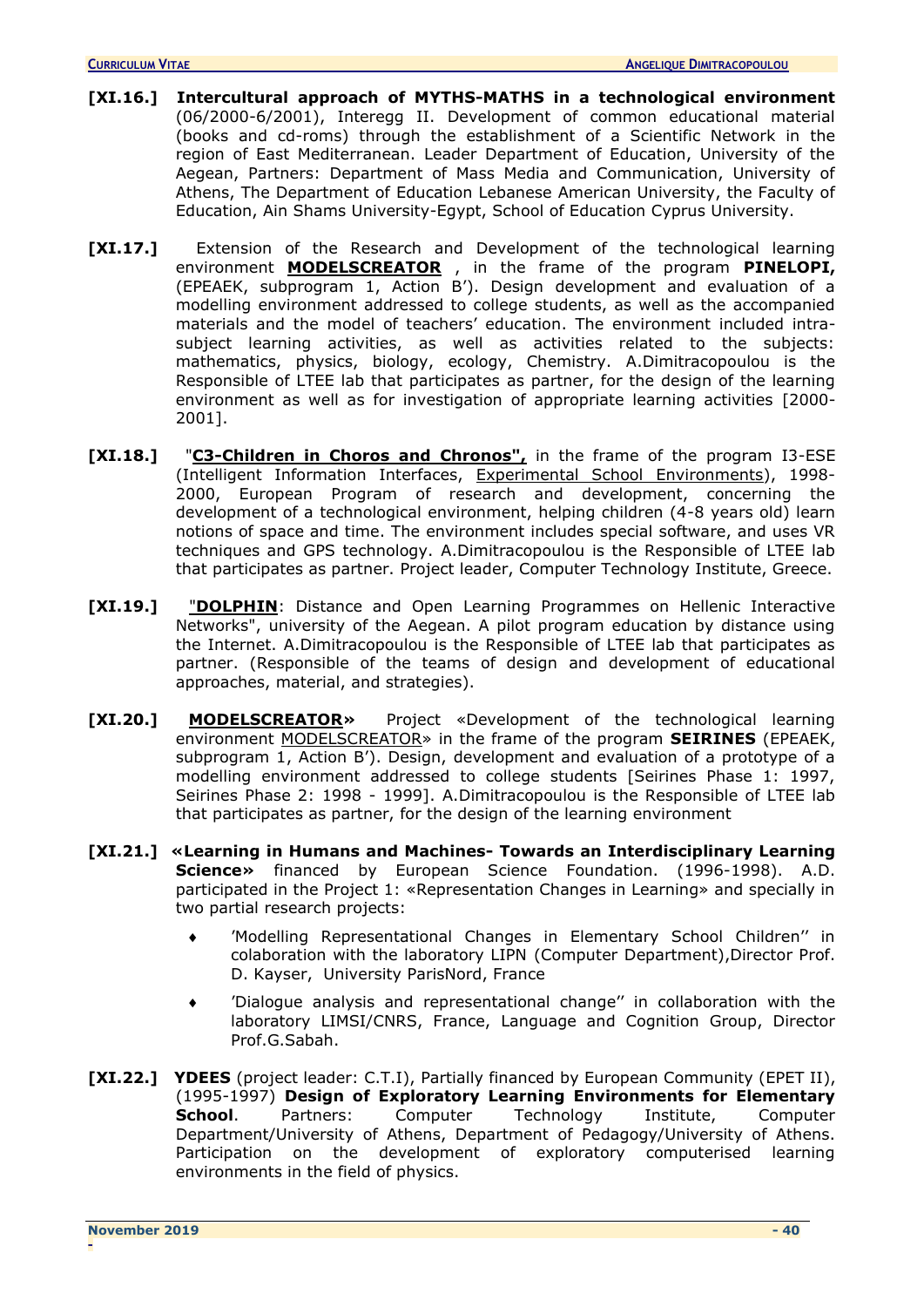- **[XI.23.]** Research project: **«The educational technology in elementary school: Constitution of a scientific franco-hellenic network for the design and realisation of computerised environments of learning»**, (1996), financed by the Scientific Department of French Ambassador in Greece.
- **[XI.24.] [HERMES,](http://www.samos.aegean.gr/icsd/Research/InCoSys/Projects/hermes/default.htm)** funded by the Greek Secretariat for Research and Technology, is a human network of research and development in the field of advanced learning environments over the world wide web. It aims to promote the transfer of leadingedge technology concerning advanced learning environments into Hellenic Universities, Organizations and Private Sectors. The network's main activity is the construction of an organizational framework and an elaborate information and communication infrastructure between HERMES nodes, that will result in an extensive and critical examination of current technological developments concerning advanced learning environments over the world wide web. Currently, work in HERMES is concentrating on two major topics of particular interest (Advanced systems for teaching and learning over the world wide web & Systems for the transfer, management and adaptation of knowledge). The network is coordinated by [George Vouros](mailto:georgev@aegean.gr) at the [University of the Aegean,](http://www.aegean.gr/) Greece. , 2000- 2002
- **[XI.25.] 'Usability Human Network'** Network of Excellence, funded by GSRT, Greece, Network purpose is the collaboration among research laboratories contributing to the development and usage of methods and tools of software usability assessment. Network chair, Ass. Prof. N. Avouris. 2000-2002
- **[XI.26.]** Development of a **Communication Technologies based Training Center** by Distance, Program of the Center of Educational Training, "Mentor", A.D. participated as external consultant to the design, development and Implementation of the training center, 1997.
- [XI.27.] Projects of development of multimedia educational software for adults training. (projects: EDRUS-TACIS, PRONET, TRANSMETE- TELEMATICS, IDEALS), financed by the European Community. Participation in the design of eight **computer based training systems** (CD-roms and training by distance via Internet), as educational *consultant* of the company EUROCOM expertise. These systems concerned divers subjects (Marketing, Accounting, Macro & Micro-Economics, Advanced Telecommunications Services, Radiotherapy, Signal & Image Processing for Medical Physics, Statistical Process Control, etc). (period 1995-1997).